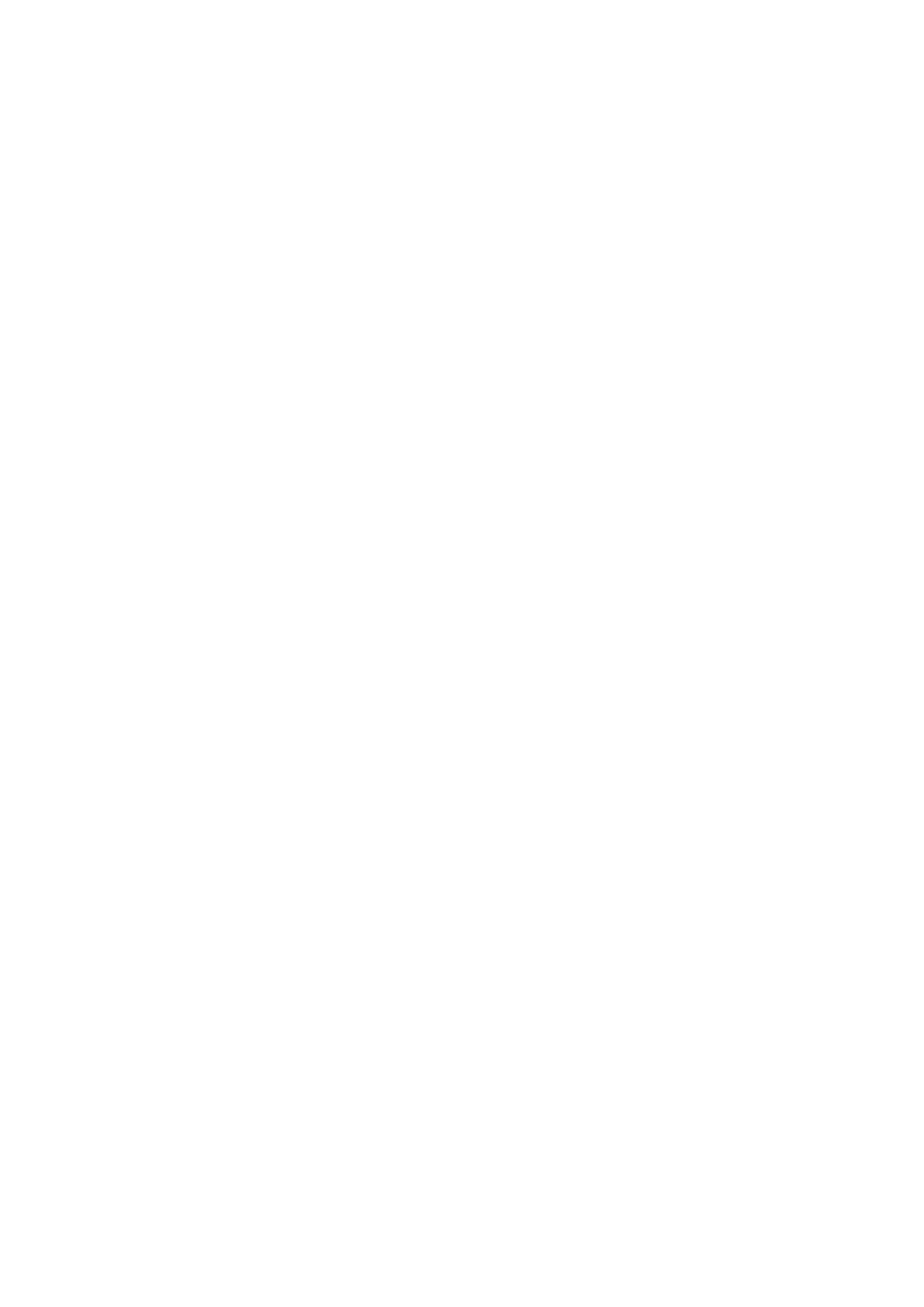# **Contents**

| <b>Section</b> |                                                                          | Page |
|----------------|--------------------------------------------------------------------------|------|
| 1              | <b>Executive summary</b>                                                 | 2    |
| 2              | Introduction and document structure                                      | 8    |
| 3              | Ensuring sufficient spectrum is available for use by Wi-Fi<br>devices    | 15   |
| 4              | Extending sharing to other frequency bands for mobile<br>broadband use   | 23   |
| 5              | Developing better approaches to spectrum sharing                         | 28   |
| 6              | Shared spectrum for emerging M2M and Internet of Things<br>applications  | 36   |
| 7              | Short-term access to shared spectrum for research and<br>development use | 41   |
| 8              | Glossary                                                                 | 43   |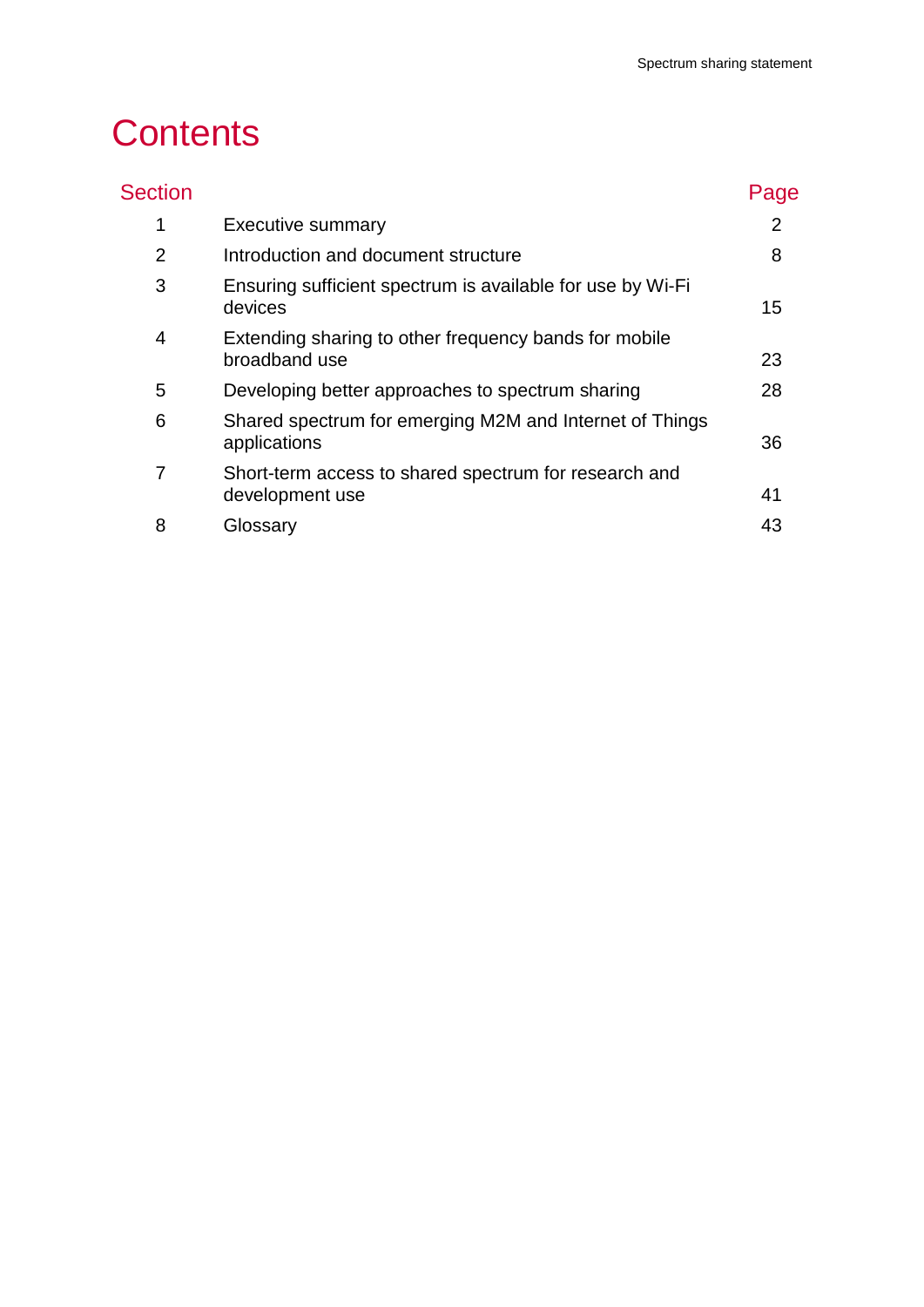# About this document

This document sets out the steps that Ofcom intends to take to help spectrum sharing play a complementary role alongside dedicated spectrum bands in meeting the significant growth in demand for mobile and wireless data.

It identifies three key areas where spectrum sharing can play an important role in delivering future benefits to citizens and consumers. These are:

- For indoor use: ensuring that Wi-Fi based on shared spectrum can continue to provide high speed wireless network connectivity
- For outdoor use: increasing access to spectrum for use in a growing number of small mobile broadband cells
- For internet of things use: helping provide the spectrum needed to support innovation in services requiring wireless interconnections between devices

Previously, the benefits of spectrum sharing have been constrained by the difficulty associated with managing interference between different users. This document also examines whether the emergence of new developments in technology could change this by providing more intelligent and efficient ways of sharing spectrum.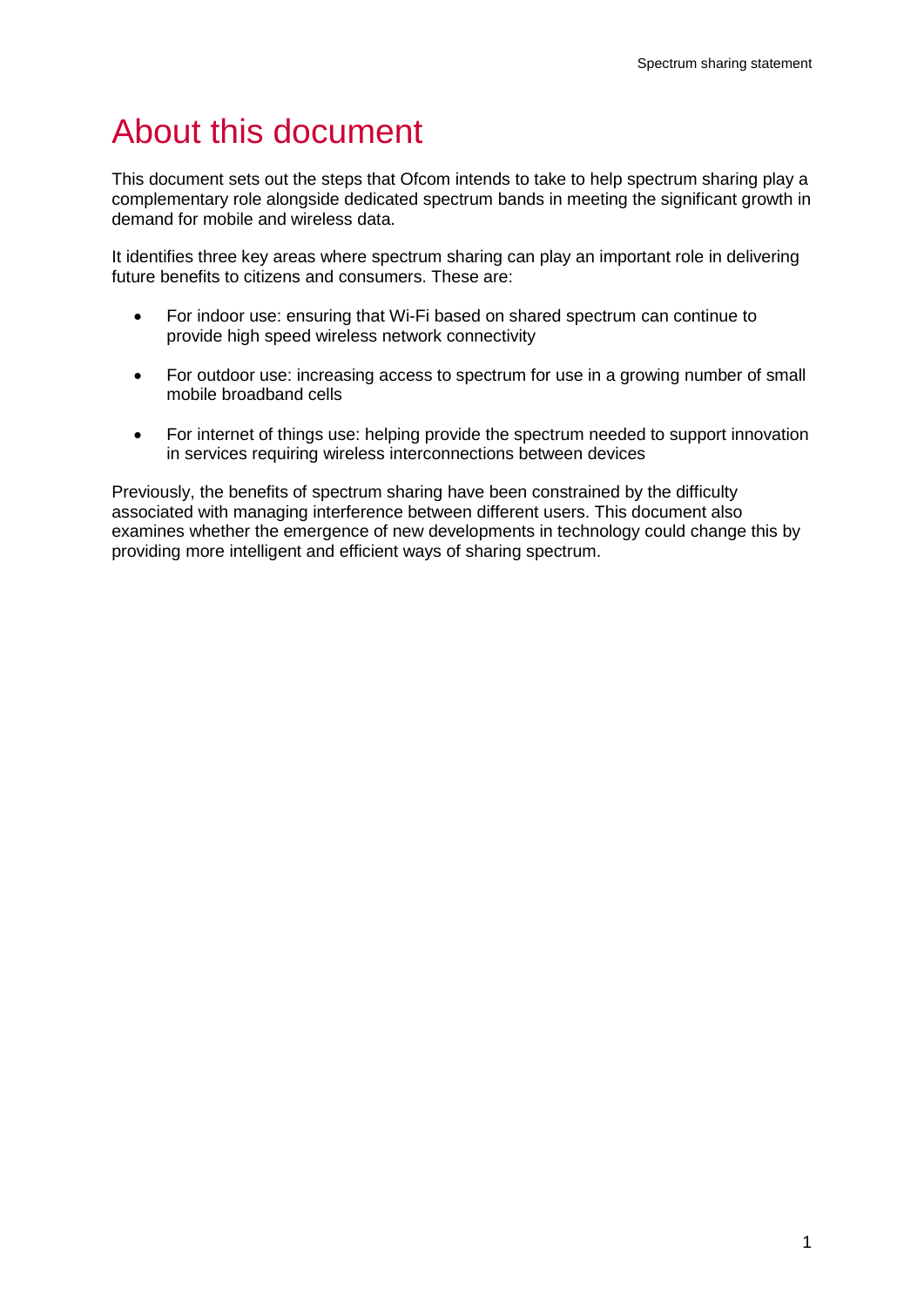# **Section 1**

# <span id="page-4-0"></span>**Executive summary**

- 1.1 In August 2013 we published a consultation and technical research studies which explored the potential role that spectrum accessed on a shared basis could play in meeting the significant growth in demand for mobile broadband and wireless data capacity<sup>[1](#page-4-1)</sup>.
- 1.2 Based on stakeholder responses and our own analysis, we have identified three key areas where spectrum sharing can play an important role in delivering future benefits to citizens and consumers:
	- *For indoor use*: ensuring that Wi-Fi based on shared spectrum can continue to provide high speed wireless network connectivity, so that consumers can fully benefit from the increasing availability of superfast broadband;
	- *For outdoor use*: increasing access to spectrum for use in a growing number of small mobile broadband cells, which we anticipate will be deployed to help meet the growth in demand for mobile data capacity driven by the increasing use of smartphones and tablet PCs; and
	- *For internet of things (IoT) use*: helping provide the spectrum needed to support growth and innovation in the emerging IoT sector, which is set to see hundreds of millions of devices become wirelessly interconnected by the end of the decade. These new services have the potential to provide benefits across a wide range of sectors, including healthcare, energy distribution, transport and agriculture.
- 1.3 In addition, our Spectrum Management Strategy, also published today, sets out the wider important role that spectrum sharing is set to play in helping meet the future competing demands for spectrum across a broad range of sectors and applications<sup>[2](#page-4-2)</sup>.

# **Spectrum sharing can provide important complementary benefits to dedicated spectrum**

- 1.4 Spectrum is a scarce and valuable resource which is subject to demand from a wide range of wireless services including mobile broadband, broadcasting, programme making and special events (PMSE), satellite, radar, emergency services, military and the IoT. Some of these sectors already share spectrum, such as PMSE services which share spectrum on a geographic basis in the UHF TV bands.
- 1.5 Much of the spectrum in use today has been allocated on dedicated basis. This has the advantage that it makes it easier for services to operate at higher power without causing inference, enabling wide area coverage to be achieved with a good quality of service. However, as the demand for spectrum grows from an expanding range of wireless services, it is becoming increasingly difficult to accommodate new services in their own dedicated spectrum bands.
- 1.6 An alternative approach is to share spectrum between different users. Spectrum accessed on a shared basis can provide a complementary approach to the use of

 <sup>1</sup> <http://stakeholders.ofcom.org.uk/consultations/spectrum-sharing/>

<span id="page-4-2"></span><span id="page-4-1"></span><sup>2</sup> <http://stakeholders.ofcom.org.uk/consultations/spectrum-management-strategy/statement/>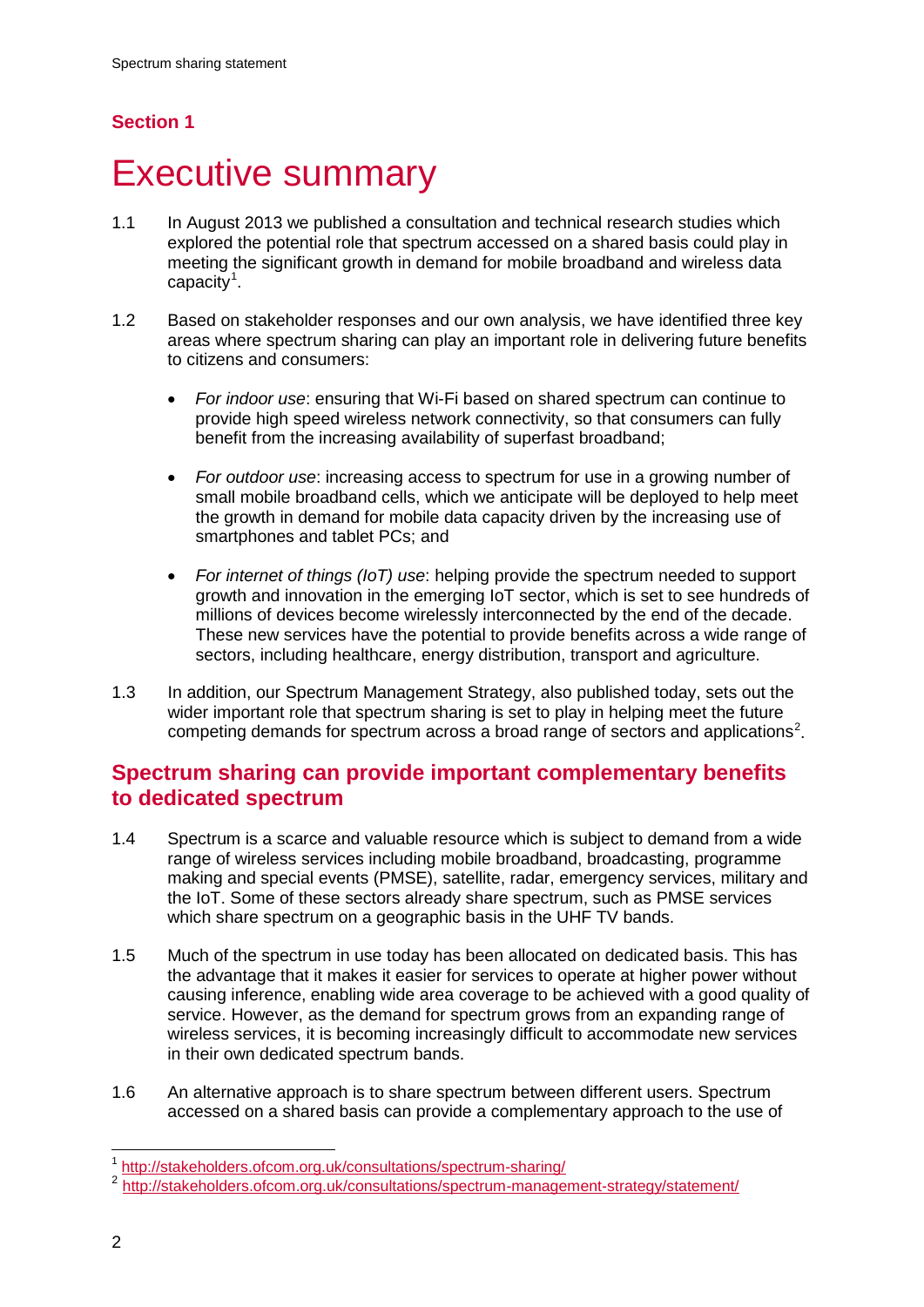dedicated spectrum bands. Sharing can occur geographically, where spectrum is unused in a particular location, or on a temporal basis, where spectrum is only being used at certain times. Under both approaches, the same spectrum band is accessed by more than one service, which can provide a number of benefits:

- 1.6.1 It can increase access to spectrum for use by new services;
- 1.6.2 It can reduce barriers to spectrum access, acting as enabler for growth and innovation in new wireless services; and
- 1.6.3 It can allow consumers and businesses to more easily access spectrum and deploy their own wireless infrastructure where it is needed.
- 1.7 The focus of this document is on the role that spectrum accessed on a shared basis, either authorised on a licensed or licence exempt basis, can play to meet demand from mobile and wireless data services. In particular this is considered in the context of related advances in dynamic spectrum access technologies that can support a better sharing of spectrum between different spectrum users.

# **Advances in technology are increasing the benefits that spectrum sharing can provide**

- 1.8 Spectrum sharing is not a new concept and is already used in a number of different forms, for example, sharing by licensed PMSE services in the UHF TV bands and by licence exempt Wi-Fi devices in the 2.4 and 5GHz bands.
- 1.9 Previously, the benefits of spectrum sharing have been constrained by the difficulty associated with managing interference between services, which can limit the overall range and quality of service that can be achieved.
- 1.10 We are currently facing a significant challenge to meet the rapid growth in demand for mobile and wireless data. However, new developments in technology are emerging which have the potential to enable more intelligent and efficient ways of sharing spectrum. These include:
	- **Geolocation database technologies** are making it easier for devices to identify spectrum that is available for sharing while protecting the operation of existing services. This will be an important enabler for access to shared spectrum. While the current focus is on the use of databases to manage access to TV white spaces (i.e. within the frequency range 470 – 790MHz), the fundamental principle is not frequency specific. The database concept could be extended to manage access to spectrum across a broader range of frequencies. This could enable a tiered access model, where licensed and licence exempt use could be permitted in the same band to meet the needs of different spectrum users.
	- **Dynamic Spectrum Access** (DSA) technologies are enabling devices sharing the same spectrum band to dynamically select a frequency and/or time slot to use to avoid causing interference to other nearby devices. Devices can gather the information needed to avoid causing interference using approaches including:
		- o Database control: an extension of the geolocation database approach to provide devices with information on not only what spectrum is available, but also on how spectrum can be used to prevent interference to other devices; and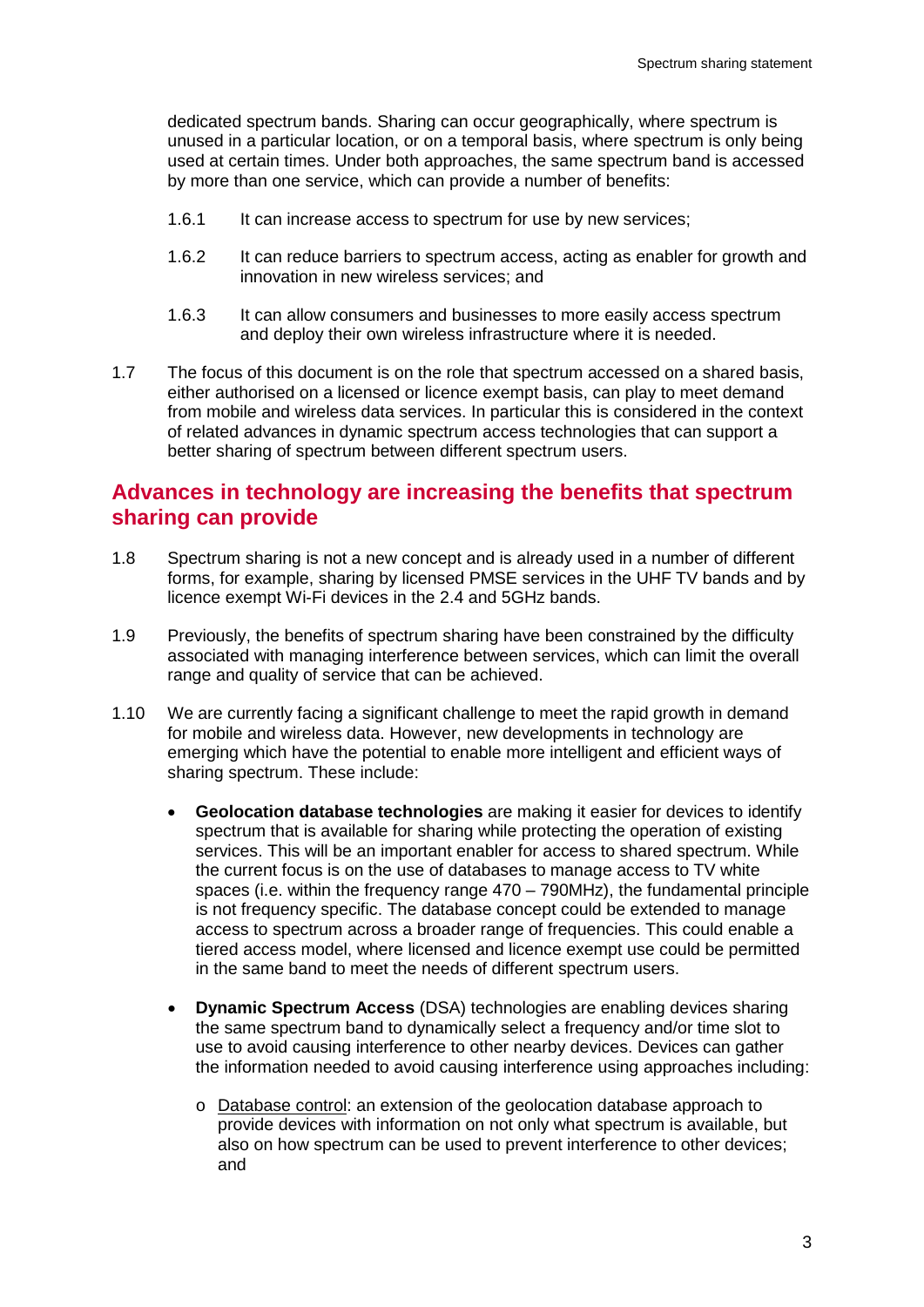- o Sensing: here devices detect and avoid using the radio frequencies emitted by other devices.
- 1.11 Responses to our consultation indicated that there was strong support for the use of these technologies, to both increase access to spectrum by extending the geolocation approach to other frequency bands and support better sharing using DSA approaches. In addition, stakeholders identified the opportunity to extend their use to enable tiered access to spectrum to better meet the needs of different spectrum users.

# **Spectrum sharing will play an important role in delivering benefits to citizens and consumers in three key areas**

- 1.12 We have identified three key areas where spectrum sharing will play an important role in delivering benefits to citizens and consumers:
	- 1.12.1 Providing high speed indoor wireless connectivity using Wi-Fi;
	- 1.12.2 Meeting the increased demand for spectrum for use in small outdoor cells; and
	- 1.12.3 Helping meet the future demand for spectrum by Internet of things (IoT) and machine-to-machine (M2M) applications.

## **Indoor wireless connectivity**

- 1.13 The complementary role shared spectrum can play in making additional spectrum available for wireless broadband use is being clearly demonstrated by the increasing use of the 2.4 and 5GHz bands by Wi-Fi.
- 1.14 In addition to helping provide additional capacity in high demand locations, Wi-Fi's licence exempt use of shared spectrum, which has been adopted on a global basis, has delivered some additional benefits. These include:
	- 1.14.1 Creating very large economies of scale and lower prices for Wi-Fi enabled consumer equipment;
	- 1.14.2 Reducing barriers to spectrum access and enabling innovation in Wi-Fi services and equipment across a wide range of different industry sectors; and
	- 1.14.3 Enabling end users to install their own Wi-Fi network infrastructure where it is needed, which they can then use at low incremental cost.
- 1.15 Wi-Fi has become the preferred means of extending fixed broadband connections to internet enabled devices in the home and is used in over 89% of all broadband connected households.
- 1.16 As the speed of fixed broadband connections has progressively increased over the last decade, newer generations of Wi-Fi standards and equipment have been developed to support these higher speeds. Without these complementary increases in Wi-Fi speeds, the indoor Wi-Fi distribution network could become a *hold-up factor* to the wider benefits that could be delivered through the rollout of higher speed fixed broadband infrastructure. This is because: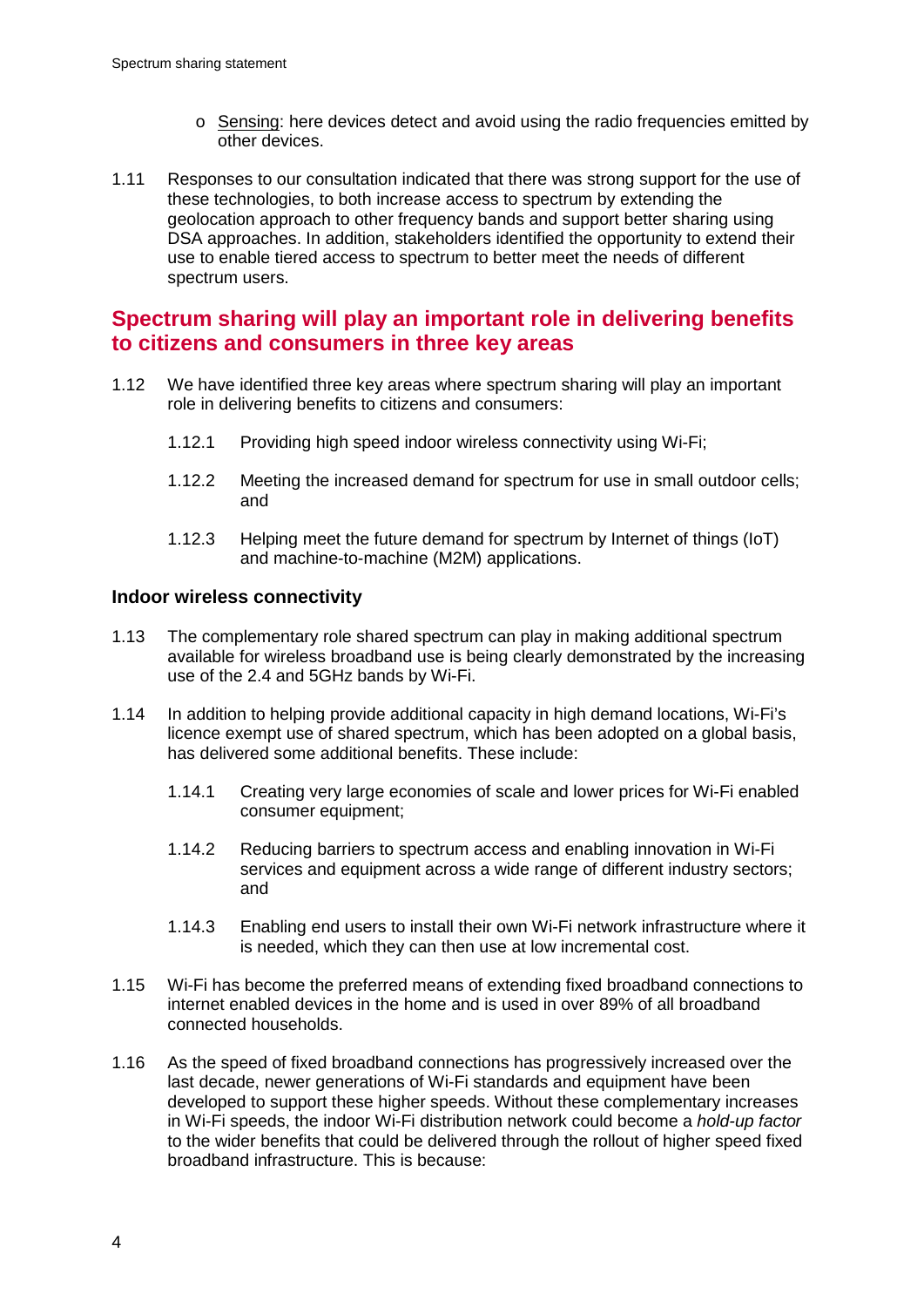- 1.16.1 Higher speed services delivered to UK households and businesses over superfast broadband could not be supported by indoor Wi-Fi networks; and
- 1.16.2 There is currently no substitute technology to Wi-Fi in providing high speed multi-room wireless connectivity. For example, the new WiGig standard and emerging Li-Fi technologies are limited to single room operation.
- 1.17 One way to provide faster Wi-Fi connections is to use wider frequency channels. Additional contiguous spectrum is likely to be needed to accommodate these wider channels and prevent interference occurring between adjacent households. To help meet this demand a potential extension of the 5 GHz licence exempt band used by Wi-Fi will be discussed in preparation for the forthcoming World Radiocommunication Conference in 2015 (WRC15).
- 1.18 However, there are important services currently operating in the 5GHz band which also provide significant benefits for society. For example, we are aware of the value of the remote sensing services and applications used by the space science industry in the 5350 – 5470MHz band. We are also aware of the concerns of these stakeholders that their services should be protected from interference. Therefore, we have to balance the need for increased spectrum for Wi-Fi against the risk of existing users, including the space science industry, experiencing harmful interference as a result of extending this band for licence exempt use.
- 1.19 Given the balance between the benefits that an extension of the 5GHz band for Wi-Fi use could provide and the risk that an extension could undermine the benefits provided by existing spectrum users, we will continue to undertake detailed technical co-existence studies.

#### **Outdoor wireless connectivity**

- 1.20 Wi-Fi connectivity is increasingly being used outdoors by small cells on a licence exempt basis to help meet high concentrations of demand for mobile broadband capacity. This is set to increase further with developments such as Passpoint, which will allow mobile users to more easily connect to Wi-Fi hot spots and seamlessly roam between them.
- 1.21 However, as Wi-Fi use continues to increase there is a risk of a tragedy of the commons occurring, where increasing numbers of Wi-Fi users and devices at a given location cause a reduction in the quality service and throughput that can be achieved. This is because interference is harder to manage outdoors, in particular between Wi-Fi hotspots deployed by different providers. The problem may be averted by future technology improvements, although some additional steps may be required to better manage how Wi-Fi uses spectrum outdoors.
- 1.22 Given the increasing consumer benefits of outdoor Wi-Fi coverage and the risk of a future tragedy of the commons occurring, Ofcom will continue to monitor levels of Wi-Fi use and congestion to provide an early indication of whether industry led improvements in Wi-Fi access technologies and standards are likely to be sufficient.
- 1.23 The use of mobile data over both public and private networks is set to see significant growth over the next ten years and there is a growing consumer expectation that mobile and wireless connectivity will become increasingly accessible everywhere. One particularly attractive potential use of shared spectrum is for low power smaller sized cells in areas of concentrated demand in cities and towns alongside cleared spectrum. Small cells reduce the number of users accessing the spectrum available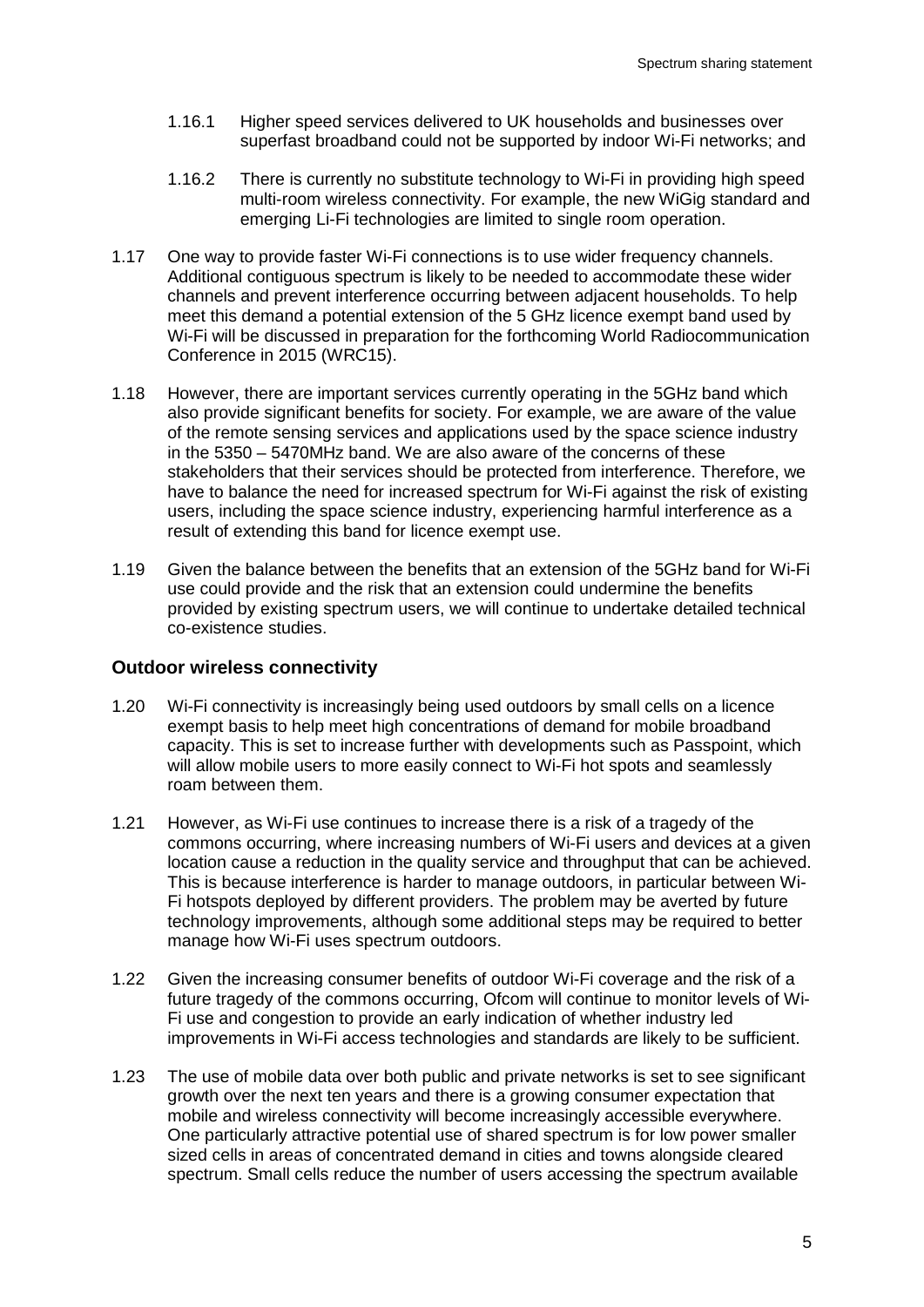in each cell, effectively increasing the capacity available to each user. The reduced coverage range also makes it easier to manage interference with other small cells sharing access to the same spectrum band.

- 1.24 Our complementary Mobile Data Strategy is assessing the long-term options to support the anticipated future growth in mobile data use. The bands under consideration for that strategy include some which could also be made available on a shared basis in the future.
- 1.25 Stakeholder responses identified that only new spectrum sharing opportunities in frequency bands which meet the following criteria are likely to be attractive for mobile broadband use:
	- 1.25.1 They should be internationally harmonised or have a realistic prospect of harmonisation in short-medium term;
	- 1.25.2 Sharing on a geographical or temporal basis should be feasible with existing users; and
	- 1.25.3 The frequency and propagation characteristics of the spectrum band should be favourable for use by mobile broadband
- 1.26 Based on these requirements, many stakeholders identified that the part of the 2.3GHz band that will be not be fully cleared by Government users represented the most attractive band for shared access, in particular for use by small cells. In particular, respondents highlighted the importance of current European Commission activities aimed at enabling Licensed Shared Access (LSA) in the 2.3GHz band on a pan-European basis.
- 1.27 The 2.3GHz band is currently in a period of transition, while government users redeploy their equipment to other frequencies, and it is not currently possible to accurately determine whether sharing is possible. However, given the level of stakeholder interest and the potential for benefits from access to harmonised spectrum, we think this will be a key band to consider for sharing in the longer term. We therefore intend to work with the various public sector bodies to better understand current usage and the potential for future sharing opportunities.

# **Internet of Things and M2M**

- 1.28 The number of wireless machine-to-machine (M2M) connections in the UK is predicted to rise from [3](#page-8-0)0m today to more than 360m by 2022 $^3$ . These connections are expected to span a wide range of sectors that will form the Internet of Things (IoT), including intelligent buildings, utilities, automotive, healthcare, consumer electronics and many more.
- 1.29 The benefits that these IoT connections could provide are potentially significant. For example, the more efficient management of energy supplies and public transport systems, or better monitoring of patients at home after they have left hospital.
- 1.30 Many IoT applications require the transmission of only a small amount of data over relatively short distances on an infrequent basis making them well suited to a shared

<span id="page-8-0"></span><sup>&</sup>lt;sup>3</sup> "M2M Application Characteristics and Their Implications for Spectrum", technical study by Aegis and Machina Research, April 2014, [http://stakeholders.ofcom.org.uk/market-data](http://stakeholders.ofcom.org.uk/market-data-research/other/technology-research/2014/M2MSpectrum)[research/other/technology-research/2014/M2MSpectrum](http://stakeholders.ofcom.org.uk/market-data-research/other/technology-research/2014/M2MSpectrum)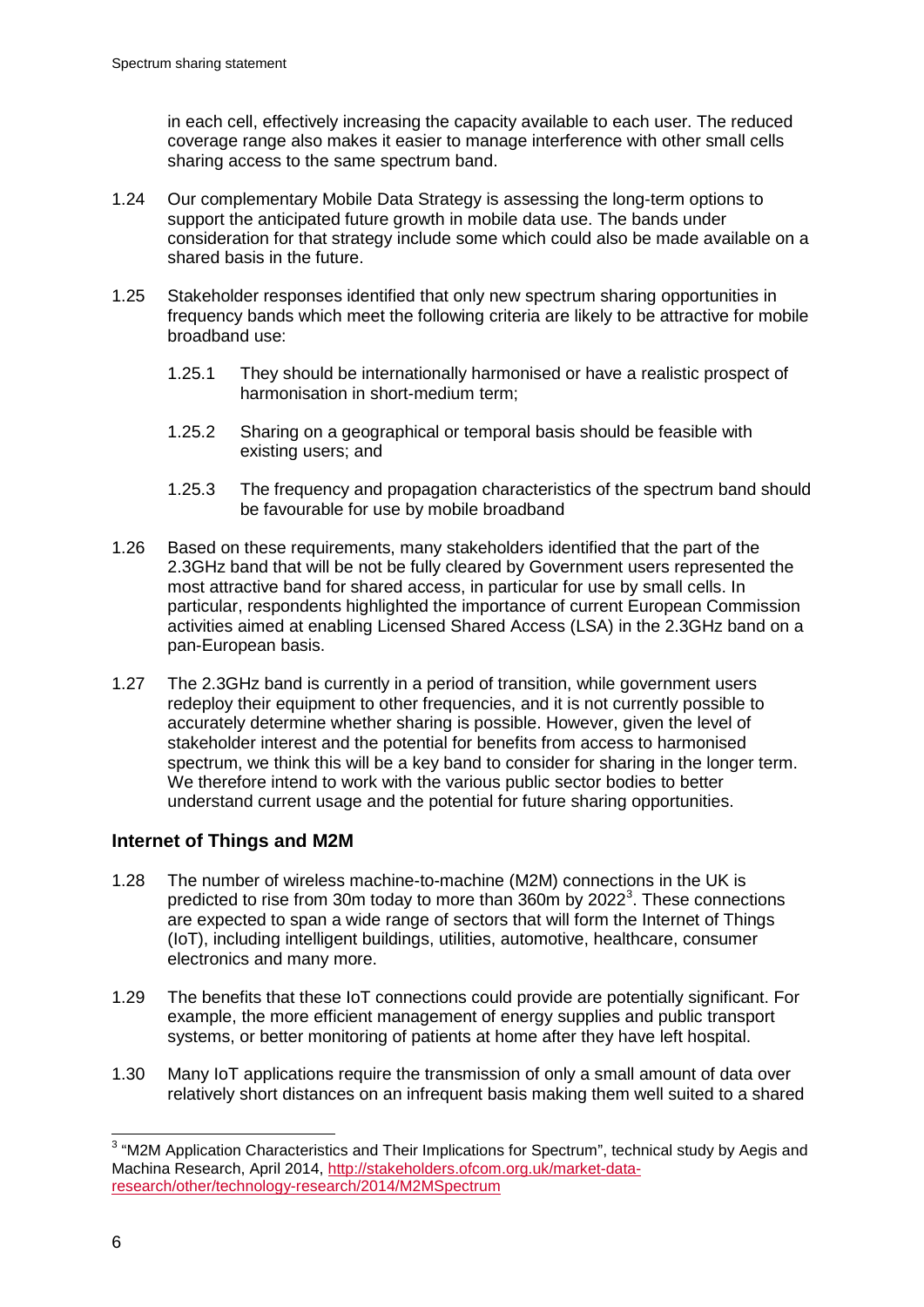spectrum approach. This approach is already being pursued in the 870-876MHz and 915-921 MHz bands to support smart metering and other applications.

1.31 Stakeholder responses to our consultation also highlighted the need for access to additional lower frequency narrowband spectrum below 1 GHz to provide wider area coverage using low transmitted power levels. We have already commissioned some technical work to inform our understanding of spectrum requirements and will undertake further studies as we develop our broader thinking on the IoT. Given the potentially significant benefits M2M and IoT developments can provide, we will continue to pro-actively explore new spectrum sharing opportunities to support further growth and innovation in this sector.

# **We will take steps to encourage the wider use of spectrum sharing in these areas**

- 1.32 Stakeholder responses to our consultation highlighted the important future role that spectrum accessed on a shared basis could play in the mobile, Wi-Fi and Internet of Things sectors by increasing access to spectrum and enabling innovation in new services by reducing barriers to spectrum access. In this statement we identify a number of steps based on our current analysis and understanding that we now intend to take to support the wider use of shared spectrum in these sectors and help secure the benefits it can deliver. These include:
	- 1.32.1 We will undertake further technical studies into the risk that a future extension of the 5GHz band for licence exempt Wi-Fi use could cause new co-existence issues with existing users, to inform our international activities;
	- 1.32.2 We will continue to periodically monitor spectrum usage by Wi-Fi devices to provide an early warning of potential congestion;
	- 1.32.3 We will investigate further the feasibility of making new shared spectrum bands available for mobile broadband use, including the retained parts of the 2.3GHz band, based on a better understanding of existing users' requirements;
	- 1.32.4 We will investigate further the feasibility of making additional narrowband shared spectrum available below 1GHz to help meet the spectrum requirements for the emerging IoT sector; and
	- 1.32.5 We will seek to extend the application of the geolocation database approach beyond TV white spaces and consider enabling tiered spectrum access.
	- 1.32.6 We will also introduce a pilot of measures to pre-agree arrangements for research and development access for bands of particular interest for innovation. As part of this work we are investigating the feasibility and benefits of using an online system to manage such requests for access.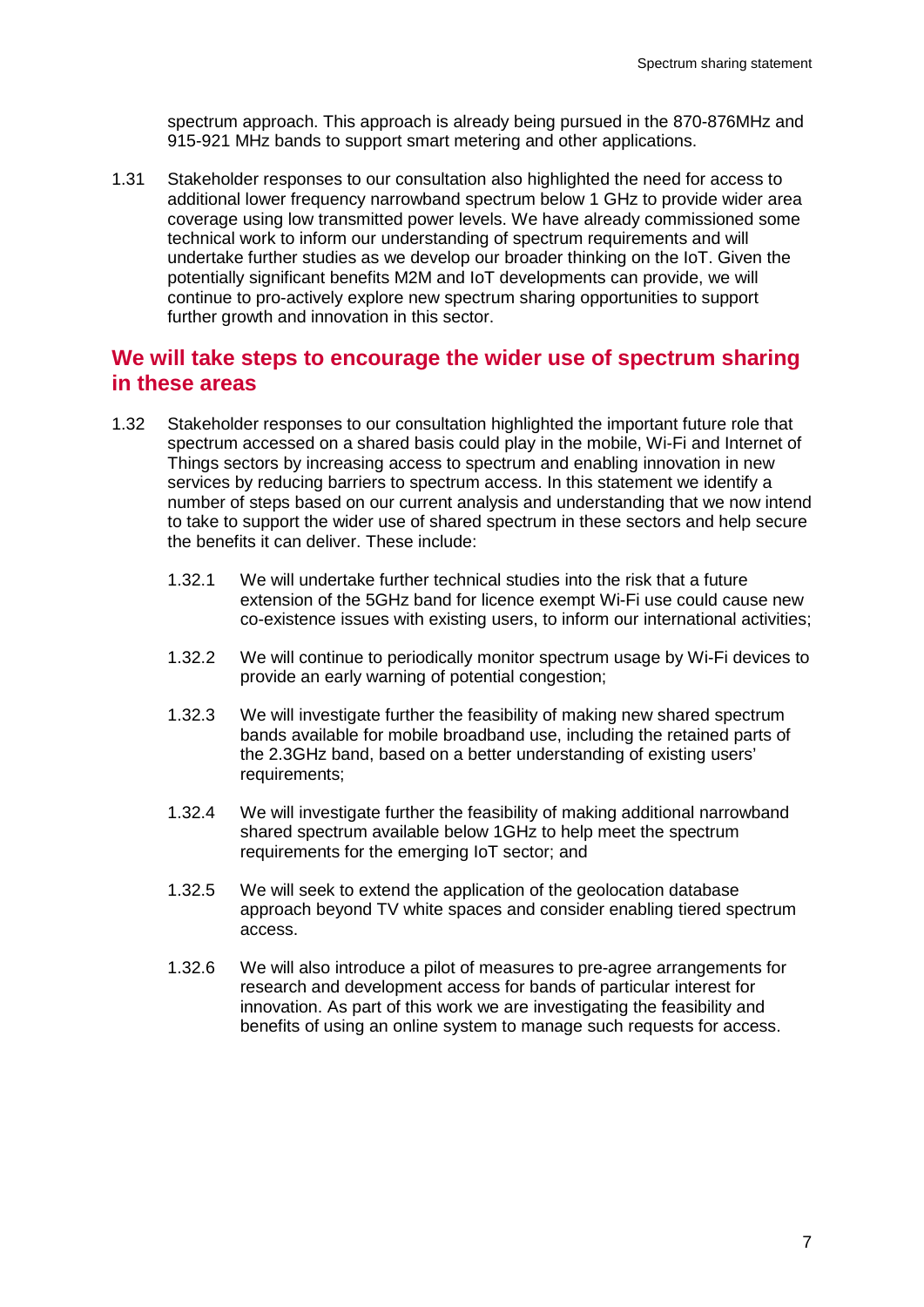# **Section 2**

# <span id="page-10-0"></span>Introduction and document structure

# **Overview**

- 2.1 Enabling different users to share access to the same frequency band can deliver three important benefits:
	- 2.1.1 It can extend spectrum access to a wider range of services;
	- 2.1.2 It can increase spectrum efficiency by allowing spectrum to be more fully utilised; and
	- 2.1.3 It can reduce barriers to spectrum access, which can act as an enabler for innovation in new wireless services.
- 2.2 Spectrum sharing is not a new concept and is already used, for example, to provide:
	- 2.2.1 Licensed spectrum for PMSE services on a shared geographical basis in the UHF TV bands; and
	- 2.2.2 Licence Exempt (LE) spectrum for Wi-Fi use in the 2.4 and 5GHz bands.
- 2.3 Previously, the benefits provided by spectrum sharing have been limited by the difficulty associated with managing interference between different users than with a dedicated spectrum band. This can constrain the range and quality of service that can be achieved. Two key advances in technology are allowing this to be addressed which is extending the benefits that spectrum sharing can provide. These include:
	- 2.3.1 *Geo-location database technology:* this can make it easier for devices to identify spectrum that can be accessed on a shared basis in a given location without causing interference to other spectrum users. This approach is being used to enable white space access to the UHF TV bands and can also be applied in other frequency bands; and
	- 2.3.2 *Dynamic spectrum access (DSA) technology:* this can allow devices sharing spectrum to identify the presence of other devices operating in their vicinity so they can avoid causing interference to them. At a simple level, this approach is already used by some Wi-Fi equipment to help select the least congested frequencies.
- 2.4 These advances in technology are driving an increased level of interest in the wider and more extensive use of spectrum sharing, both to help support innovation in new services and meet future demands for spectrum from a growing number of wireless services. This interest is particularly strong in the mobile and wireless data sectors because:
	- 2.4.1 *There is a demand for more spectrum, some of which could be provided by spectrum sharing*: the consumer demand for mobile and wireless indoor data capacity is growing rapidly, and for these services to be accessible in all locations. This is placing an increasing demand for spectrum for use in combination with other capacity and coverage enhancing techniques.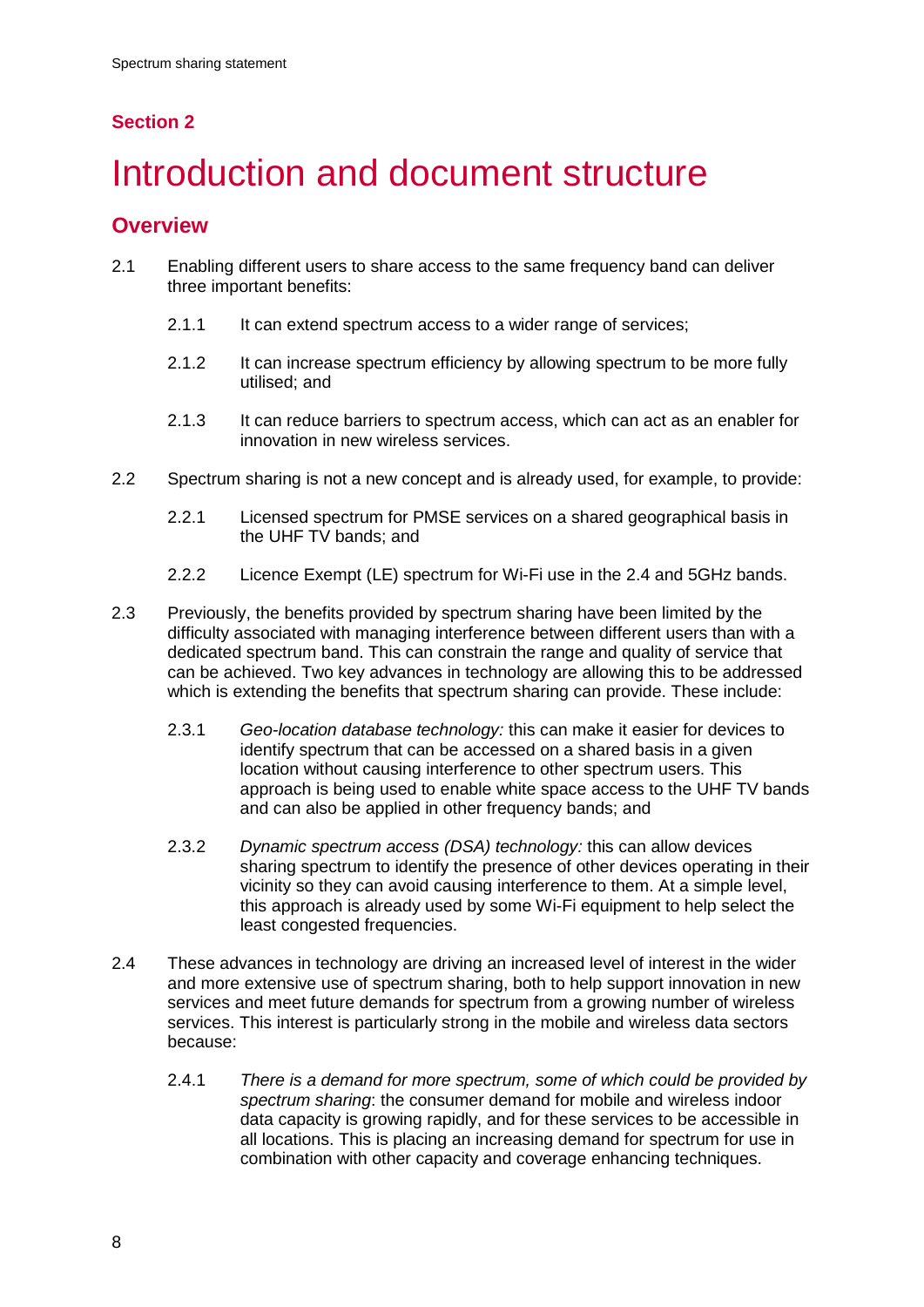- 2.4.2 *Wi-Fi is already playing an important role*: shared spectrum access in the 2.4 and 5 GHz bands is demonstrating the important role that spectrum sharing is able play in these sectors. For example, Wi-Fi is being extensively used to provide high speed indoor wireless connections and is also used in an increasing number of outdoor Wi-Fi hot spots;
- 2.4.3 *There is significant scope for innovation in new services such as the Internet of Things (IoT)*: the reduced barriers to spectrum access that spectrum sharing is able to provide could play an important role in enabling cross-sector innovation in new wireless services such as the IoT; and
- 2.4.4 *Heterogeneous networks*: networks operating with dedicated spectrum such as mobile networks are being combined with networks operating with shared spectrum such as Wi-Fi. For example, the Passpoint standard aims to simplify roaming between mobile and Wi-Fi networks<sup>[4](#page-11-0)</sup>.
- 2.5 The factors listed above are driving an increasing level of international interest in the use of spectrum sharing in the mobile broadband and wireless data sectors:
	- 2.5.1 *In Europe:* A Licensed Shared Access (LSA) approach is being considered to enable mobile broadband services to share access with incumbent spectrum users, with a particular focus on using this approach in the 2.3GHz band;
	- *2.5.2 In the US:* The Federal Communications Commission is taking steps to enable shared access to the 3.5GHz military band for use by small cells.
	- *2.5.3 At the World Radiocommunication Conference 2015:* A potential extension of the 5GHz licence exempt band used by Wi-Fi may be considered.
- 2.6 Given these developments this statement sets out, based on consultation responses and our own analysis, the steps Ofcom intends to take to help enable spectrum sharing to play a greater future role in the indoor wireless and mobile data sectors. It is envisaged that many of these steps will also help support the wider adoption of spectrum sharing to meet the demand for spectrum in other sectors.
- 2.7 Figure 1 provides an overview of the structure of this document.

<span id="page-11-0"></span> <sup>4</sup> http://www.wi-fi.org/discover-wi-fi/wi-fi-certified-passpoint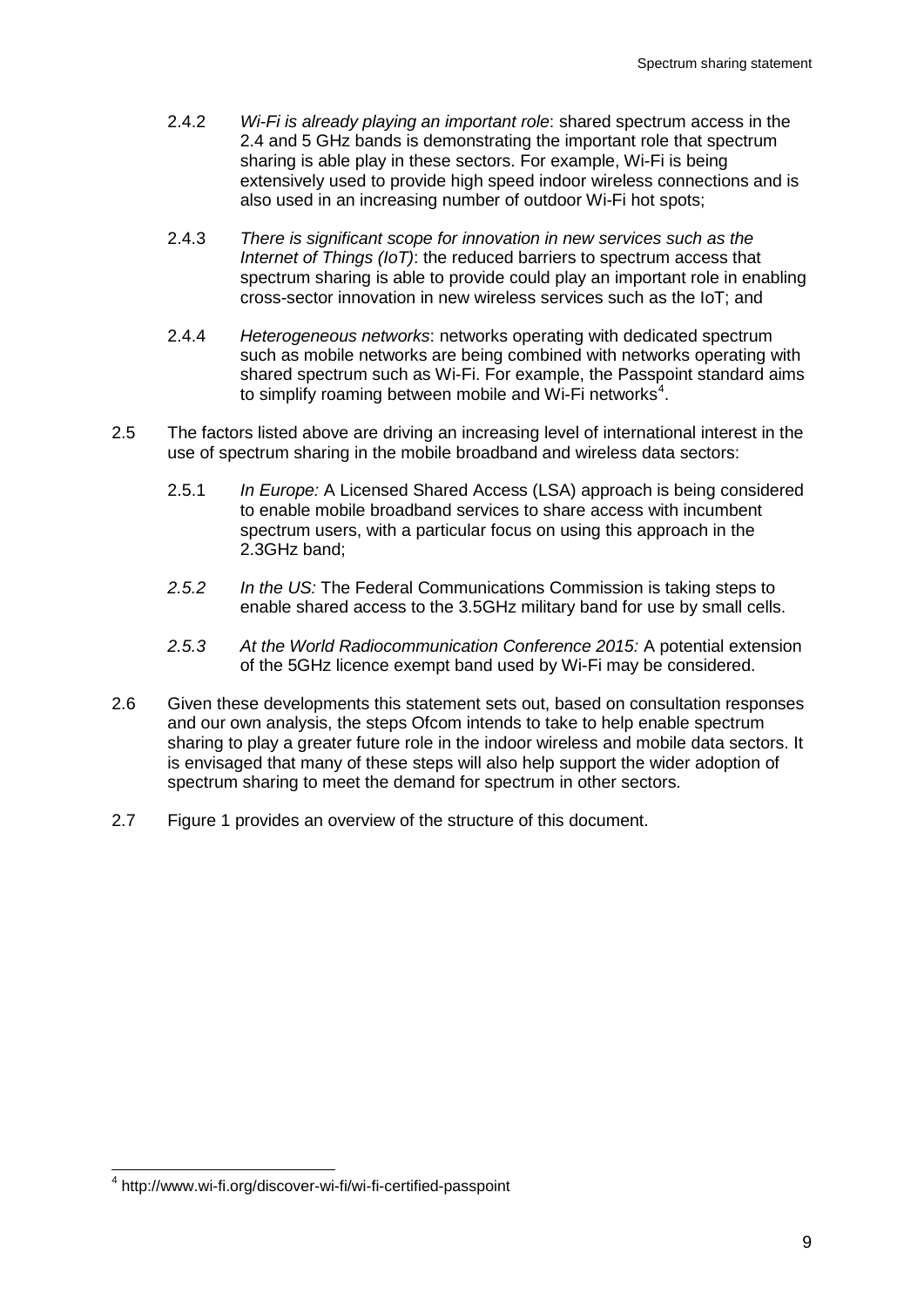# **Figure 1: Overview of statement sections**



- 2.8 **Section 3** considers the future role that spectrum sharing in the 2.4 and 5GHz bands could play in meeting the future demand for mobile and indoor wireless capacity. It identifies that more contiguous spectrum in the 5GHz band is likely to be needed if indoor Wi-Fi networks are to support future connection speeds that match those provided by fixed superfast broadband networks. It also identifies a need to balance any benefits to Wi-Fi that a future extension of the 5GHz band could provide against a risk of this causing significant harmful interference to other spectrum users such as satellite systems. Given this, we set out Ofcom's intention to commission further technical research to better understand any new co-existence issues that could be created by an extension of the 5GHz band for Wi-Fi use.
- 2.9 **Section 4** considers the role that spectrum sharing could play alongside new cleared spectrum bands in providing additional spectrum to help meet the increasing demand for mobile data capacity. It identifies that spectrum sharing is likely to have greatest utility in smaller sized cells deployed in indoor locations and areas of concentrated demand in cities and towns.
- 2.10 It also identifies, based on consultation responses, the characteristics that any new shared spectrum band would most likely need to meet in order to be attractive for mobile broadband and indoor wireless use. These place requirements for new shared spectrum bands that are: below 6 GHz, internationally harmonised for mobile broadband use, and can be easily used without causing interference to other spectrum users. Given these requirements many respondents identified the parts of public sector bands that will not be fully cleared, such as the 2.3GHz band, as leading candidates for spectrum sharing for small cell applications. In section 4 we set out Ofcom's intention to explore the feasibility of spectrum sharing in these bands based on a fuller understanding of the current existing spectrum users' needs.
- 2.11 **Section 5** considers the role that advances DSA technologies could play in increasing the future benefits spectrum sharing can provide. In particular it explores the role that DSA might play in:
	- 2.11.1 Reducing interference between an increasing number of outdoor Wi-Fi hotspots;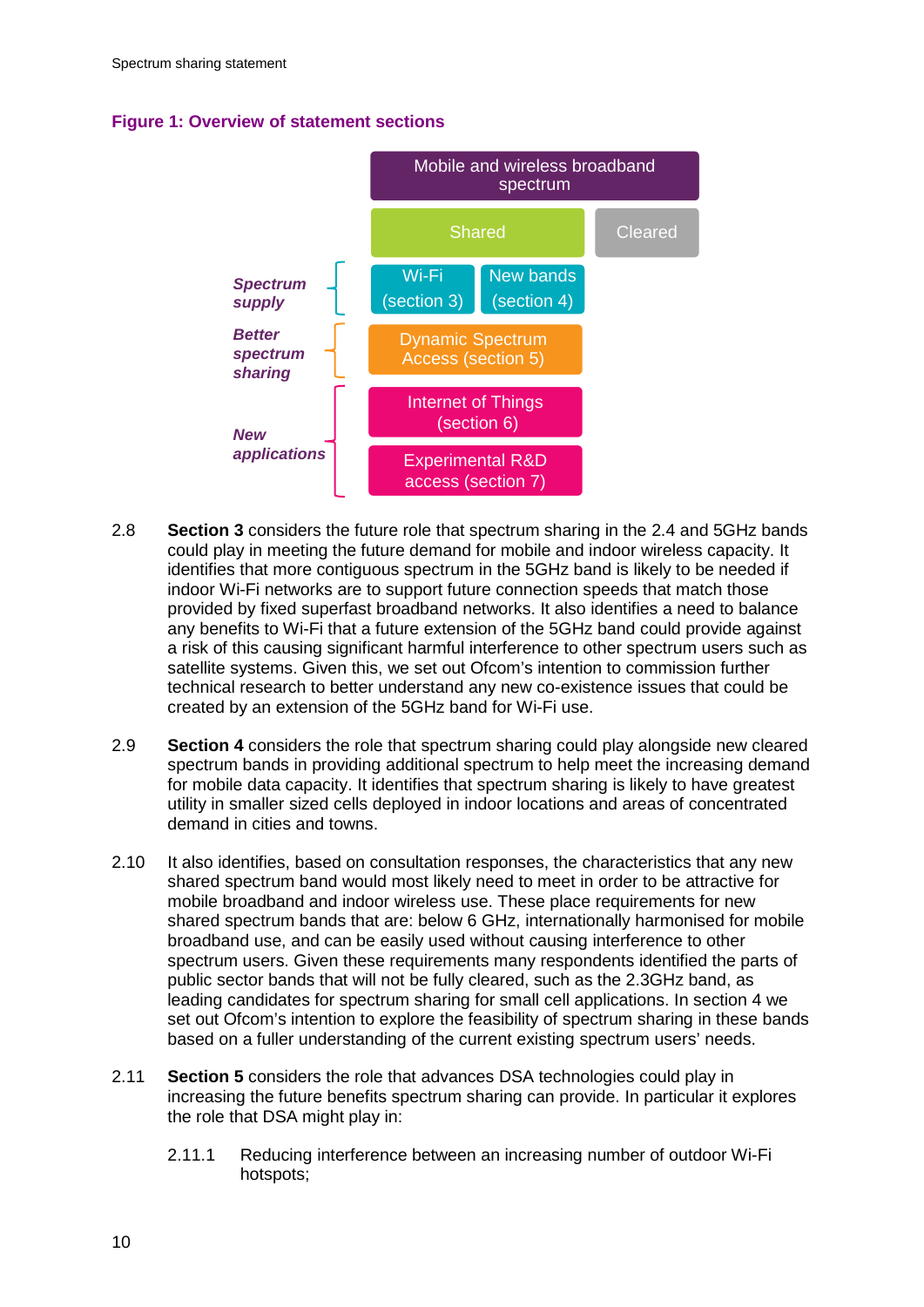- 2.11.2 Improving the quality of service that can be achieved in shared spectrum bands; and
- 2.11.3 Enabling tiered access to shared spectrum bands to best meet the needs of different services.
- 2.12 This section also identifies a need to ensure that the current regulatory framework does not present a barrier to realising the benefits that DSA can provide.
- 2.13 **Section 6** considers the role that spectrum sharing could play both increasing the supply of spectrum for the emerging IoT sector and reducing barriers to spectrum access to encourage cross sector innovation by large and small scale players.
- 2.14 There are likely to be a very wide range of different IoT applications spanning different industry sectors including for example: agriculture, energy, transport, medical and home automation. These are likely to have a wide range of different spectrum access requirements in terms of range, throughput, quality of service etc. However, it is also likely that the requirements of many IoT services can be met in shared spectrum bands, in particular those services requiring only small amounts of data to be transmitted on an infrequent basis.
- 2.15 For example the 870 876MHz band is being made available on a LE basis for use by low duty cycle applications such as smart metering and we plan to actively explore further the requirement for complementary shared licensing approaches and frequency bands to support further growth and innovation in IoT services.
- 2.16 Finally, **section 7** considers the role that faster short term access to spectrum for R&D purposes could play in supporting growth and innovation in the mobile, wireless and IoT sectors. Here we set out our intention to establish a pilot giving access to a limited number of spectrum bands through an online database to develop a better understanding of the benefits such an approach could provide.

### **The demand for mobile data capacity and coverage is increasing**

- 2.17 As the use of mobile devices becomes an increasingly important part of our everyday lives, it is creating an increasing demand for mobile capacity and coverage. In addition, the increasing penetration and use of larger screen smartphones to access high capacity data and video services is placing an increasing demand on the capacity of mobile networks.
- 2.18 Meeting these increasing capacity and coverage requirements is likely to deliver significant future benefits by:
	- 2.18.1 Providing consumers with access to a wider range of high capacity mobile video and data services;
	- 2.18.2 Enabling the UK's communications infrastructure to support wider growth and innovation in the economy.
- 2.19 There is a range of capacity enhancing techniques that can be adopted by mobile broadband network operators, including the use of:
	- 2.19.1 *More spectrum:* here more spectrum is used at existing mobile sites to increase their capacity. The use of lower frequency spectrum below 1GHz is beneficial in increasing coverage in difficult to reach indoor and outdoor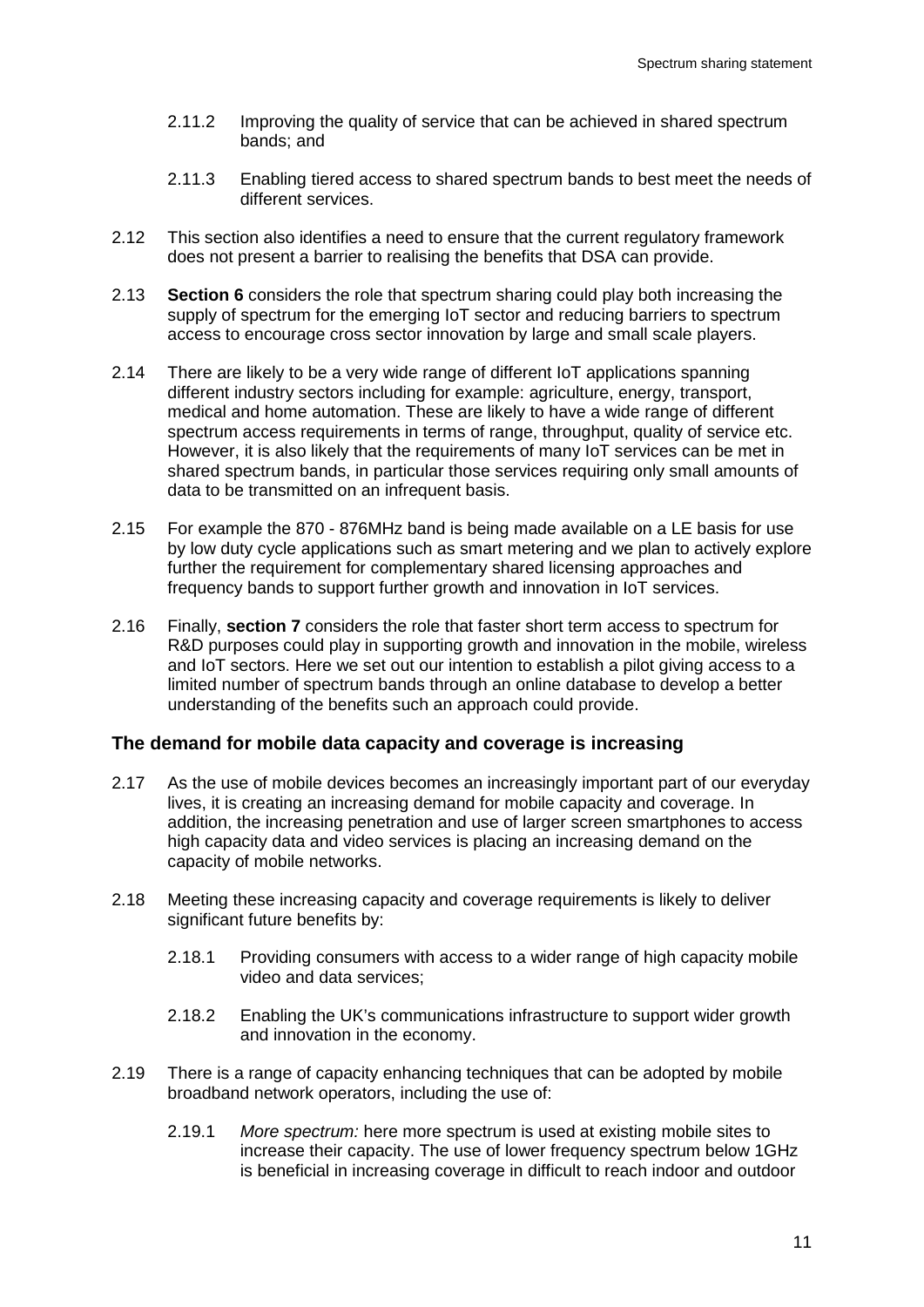locations whilst relatively plentiful higher frequency spectrum above 1 GHz is beneficial in increasing capacity in high demand locations;

- 2.19.2 *Smaller sized cells:* here smaller sized cells are used to reduce the number of mobile users accessing the capacity of each cell. This allows more capacity to be made available to each user. A drawback of this approach is that it requires the deployment of new mobile sites;
- 2.19.3 *More efficient mobile technology:* here more efficient mobile technologies such as LTE are used at existing sites to increase their capacity; and
- 2.19.4 *Offloading of mobile capacity onto Wi-Fi:* here some mobile data connections are made using a Wi-Fi hot spot as opposed to a connection to mobile network. This can reduce the demand for mobile network capacity in high demand indoor locations such as homes, offices and shops as well as locations outdoors, such as tourist destinations and railway stations. However, because Wi-Fi has limited range it cannot be used throughout the whole of the mobile coverage area. Wi-Fi also uses limited spectrum resources creating a risk that it too could become capacity constrained as demand increases.
- 2.20 Research commissioned by Ofcom has identified that it is likely that all of these approaches will need to be used in combination to cost effectively meet the future demand for mobile data capacity<sup>[5](#page-14-0)</sup>.

## **The demand for indoor wireless data capacity is also increasing**

- 2.21 There is also an increasing demand for indoor wireless connectivity beyond that needed by smartphones. This is being used to wirelessly distribute services delivered over fixed broadband around homes and other commercial buildings. This connectivity is being provided by Wi-Fi operating in the 2.4 and 5GHz bands in an increasing number of homes, as can be seen in Figure 2.
- 2.22 The demand for higher speed increased capacity indoor Wi-Fi connectivity is being driven by a number of factors including:
	- 2.22.1 The rollout of superfast broadband which is placing an increasing demand for higher speed indoor wireless connections. Whilst new Wi-Fi standards are being developed to provide these higher speeds, they are providing only modest improvements in transmission efficiency. This means that wider channels will be needed to support these higher speed Wi-Fi connections; and
	- 2.22.2 The integration of Wi-Fi in an expanding range of consumer equipment including PCs, printers, TVs, radios, games consoles, tablets and the increasing use of these devices.

<span id="page-14-0"></span> $5$  "Techniques for increasing the capacity of wireless broadband networks: UK, 2012 – 2030", technical study for Ofcom,<http://www.ofcom.org.uk/static/uhf/real-wireless-report.pdf>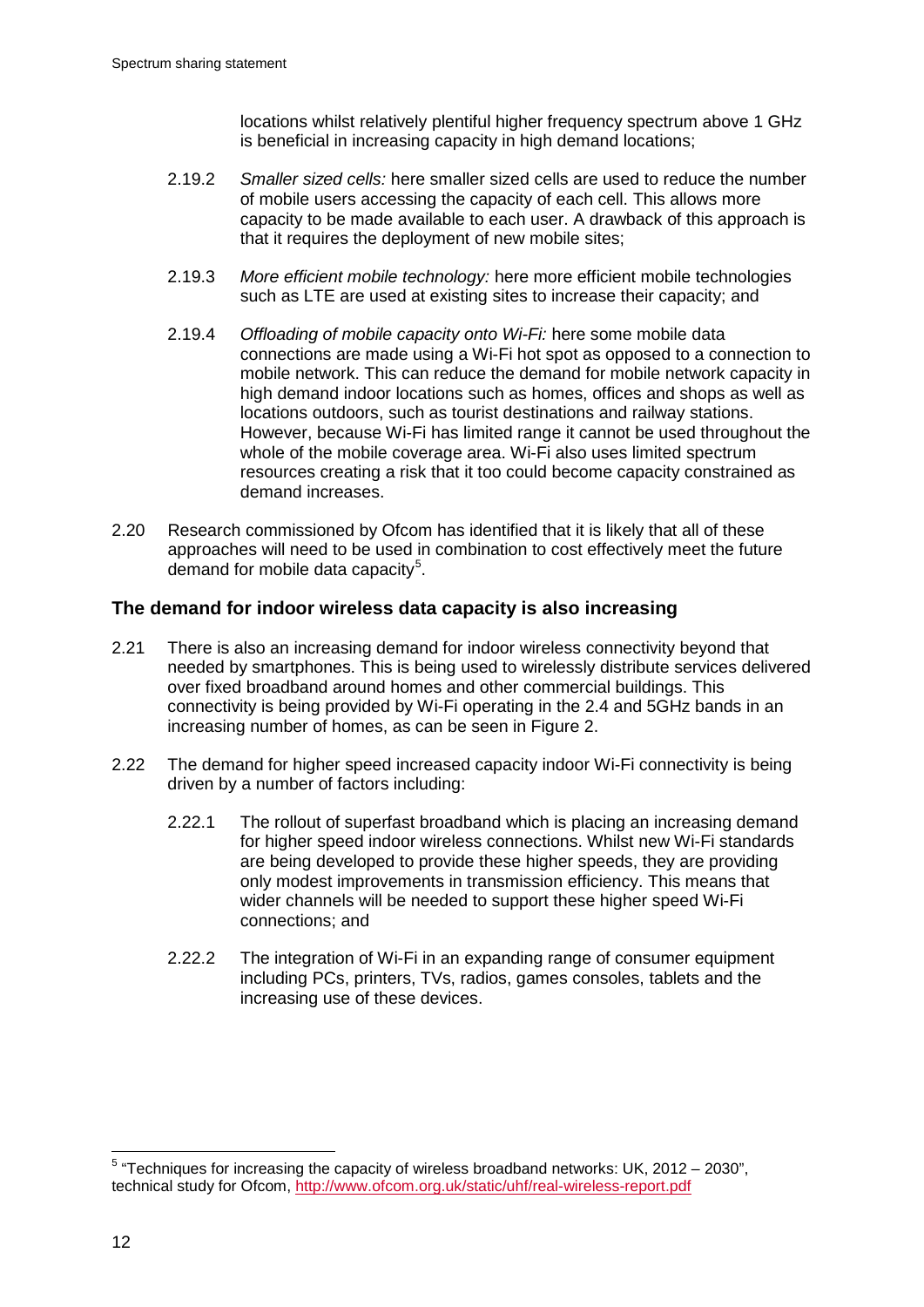

### **Figure 2: Home broadband take-up and Wi-Fi router use, 2007-2013**

Source: Ofcom Communications Market Report 2013

**2.23** Wi-Fi operates on a LE basis and research conducted by Ofcom indicates that more spectrum will be needed by 2020 to support the demand for higher speed Wi-Fi connectivity<sup>[6](#page-15-0)</sup>. Research also indicated that additional steps beyond more spectrum, such as improved spectrum sharing access protocols, may be needed to prevent this occurring for outdoor hot spot use in high demand locations<sup>[7](#page-15-1)</sup><sup>[8](#page-15-2)</sup>. This is because, for outdoor applications, building walls cannot be relied upon to provide some isolation between different Wi-Fi devices.

### **There is also new demand for emerging services such as the IoT**

2.24 The IoT is an emerging area and the range of possible applications is large and growing. One recent study<sup>[9](#page-15-3)</sup> estimated that the number of IoT connections across a range of sectors could grow to over 360 million by 2022, as illustrated in Figure 3. IoT applications are likely to have different characteristics to conventional mobile or wireless broadband applications. Some of these characteristics, such as the need to transmit only small amounts of data at specific locations or at certain times, could make IoT applications particularly suited to delivery using shared access to spectrum.

<span id="page-15-0"></span><sup>&</sup>lt;sup>6</sup> "Study on the future UK spectrum demand for terrestrial mobile broadband applications", available at http://stakeholders.ofcom.org.uk/binaries/consultations/cfi-mobile-bb/annexes/RW\_report.pdf

<span id="page-15-1"></span> $\frac{7}{7}$  "Study on the use of Wi-Fi for Metropolitan Area Applications", August 2013, available at http://stakeholders.ofcom.org.uk/market-data-research/other/technology-research/2013/wifi-met-area/

<span id="page-15-2"></span><sup>&</sup>lt;sup>8</sup> "Technologies and approaches for meeting the demand for wireless data using licence exempt spectrum", August 2013, available at http://stakeholders.ofcom.org.uk/market-dataresearch/other/technology-research/2013/demand-wireless/

<span id="page-15-3"></span><sup>9</sup> "M2M Application Characteristics and Their Implications for Spectrum", technical study by Aegis and Machina Research, April 2014, [http://stakeholders.ofcom.org.uk/market-data](http://stakeholders.ofcom.org.uk/market-data-research/other/technology-research/2014/M2MSpectrum)[research/other/technology-research/2014/M2MSpectrum](http://stakeholders.ofcom.org.uk/market-data-research/other/technology-research/2014/M2MSpectrum)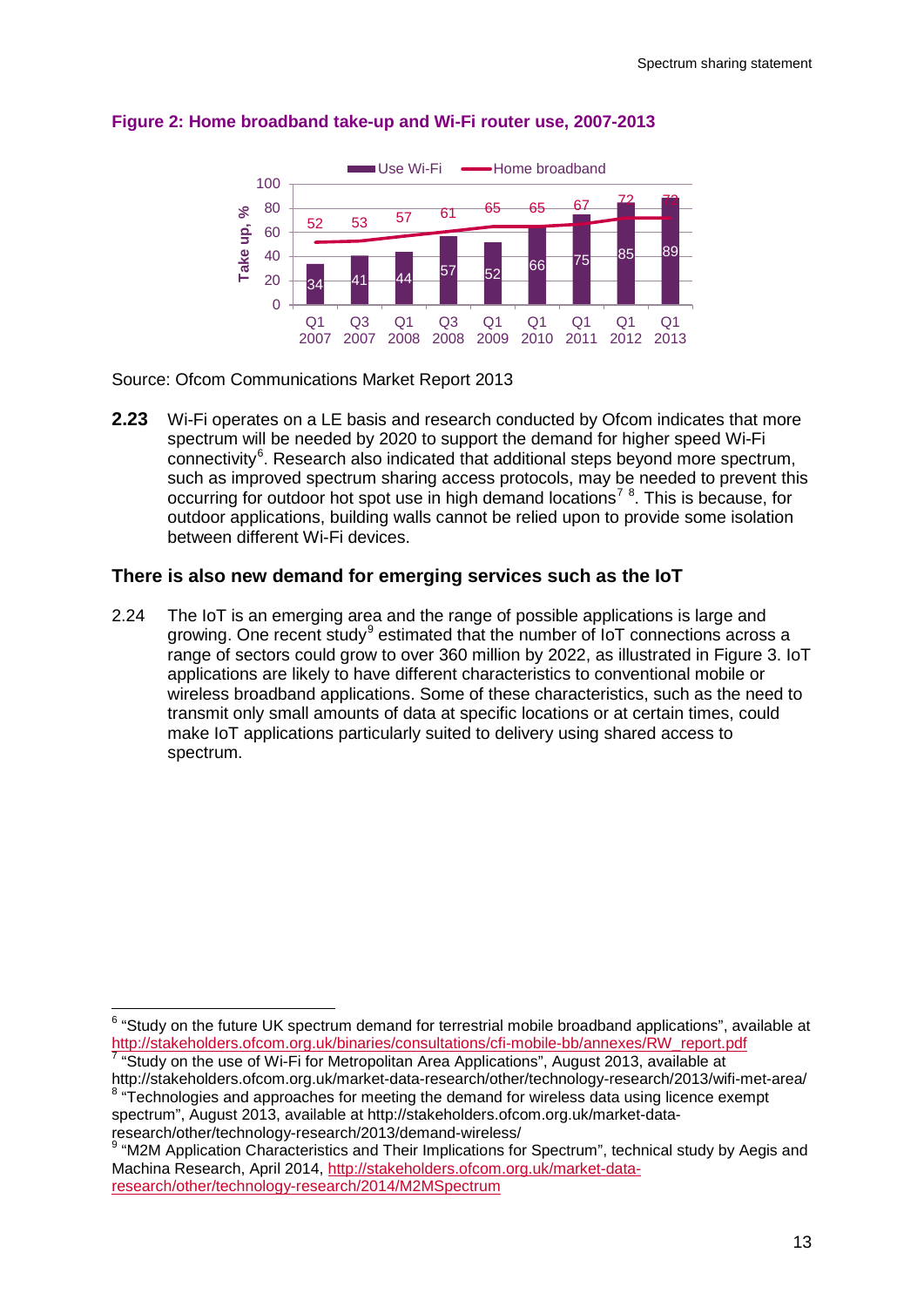

**Figure 3: Estimation of the number of IoT connections across a range of sectors by 2022**

Source: Data from Aegis Systems/Machina Research for Ofcom

## **Technology evolution will facilitate the improved sharing of spectrum**

- 2.25 Previously, the benefits of spectrum sharing have been constrained by the difficulty associated with managing interference between services, which can limit the overall range and quality of service that can be achieved. The projected increases in demand for mobile and wireless data are likely to pose a significant challenge.
- 2.26 However, new developments in technology are emerging which have the potential to enable more intelligent and efficient ways of sharing spectrum. This document sets out our position on the role that spectrum sharing can play in the mobile and wireless broadband sectors and outlines our next steps.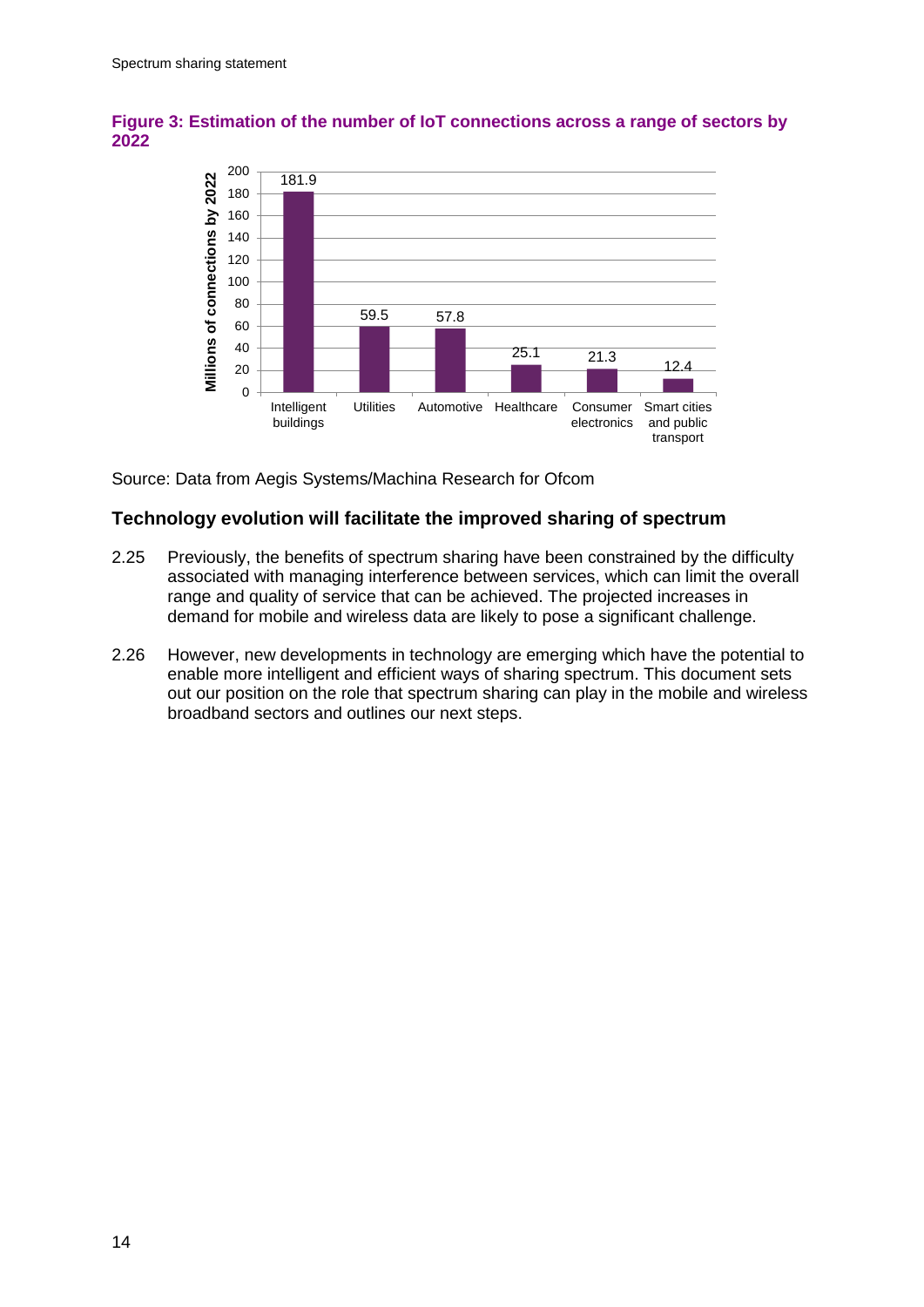# **Section 3**

# <span id="page-17-0"></span>3 Ensuring sufficient spectrum is available for use by Wi-Fi devices

- 3.1 The consumer use of W-Fi enabled devices continues to grow and is now playing a central role in both:
	- 3.1.1 Connecting devices such as smartphones and tablet PCs to the internet in localised, high demand indoor and outdoor locations; and
	- 3.1.2 Enabling consumers to install and use their own indoor networking solutions at zero incremental cost.
- 3.2 Wi-Fi<sup>[10](#page-17-1)</sup> equipment operates in the 2.4 and 5GHz spectrum bands on a licence exempt basis. Exempting Wi-Fi equipment from licensing has reduced barriers to spectrum access, enabling use across a wide range of different industry sectors. This, coupled with the use of internationally-harmonised frequency bands, has created a platform for innovation similar to that of the internet, in which a diverse range of applications and devices benefit from connectivity with low access barriers.
- 3.3 Wi-Fi is also an example of how shared access to spectrum can generate significant benefits to citizens and consumers. In contrast to the frequency bands used by 3G or 4G mobile networks, which are dedicated to that single use, the bands used by Wi-Fi are shared by a number of different users and technologies.



#### **Figure 4: Consumer use of wireless devices in the home, 2013**

Source: Ofcom Technology Tracker, Q1 2013

3.4 Wi-Fi has evolved from a niche product for the professional market into a vital component of the UK's mobile broadband infrastructure, delivering high speed connectivity to consumers in homes, offices and outdoor hotspots. Wi-Fi has proved

<span id="page-17-1"></span> $10$  We use the term Wi-Fi to refer to the range of technologies detailed in the 802.11 standards prepared by the Institute of Electrical and Electronics Engineers (IEEE) and certified by the Wi-Fi Alliance.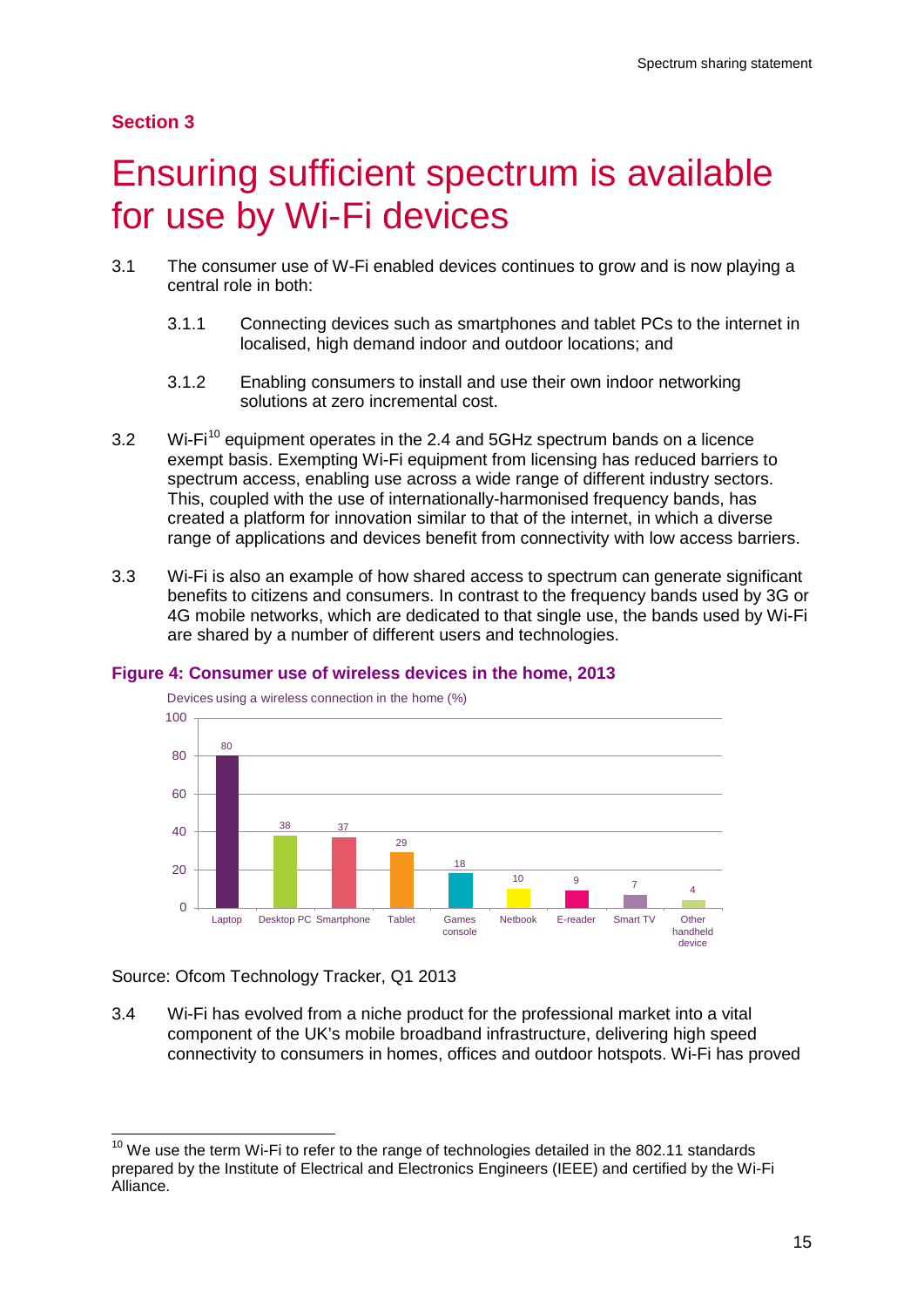to be a huge global market success, with estimated shipments<sup>[11](#page-18-0)</sup> of over 1.5 billion Wi-Fi enabled devices during 2012 and over 9 billion in total since 2009. These very high volumes have reduced prices, enabling Wi-Fi functionality to be offered as standard in a growing range of consumer devices, as shown in Figure 4. The range of devices featuring Wi-Fi is likely to grow further in the future.

- 3.5 For consumers, the benefits of Wi-Fi can be linked to wider access to broadband services in the home and, in particular, to the increasing take-up of superfast broadband services. Wi-Fi enabled routers are frequently offered to consumers as part of their home broadband service, with 89% of homes with a broadband service making use of  $Wi-Fi<sup>12</sup>$  $Wi-Fi<sup>12</sup>$  $Wi-Fi<sup>12</sup>$ . Given the proliferation of wireless devices in the home, Wi-Fi has become a vital extension of the fixed line broadband service and the demand for higher speed indoor Wi-Fi connectivity is set to increase.
- 3.6 Over the past few years, significant public and private investment has underpinned the deployment of superfast broadband networks, which are expected to be available to around 95% of households by 2018 $^{13}$  $^{13}$  $^{13}$ . Recent figures suggest that almost 18% of all broadband connections are now superfast<sup>[14](#page-18-3)</sup> and it is predicted that this will grow to 51% by 2018<sup>15</sup>. Since the speed of every part of the internet distribution chain will need to support these speeds it will be vital for Wi-Fi to continue to match these increasing broadband speeds, if the benefits of investments in superfast broadband are to be delivered to consumers,
- 3.7 Successive generations of Wi-Fi standards have supported higher speed connections to match those provided higher speed broadband connectivity. The maximum theoretical speeds of successive Wi-Fi standards are shown in Figure 5; actual speeds achieved in real-world deployments will be lower, due to signal losses through walls and the need to share capacity with multiple users. The emerging Wi-Fi standard, known as 802.11ac, supports data rates well in excess of 100Mbps, through improved MIMO<sup>[16](#page-18-5)</sup> support and operation in bandwidths of up to 160MHz.

<span id="page-18-0"></span><sup>&</sup>lt;sup>11</sup> "Wireless Connectivity Chipsets Revenues to Exceed \$10 Billion in 2012, Wi-Fi Chipsets Account for 40% of the Market", ABI Research, [http://www.abiresearch.com/press/wireless-connectivity](http://www.abiresearch.com/press/wireless-connectivity-chipsets-revenues-to-exceed-)[chipsets-revenues-to-exceed-](http://www.abiresearch.com/press/wireless-connectivity-chipsets-revenues-to-exceed-)<br><sup>12</sup> As of Q1 2013, from the Communications Market Report 2013,

<span id="page-18-1"></span>[http://stakeholders.ofcom.org.uk/market-data-research/market-data/communications-market](http://stakeholders.ofcom.org.uk/market-data-research/market-data/communications-market-reports/cmr13/)[reports/cmr13/](http://stakeholders.ofcom.org.uk/market-data-research/market-data/communications-market-reports/cmr13/)

<span id="page-18-2"></span><sup>&</sup>lt;sup>13 "</sup>International benchmark of superfast broadband", Analysys Mason, Dec 2013, <http://www.analysysmason.com/UK-broadband-2013>

<span id="page-18-3"></span> $\frac{14}{14}$  As of Q1 2013, superfast broadband connections make up 17.5% of all broadband connections, from the Communications Market Report 2013.

<span id="page-18-4"></span><sup>15</sup> "International benchmark of superfast broadband", Analysys Mason, Dec 2013, <http://www.analysysmason.com/UK-broadband-2013>

<span id="page-18-5"></span><sup>&</sup>lt;sup>16</sup> Multiple Input Multiple Output, or MIMO, refers to advanced antenna and signal processing techniques which allow more data to be sent in the same bandwidth.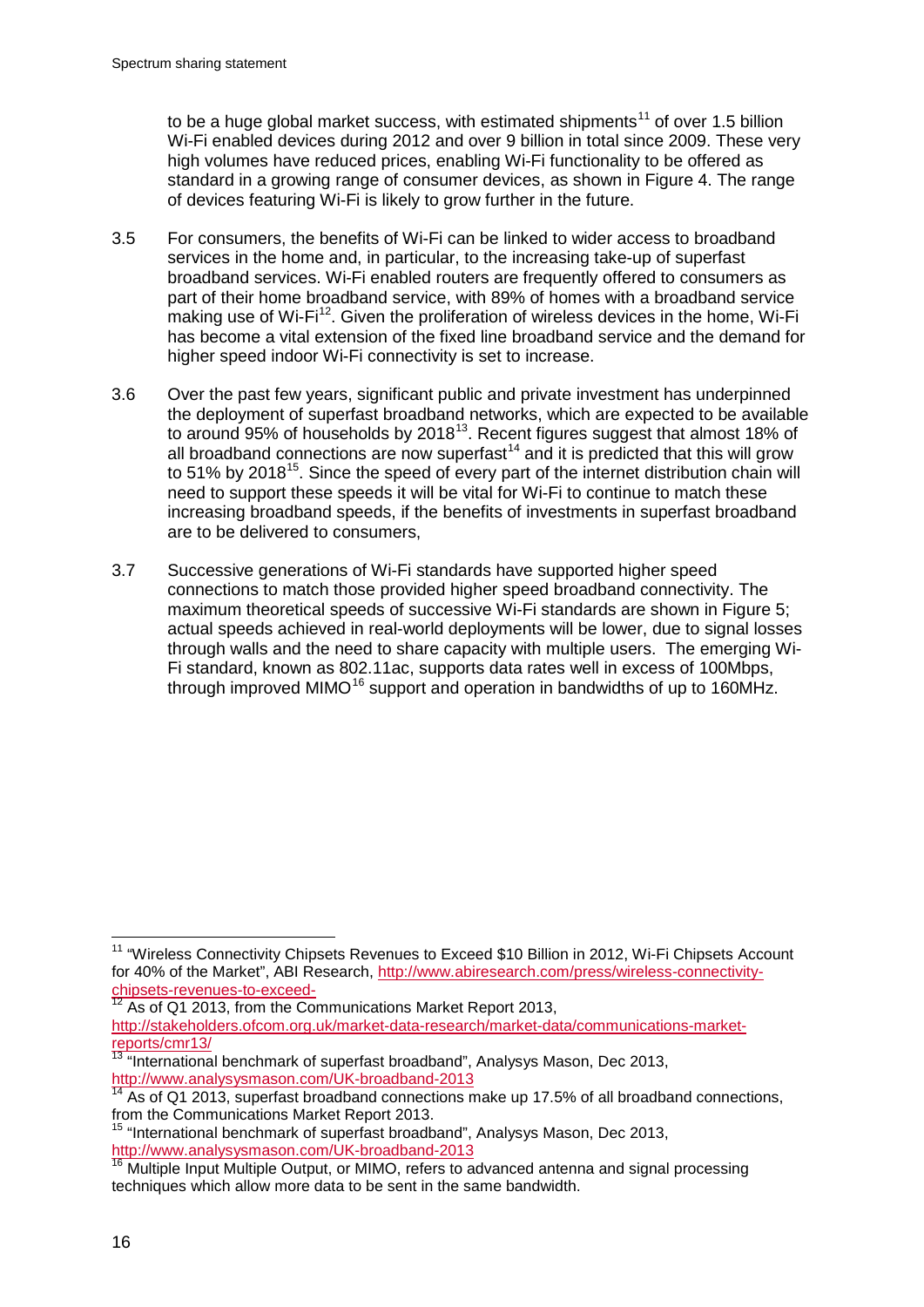

**Figure 5: Evolution of Wi-Fi standards compared to fixed broadband technologies**

Source: Ofcom / Plum consulting

- 3.8 However, these enhancements can only help Wi-Fi keep pace with higher fixed broadband speeds provided there continues to be sufficient spectrum to support the wider channel bandwidths needed to provide high speed Wi-Fi connectivity throughout the home. In particular, support for broader bandwidths of 80 or 160MHz is likely to be important for achieving a combination of high data rates and good inbuilding coverage. This represents an increase in demand for spectrum over the 20 or 40MHz channels commonly used today and may lead to increased pressure for the supply of additional Wi-Fi spectrum.
- 3.9 The technologies that underpin Wi-Fi are designed to share spectrum politely and be robust to interference. However, as wider channel widths are used it becomes harder to ensure that Wi-Fi interference does not occur between households. Additional spectrum can help address this by increasing the number of channels that Wi-Fi can use in different households.
- 3.10 Alternative technologies which operate outside the 2.4 and 5GHz bands are emerging for high speed indoor wireless networking, including:
	- 3.10.1 WiGig, which is a variant of Wi-Fi that operates at 60GHz, based on the IEEE802.11ad standard and;
	- 3.10.2 Li-Fi, which is an emerging technology that uses visible light as opposed to radio frequencies.
- 3.11 These technologies are generally only suited for short-range, single room use and hence are not a direct substitute for Wi-Fi as they cannot provide coverage between rooms. Other home networking technologies are also available based on wired solutions. These include:
	- 3.11.1 Ethernet cabling, which, whilst capable of supporting superfast broadband connection speeds, can be disruptive and expensive to install in existing buildings; and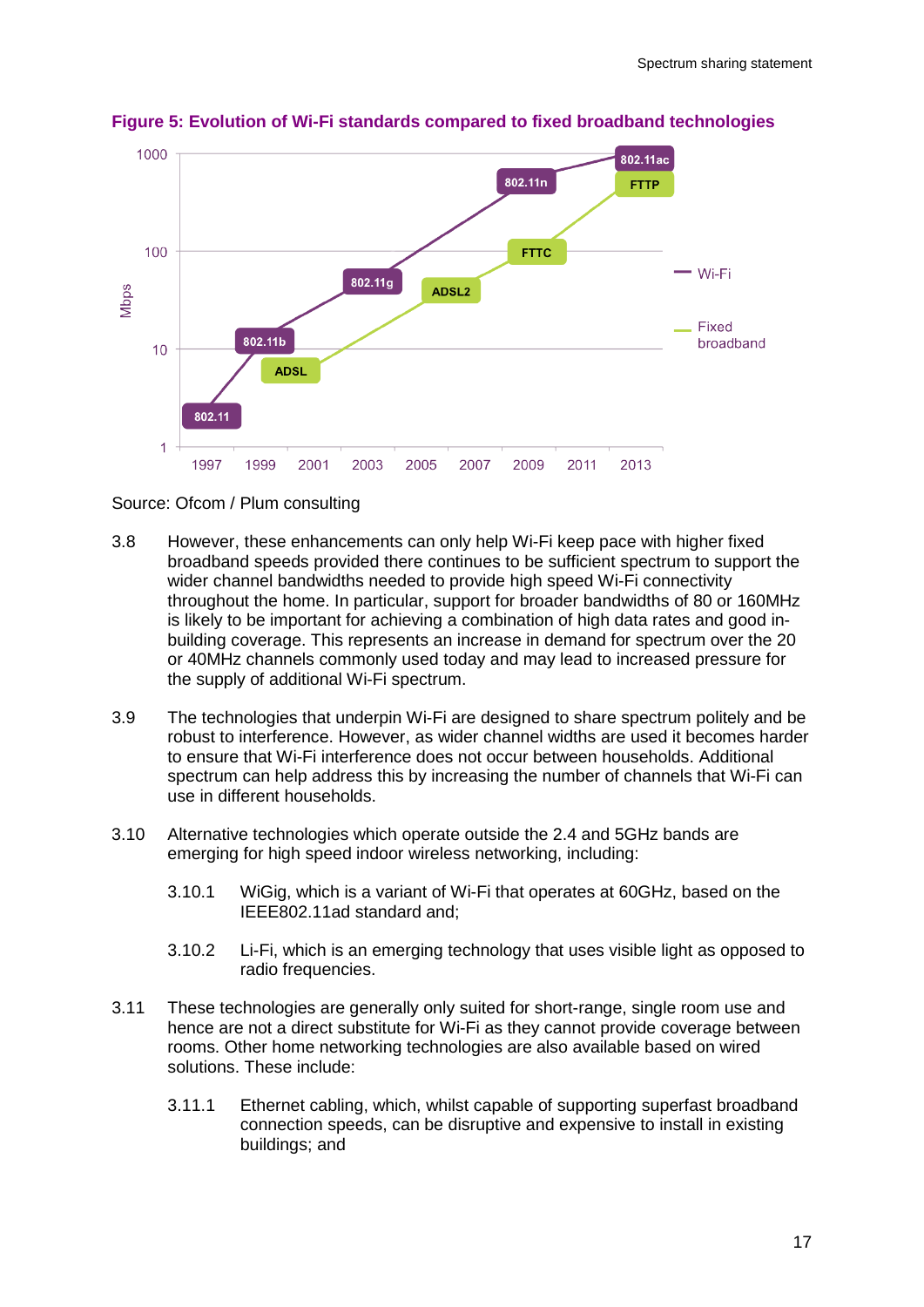- 3.11.2 Powerline technology, which sends data over the existing electrical wiring within a building. Whilst this approach can theoretically provide connection speeds that match those provided by superfast broadband, speeds may be lower in practice and dependent on the quality, age and type of in-building wiring used.
- 3.12 In addition, these wired solutions would need to be attached to Wi-Fi access points to provide a connection to wireless devices. Given the limitations of other alternative wireless and wired in-home networking solutions, we are of the view that Wi-Fi is likely to be the only viable technology for providing high speed wireless connectivity throughout a home or other building for the foreseeable future.

# **Additional spectrum may be required to support future growth in the use of Wi-Fi indoors**

3.13 There is insufficient bandwidth in the 2.4GHz band to accommodate the wide channel bandwidths required to support the emerging higher speed 802.11ac standard. As a result, 802.11ac equipment will only work in the 5GHz band. The current allocation of spectrum at 5GHz for Wi-Fi is illustrated in Figure 6, along with proposals to extend the Wi-Fi band, which are currently being considered as part of the preparation for the forthcoming World Radiocommunication Conference in 2015.

# **Figure 6: Current and proposed future allocation of 5GHz spectrum for Wi-Fi**

|               | iCurrent Wi-Fi <sup>i</sup> |      | Proposed<br>Wi-Fi<br>$5350 - 5470$ MHz | <b>Current Wi-Fi</b> |  | Proposed<br>Wi-Fi | <b>Proposed</b><br>Wi-Fi<br>5725-5850MHz   5850 - 5925MHz |      |  |  |  |
|---------------|-----------------------------|------|----------------------------------------|----------------------|--|-------------------|-----------------------------------------------------------|------|--|--|--|
| 5150          | 5250                        | 5350 | 5470                                   |                      |  | 5725              | 5850                                                      | 5925 |  |  |  |
| Examppear MU- |                             |      |                                        |                      |  |                   |                                                           |      |  |  |  |



- 3.14 The potential need for additional spectrum for Wi-Fi has been identified by a number of studies, both independently and conducted on behalf of Ofcom. One study<sup>[17](#page-20-0)</sup> concluded that the full benefits of Wi-Fi would only be realised with additional spectrum, noting that, without this additional bandwidth, supported speeds may fall below the 100Mbps Digital Agenda for Europe target. Another study, commissioned by Ofcom<sup>[18](#page-20-1)</sup>, found that the current spectrum allocation for Wi-Fi at 2.4 and 5GHz is likely to be under pressure by 2020 and that additional spectrum may be required to continue to meet expected demand.
- 3.15 In our consultation we asked a number of questions intended to gauge views on likely future demand for spectrum for Wi-Fi devices. We summarise responses in the following sub-sections.
- 3.16 There was broad agreement from respondents that Wi-Fi is playing an important role in delivering services to citizens, consumers and businesses and that demand would continue to grow in the future. Many respondents noted that Wi-Fi was becoming integrated into a growing number and variety of devices, moving beyond its original use as an office networking technology.
- 3.17 Given the expected increase in Wi-Fi devices and the demand to support higher data rates to match those supplied by superfast broadband services, many stakeholders

<span id="page-20-0"></span><sup>&</sup>lt;sup>17</sup> "Future proofing Wi-Fi – the case for more spectrum", Plum Consulting, January 2013, http://www.plumconsulting.co.uk/pdfs/Plum\_Jan2013\_Future\_proofing\_Wi-Fi.pdf

<span id="page-20-1"></span> $18$  "Study on the future UK spectrum demand for terrestrial mobile broadband applications", available at [http://stakeholders.ofcom.org.uk/binaries/consultations/cfi-mobile-bb/annexes/RW\\_report.pdf](http://stakeholders.ofcom.org.uk/binaries/consultations/cfi-mobile-bb/annexes/RW_report.pdf)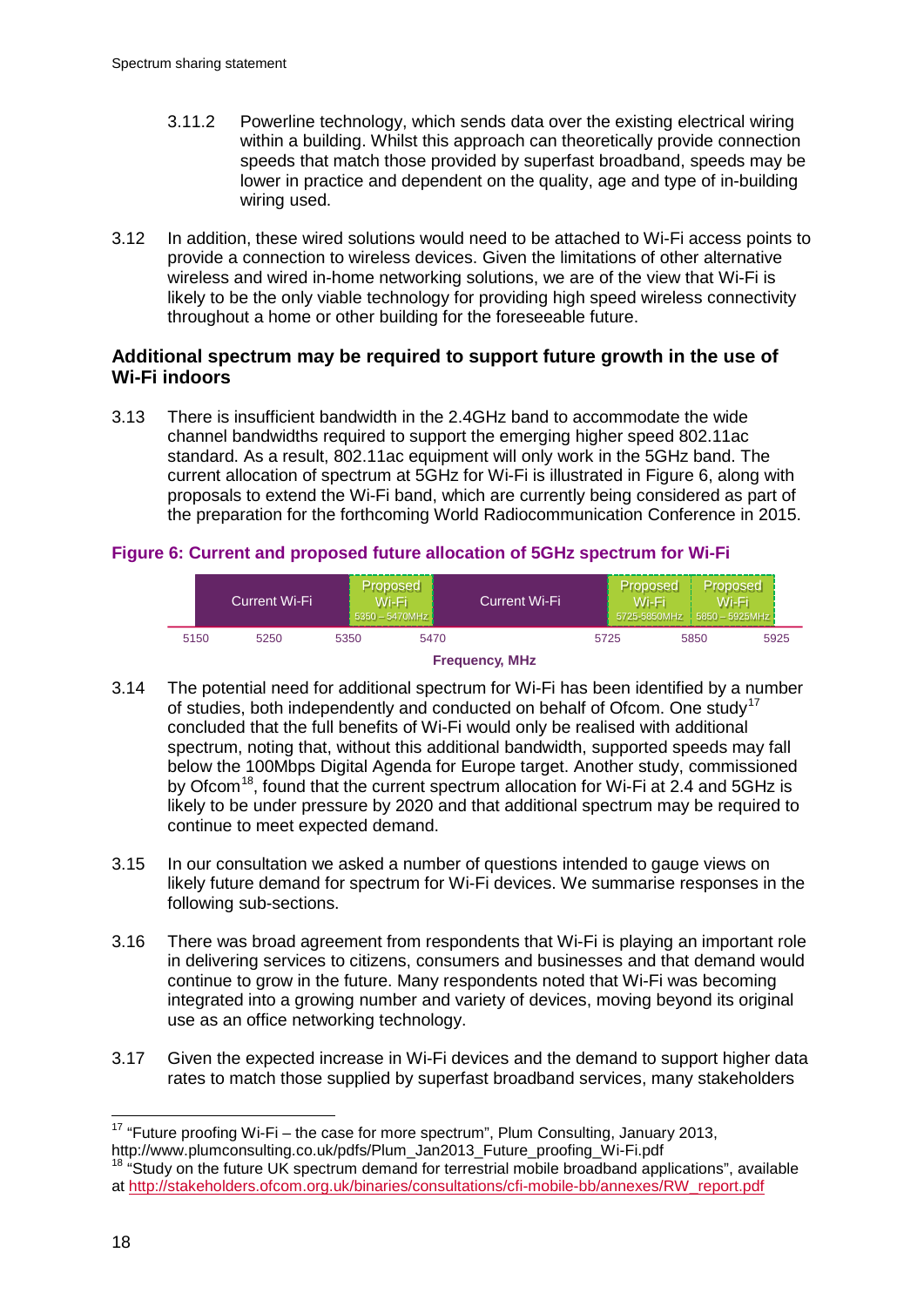supported the need for additional spectrum for Wi-Fi. Several manufacturers of networking equipment noted the importance of proposals to increase the amount of spectrum available for Wi-Fi at 5GHz, as illustrated in Figure 6 above.

- 3.18 These respondents expressed a view that the proposed extensions will be necessary to create a single, contiguous band of spectrum, able to accommodate the wider bandwidths (i.e. 80 and 160MHz) required to achieve the highest data rates supported by the current Wi-Fi standard. This will be particularly important for indoor use of Wi-Fi, where the highest data rates are expected, driven by the continued take-up of networked laptops, smartphones, tablets and other multimedia devices.
- 3.19 While there was broad agreement that demand for Wi-Fi will increase, several respondents sounded a more cautionary note. One respondent predicted that more Wi-Fi traffic will migrate from the 2.4GHz band to the 5GHz band, and that the case for additional spectrum at 5GHz was not yet proven. Others highlighted that the 5GHz band is shared between a number of users creating a risk of interference, as discussed in subsequent sections.
- 3.20 Some respondents noted the emergence of WiGig and Li-Fi technologies and suggested that these technologies will have an increasingly important role in the distribution of multimedia content within a single room, acting as a short-range complement to Wi-Fi.

## **Any allocation of additional spectrum for Wi-Fi needs to be balanced by the need to protect incumbent users**

3.21 The 5GHz band is shared between a number of military and civilian users, including aeronautical and weather radar, earth exploration satellite services (EESS) and fixed satellite services. As shown in Figure 7 these users are spread over the whole of the 5GHz band, including within the current and potential future allocations for Wi-Fi. 



## **Figure 7: Illustration of spectrum use 5-6 GHz**

3.22 The services are important and valuable and hence their continuing operation needs to be protected. Wi-Fi devices are currently allowed to operate in the 5GHz band on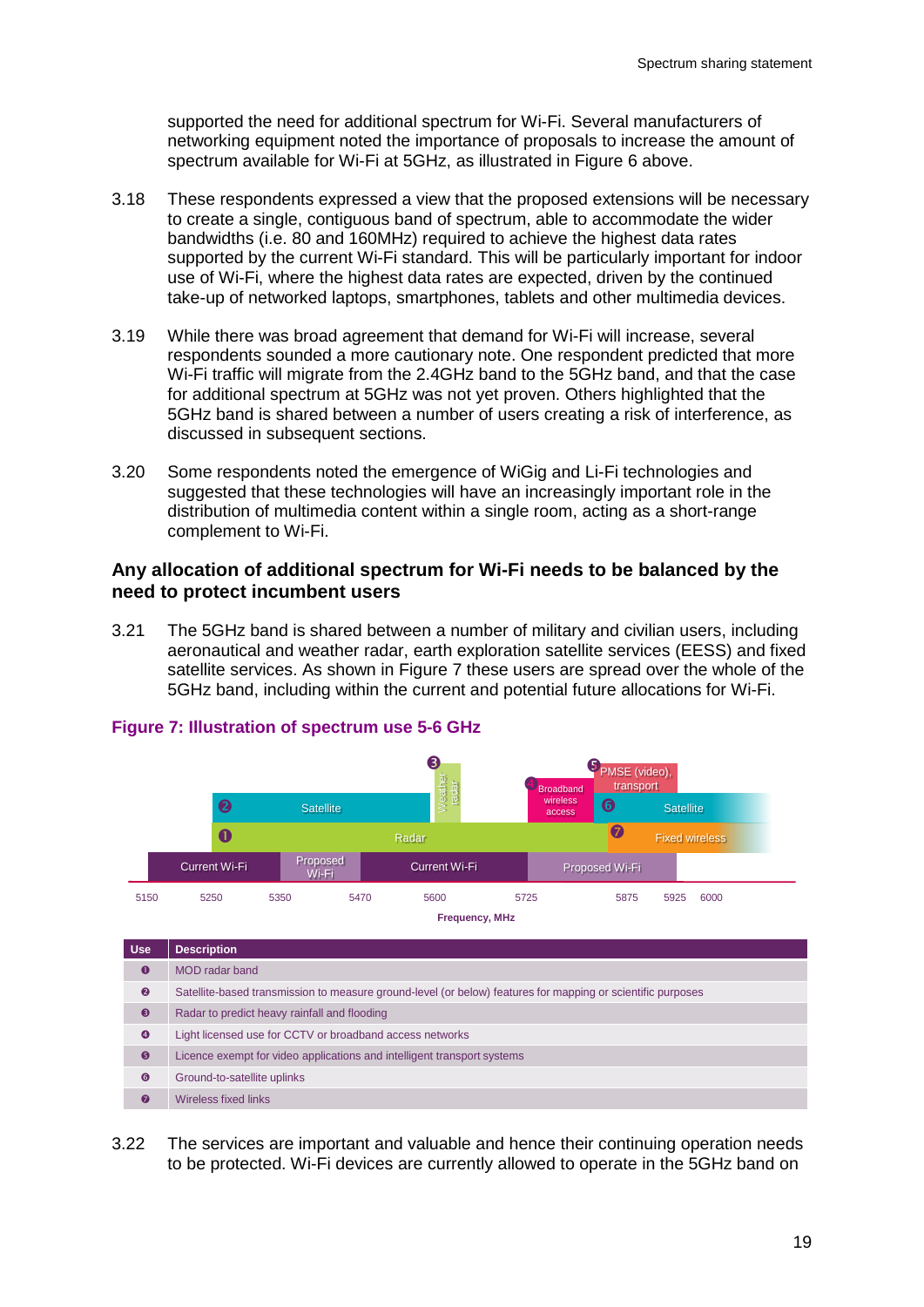the basis that they do not cause interference to these services and various mitigation techniques have been employed to ensure coexistence.

- 3.23 Any future decision to extend the allocation for Wi-Fi at 5GHz will need to be taken internationally, given the importance of harmonisation to the international Wi-Fi equipment market, and will be subject to suitable coexistence measures continuing to be in place to protect incumbent services. Technical work is on-going to determine whether, and under what circumstances, sharing is possible in the proposed extension bands at 5GHz. Mitigation techniques may include:
	- 3.23.1 *Dynamic frequency selection:* An access point listens for incumbent users and automatically selects a frequency that is not in use;
	- 3.23.2 *Transmit power control:* Wi-Fi devices reduce their transmit power to the lowest level to maintain communication;
	- 3.23.3 *Restriction to indoor use:* Transmission at particular frequencies may be restricted to indoor use, where the shielding afforded by walls, ceilings and roofs offers protection to incumbents that operate outdoors; and
	- 3.23.4 *Geolocation database:* The database assigns transmit frequencies and powers to Wi-Fi equipment that have been calculated not to cause interference to incumbent users. This is a similar approach to that being developed for access to TV white spaces.
- 3.24 While noting the increasing demand for Wi-Fi, several respondents indicated that they did not support an increased allocation for Wi-Fi at 5GHz. These respondents typically operate equipment or use services in the 5GHz band and emphasised the need for protection from interference from increased use of Wi-Fi. Some of these services rely on detecting low level signals and many, such as EESS, have been subject to a significant level of investment, using equipment that cannot be easily modified once deployed.
- 3.25 As part of the preparations for World Radiocommunication Conference 2015 (WRC15) a number of technical studies have been undertaken to determine whether, and under what circumstances, Wi-Fi is able to coexist with incumbent services in the proposed extension at 5GHz. Our view is that technical studies are necessary to provide the evidence of whether Wi-Fi can operate in the proposed extension without causing harmful interference.
- 3.26 At the time of writing some of these studies are still on-going and we believe that it is too early to form a view on whether to support the proposed extension. In particular, we believe additional work is required to establish a more detailed view of the activity factor of Wi-Fi networks (i.e. how frequently, and for how long, their transmitters are active) and on the efficacy of mitigation techniques.

# **Other factors, in addition to more spectrum, may be important for outdoor use**

3.27 As we noted in our consultation document, using Wi-Fi indoors effectively limits the amount of interference that can be caused to neighbouring spectrum users, as the signals are reduced or blocked by walls. When used outdoors, the Wi-Fi signals can travel further, increasing the possibility of interference between spectrum users and potentially reducing the performance of neighbouring Wi-Fi access points.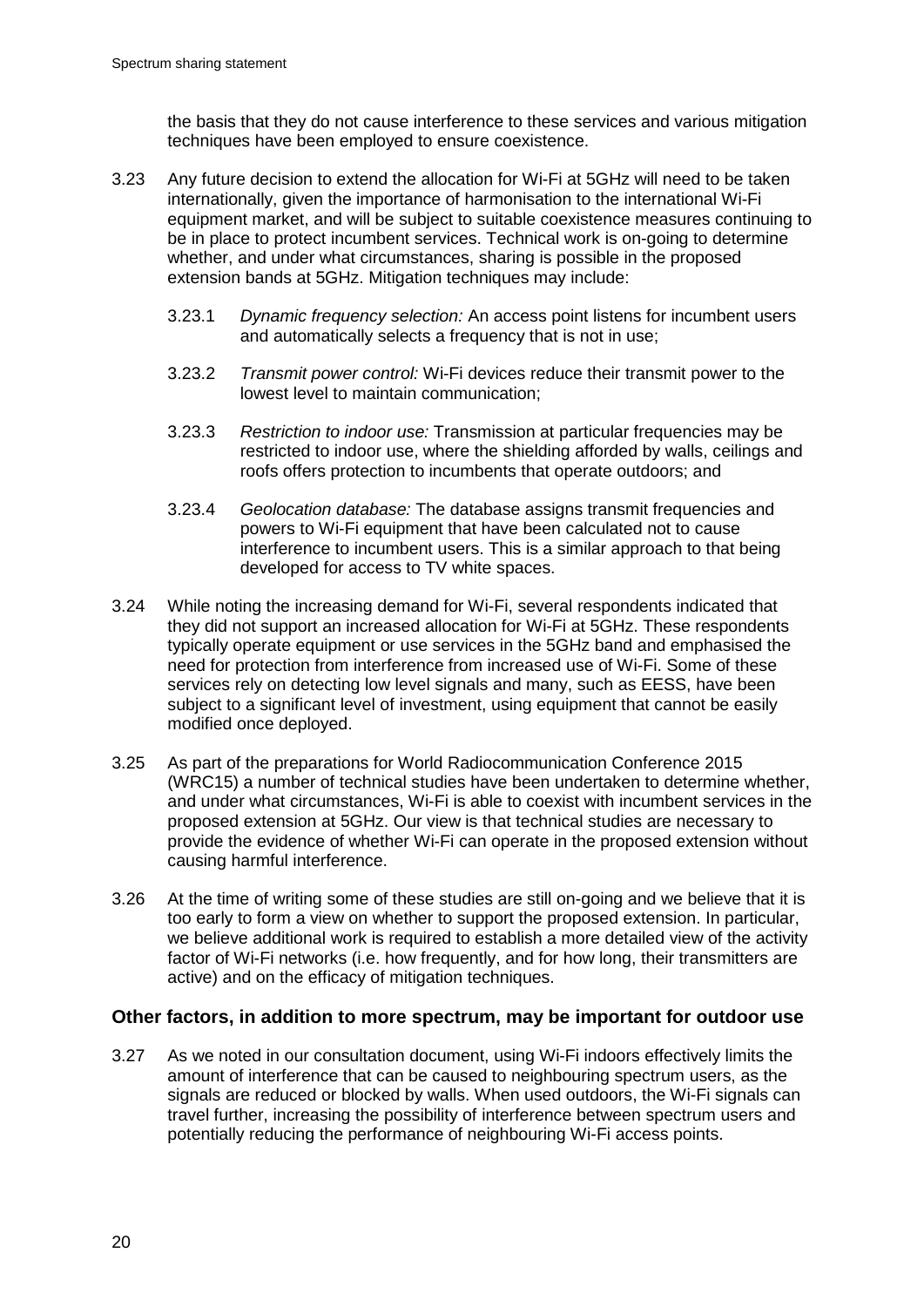- 3.28 In addition to providing high speed wireless networks indoors, Wi-Fi is increasingly being used outdoors or in public spaces. This can be in the form of discrete hotspots or as a network of interconnected Wi-Fi access points to provide wider area coverage in for example shopping centres and sports stadia.
- 3.29 This type of Wi-Fi use is increasingly being used as a complement to wide area, cellular networks, providing low-cost or free connectivity in a range of public places. New Wi-Fi standards such as Passpoint are also making it easier to automatically connect to these networks and public Wi-Fi usage more than doubled last year to represent over 6% of total data traffic carried on wireless and mobile networks<sup>[19](#page-23-0)</sup>. Many respondents noted the important role that Wi-Fi is playing in both supporting these services and in offloading data traffic that would otherwise need to be carried over cellular networks. One respondent (an operator of Wi-Fi networks) noted a pronounced increase in the number of devices capable of operating at 5GHz on their networks, indicating that this band will be increasingly important given the relatively congested nature of the 2.4GHz band.
- 3.30 While many respondents acknowledged the importance of additional spectrum in meeting demand for Wi-Fi use indoors, there were a number of views that additional steps beyond using more spectrum would be needed to support increased and enduring use of Wi-Fi outdoors. These steps included:
	- 3.30.1 *Technical solutions – co-ordination:* Many large-scale deployments of Wi-Fi equipment, such as those in offices or stadia, are centrally managed to ensure interference between access points is avoided. At the simplest level, this involves planning of access point positions and frequencies. The Wi-Fi family of standards include provision for co-ordination between devices, yet many managed deployments rely on the use of equipment from a single vendor. Some respondents took the view that the more widespread adoption of management tools based on standardised protocols would lead to better performance of outdoor access points, as would improved co-ordination between network operators. There was a divergence of views, however, on the practical difficulties associated with achieving these improvements when equipment is sourced from multiple vendors.
	- 3.30.2 *Technical solutions – efficiency:* A number of respondents expressed a view that new technologies would play a role in improving the performance of Wi-Fi outdoors. The Institute of Electrical and Electronic Engineers (IEEE), the organisation responsible for developing Wi-Fi standards, has recently announced the creation of a group to study ways in which to improve Wi-Fi performance in environments where there are large numbers of access points. The so-called 802.11 High Efficiency WLAN (HEW) study group is in the process of defining its scope, but it is likely to examine ways in which to improve the average data rate for a Wi-Fi device by up to 4 times, whilst maintaining or improving power efficiency. This work could lead to a new standard for Wi-Fi devices within 5 years, with equipment widely available early in the next decade. Widespread adoption of a more efficient variant of Wi-Fi may, in the longer term, help to offset the need for additional spectrum but it is too early to determine the impact of this.

<span id="page-23-0"></span><sup>&</sup>lt;sup>19</sup> Ofcom Infrastructure Report: 2013 Update, October 2013, http://stakeholders.ofcom.org.uk/marketdata-research/other/telecoms-research/broadband-speeds/infrastructure-report-2013/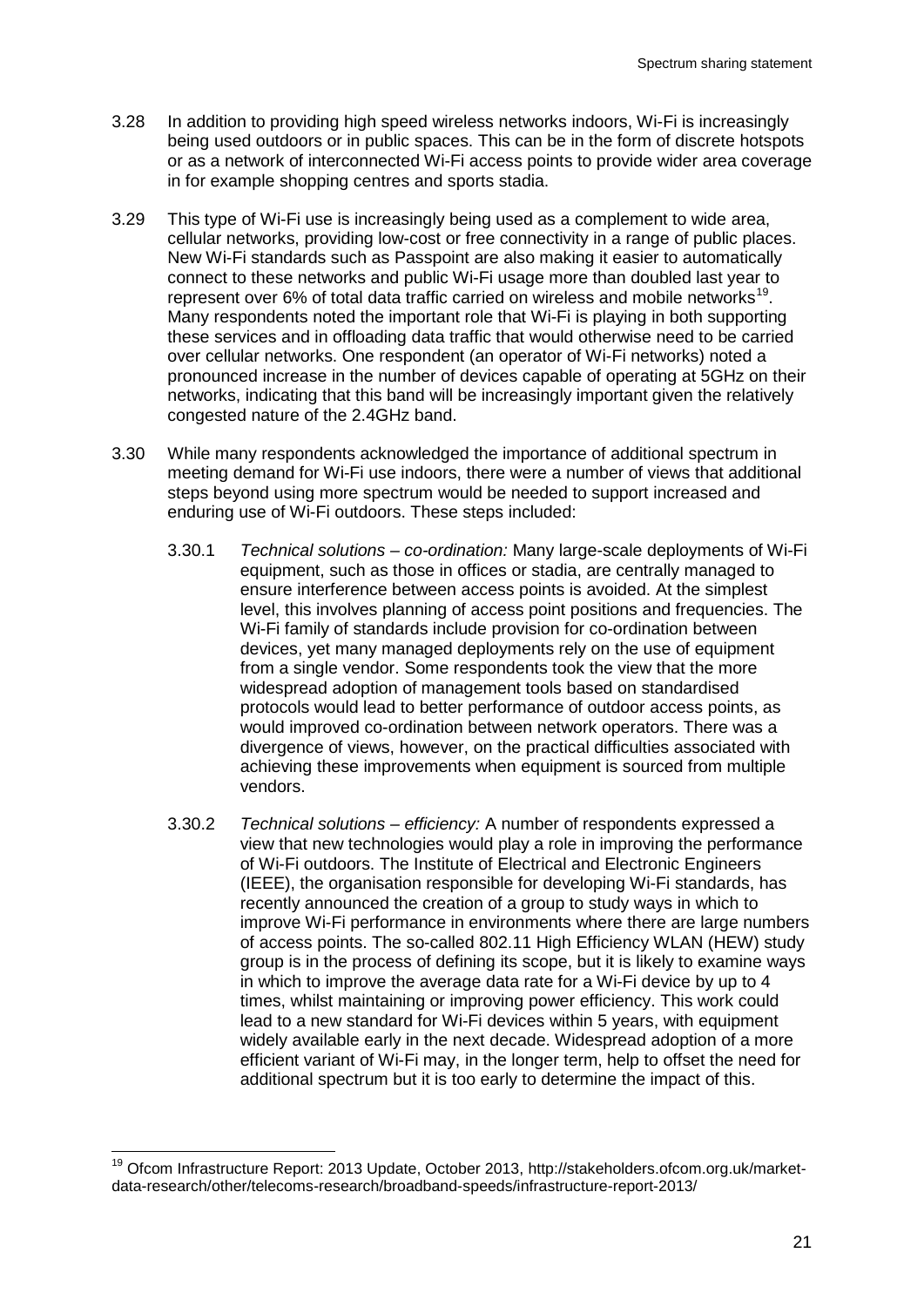- 3.30.3 *Restrictions on use:* An operator of Wi-Fi networks expressed a view that the additional allocation of spectrum at 5GHz would be necessary to meet the demand for outdoor, as well as indoor, use. To get the most efficient use out of this spectrum, the respondent noted the need for planning and co-ordination between Wi-Fi operators. They suggested that this could be facilitated by mandating that Wi-Fi equipment used outdoors or in public places should use channel bandwidths of no more than 40MHz. This would effectively increase the number of non-overlapping channels available for use, at the expense of limiting the maximum data rates achievable.
- 3.31 A number of respondents emphasised the need for detailed studies to understand the potential for interference into incumbent services operating in the proposed extended allocation at 5GHz band caused by outdoor use of Wi-Fi.

# **There is a need for further work to determine whether Wi-Fi could co-exist with other spectrum users in the proposed extension at 5GHz**

- 3.32 We are aware that a number of technical studies have been undertaken to understand whether Wi-Fi could co-exist with other spectrum users in the proposed extended allocation at 5GHz (i.e. at 5350 – 5450MHz, 5725 – 5850MHz and 5850 – 5925MHz). We ourselves have undertaken studies to examine the future demand for spectrum for Wi-Fi services and, at the time of writing, are concluding a study on coexistence of Wi-Fi with other services. This study will be published on our website in due course.
- 3.33 At this stage, we believe that the evidence suggests that there is the **potential** for Wi-Fi to operate in the proposed extended allocation at 5GHz without causing interference to incumbent services, subject to certain mitigation approaches being in place. However, further, more detailed work is required before we can adopt a definite position on the matter. We believe that this approach is appropriate, given the importance and value of 5GHz spectrum for both Wi-Fi and the incumbent services.

# **Next steps**

- 3.34 Based on the analysis set out above we intend to take the following steps to ensure that Wi-Fi can continue to share with the various services operating in the 5GHz band and can continue to deliver benefits to citizens and consumers:
	- 3.34.1 We will periodically monitor spectrum usage by Wi-Fi devices, in particular in outdoor hot spot locations, to provide an early warning of potential congestion; and
	- 3.34.2 We will explore the need for further technical studies into the risk that a future extension of the licence exempt allocation at 5GHz for Wi-Fi will cause new co-existence issues with existing users. This will be used to inform and develop a balanced position which recognises the interests of all stakeholders for the World Radiocommunication Conference in 2015.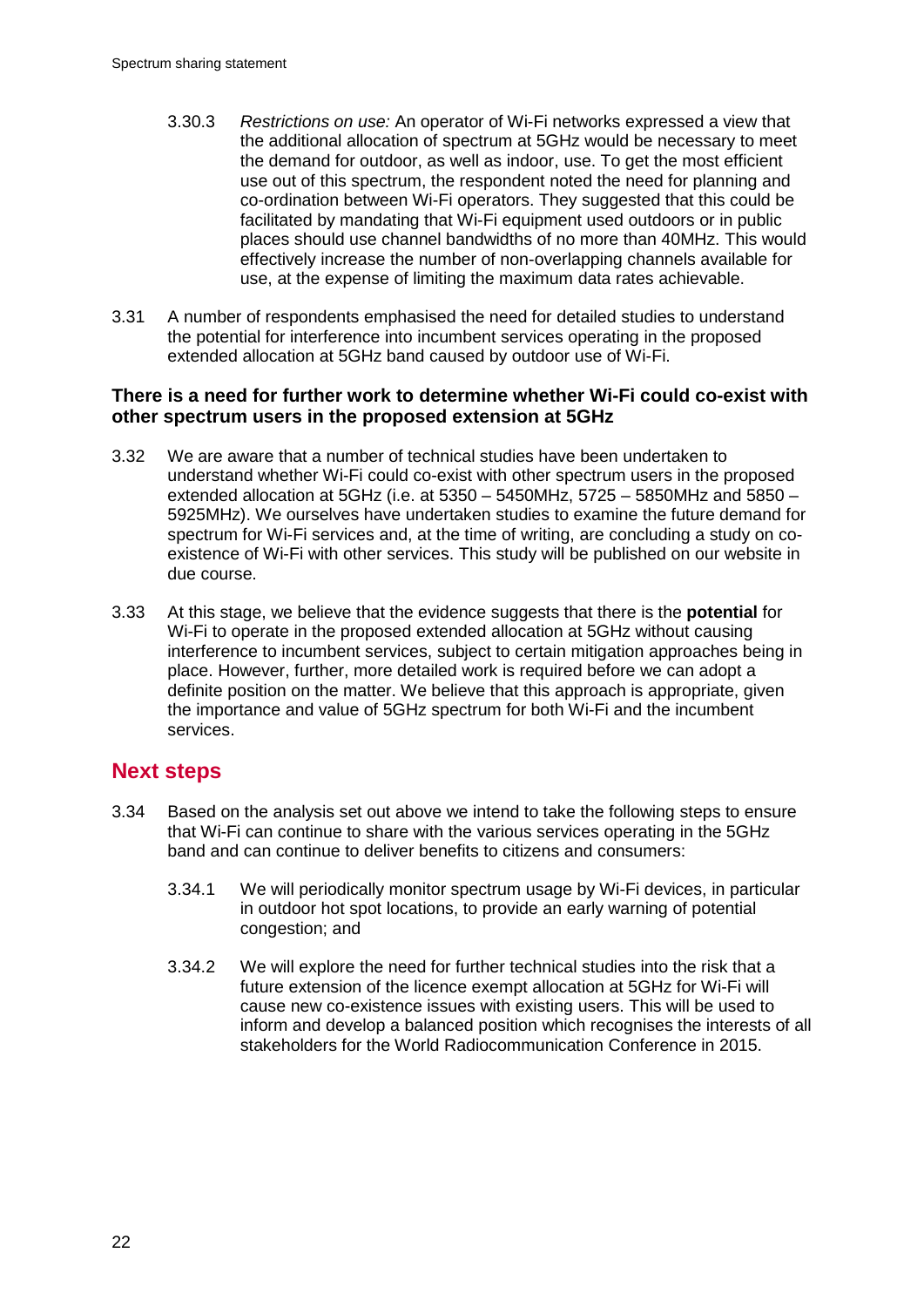## **Section 4**

# <span id="page-25-0"></span>Extending sharing to other frequency bands for mobile broadband use

- 4.1 Many of the spectrum bands in use today have been allocated to specific users but are not always fully utilised at all locations all of the time. These gaps in spectrum usage can be potentially shared with other users to deliver additional services.
- 4.2 Spectrum sharing is not a new concept and is already being used, for example to support wireless microphone applications to exploit gaps in usage in the UHF TV bands. However, recent advances in technology, including geolocation databases, are extending the benefits that sharing can provide by both making it easier to identify spectrum available for sharing and allowing spectrum to be shared more efficiently between different users whilst minimising interference.
- 4.3 Our recent Spectrum Management Strategy identifies that spectrum sharing will become increasingly important as opportunities to clear spectrum become ever more challenging and as technical developments enable more efficient re-use of spectrum where and when it is really needed.
- 4.4 In our spectrum sharing consultation we identified the specific role that spectrum sharing might play in increasing the supply of spectrum for mobile broadband beyond that provided by cleared spectrum bands<sup>20</sup>. In particular, we highlighted how geographical sharing could be well suited to providing additional spectrum for use by small mobile broadband cells, which we anticipate will be increasingly deployed to improve the capacity and performance of mobile networks in high demand locations.
- 4.5 Spectrum made available on a shared basis is likely to provide a complement, as opposed to a replacement, for cleared mobile broadband spectrum. Whereas cleared spectrum can be co-ordinated and used at higher power to increase the capacity of wide area mobile broadband networks, geographically shared spectrum is more likely to need to be operated at lower power to minimise interference, lending itself more to use to provide localised increases in capacity.
- 4.6 As part of the spectrum sharing consultation we sought views on whether sharing spectrum on a geographical basis could be used to increase the overall supply of mobile broadband spectrum. This section summarises stakeholder responses on this issue and sets out our next steps for taking this work forwards.

# **Sharing will become increasingly important in the mobile data sector**

4.7 Overall, respondents believed that spectrum sharing could play an important role in encouraging more efficient spectrum use and increasing the supply of spectrum for mobile broadband and other wireless services such as the Internet of Things (IoT). There was broad agreement that sharing in geographic areas or at times where spectrum would not otherwise be used will be an increasingly important tool in

<span id="page-25-1"></span> $20$  See Section 4, Spectrum sharing of mobile and wireless data services [http://stakeholders.ofcom.org.uk/binaries/consultations/spectrum](http://stakeholders.ofcom.org.uk/binaries/consultations/spectrum-sharing/summary/Spectrum_Sharing.pdf)[sharing/summary/Spectrum\\_Sharing.pdf](http://stakeholders.ofcom.org.uk/binaries/consultations/spectrum-sharing/summary/Spectrum_Sharing.pdf)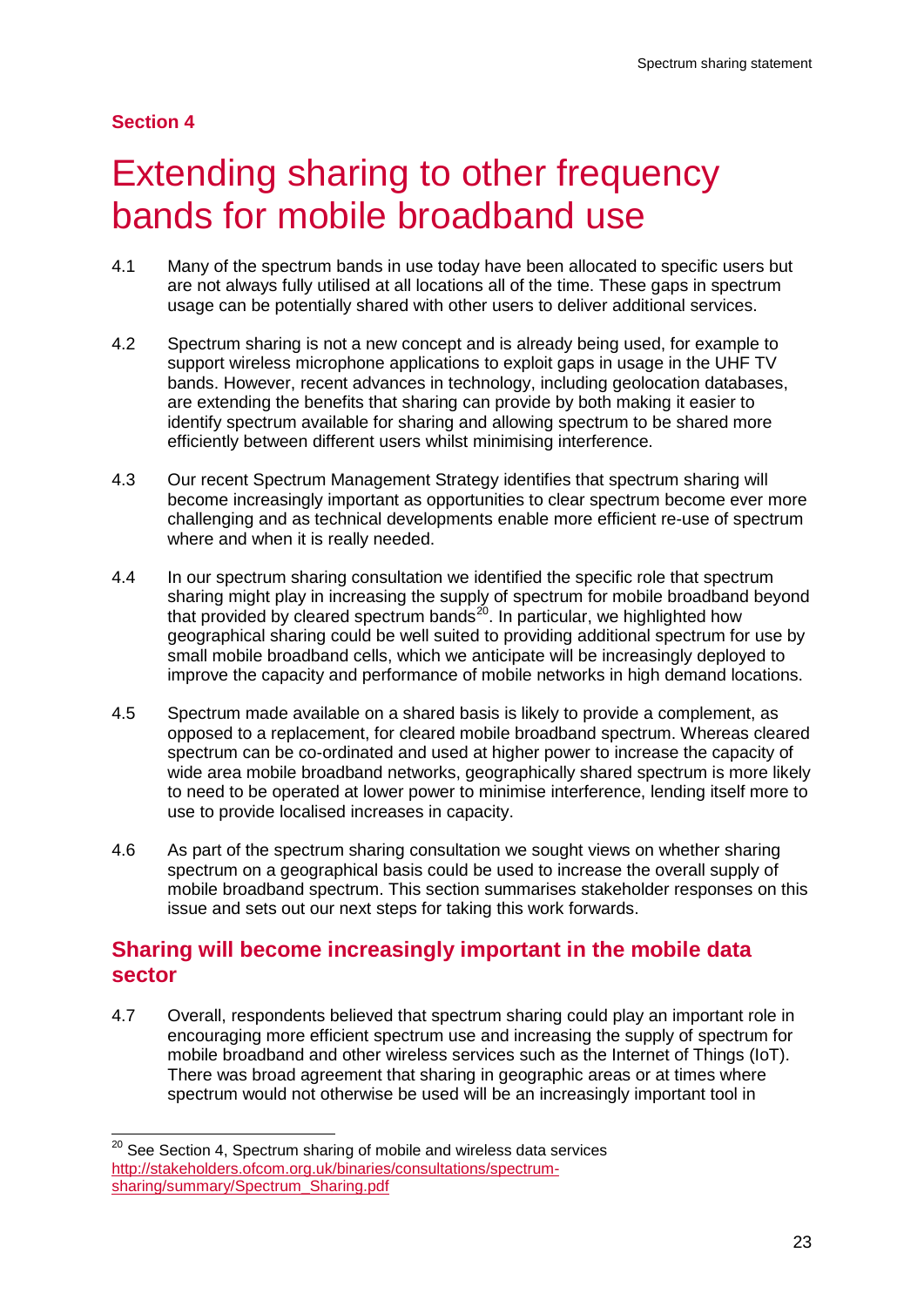enabling its efficient use. They also highlighted the benefit that shared access can bring in providing earlier access to additional spectrum for mobile broadband services compared to a fully cleared spectrum approach, because there is no need to displace existing spectrum users.

4.8 Many respondents also highlighted the increased flexibility that a shared spectrum approach can bring by providing different levels of tiered spectrum access to meet different user requirements in the same frequency band; a theme which is covered in more detail in Section 5 of this document.

# **The geolocation database approach should be extended to new shared spectrum bands**

- 4.9 In our consultation we set out how advances in geolocation database technology are making it potentially easier to exploit spectrum sharing opportunities in existing frequency bands. Here a database holds information on the frequencies available for sharing in different locations, which is used by devices to select a suitable channel frequency and power to minimise the risk of causing harmful interference to the primary spectrum user(s). An important aspect of this approach is that it is not frequency dependent and can be applied in any frequency bands where geographic sharing is feasible.
- 4.10 Respondents acknowledged the importance of finalising our work on establishing access to TV white spaces through the geolocation database approach, to both:
	- 4.10.1 Increase the supply of spectrum for new services in the highly sought after UHF spectrum bands; and
	- 4.10.2 Establish an implementation framework for making spectrum available using a database approach which can then be extended to other frequency bands.
- 4.11 Indeed, many respondents highlighted that TV white spaces should be seen as the first step towards extending the geolocation approach to new shared frequency bands. It was suggested that this work should act as a proving ground for the geolocation concept and the associated technology and systems, which could then be applied in other bands in the future.
- 4.12 Respondents also called for Ofcom to work with industry to take a more proactive approach towards identifying other frequency bands where spectrum sharing could be enabled using a geolocation database approach.

# **Extension of the geolocation database approach beyond TV white spaces**

- 4.13 In the UK, we are currently working to enable the first application of this geolocation approach in the digital terrestrial TV (DTT) UHF bands IV and V (470 – 790MHz). These spectrum bands have been licensed for use for DTT services and are also shared with programme making and special events (PMSE) services on a geographically licensed basis. However, the services do not make full use of all of the available frequencies in all locations. We are working with industry stakeholders to establish a number of geolocation databases which will hold information on these unused frequencies or white spaces.
- 4.14 We are currently focused on proving the geolocation database concept in TV white spaces, in particular ensuring that devices can identify the frequencies and power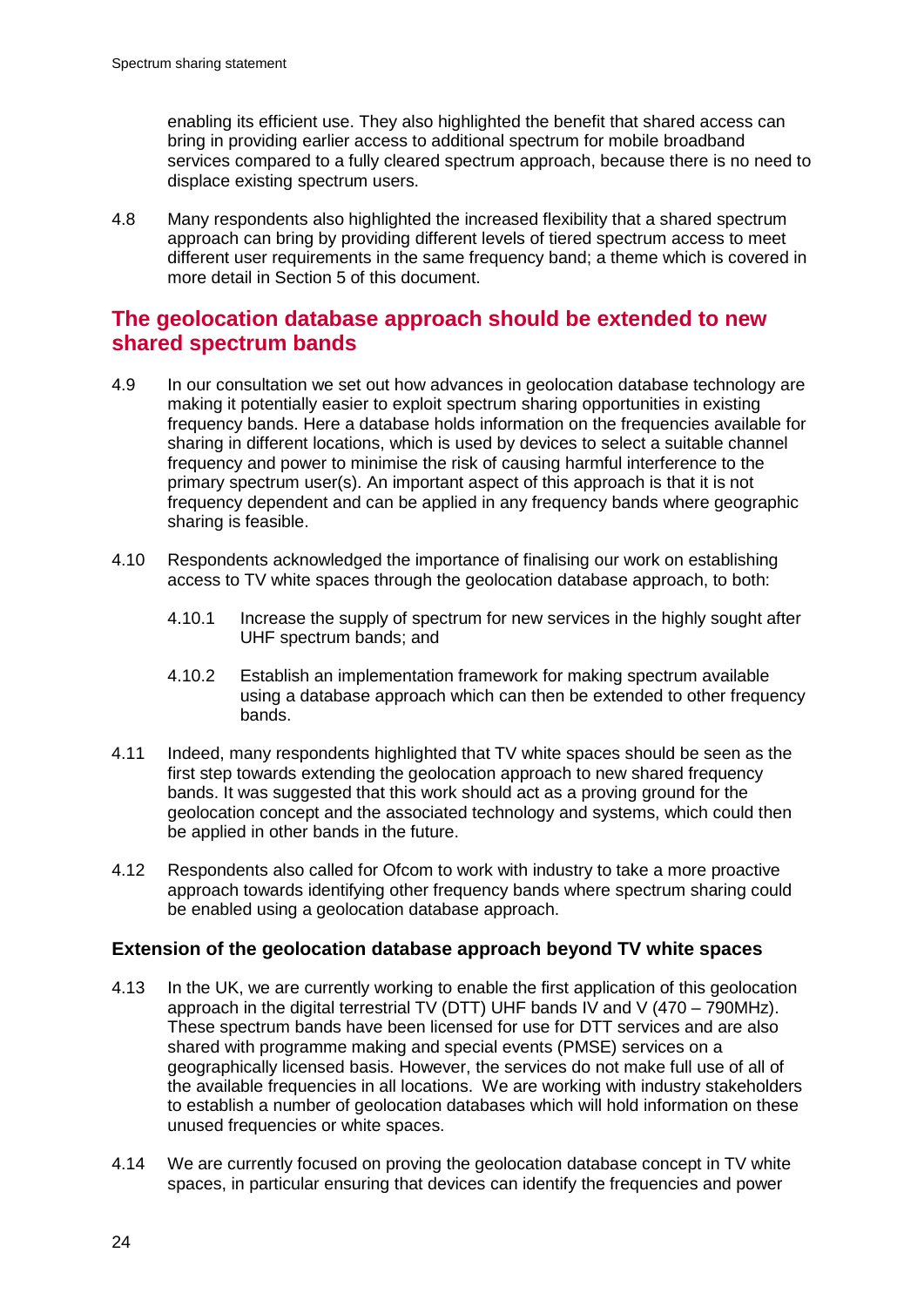levels that can be used in their location to minimise the risk of causing harmful interference to licensed DTT and PMSE services.

4.15 Based on consultation responses, we propose to undertake work to explore the options for future extension of the geolocation database approach to other frequency bands to make additional spectrum available for mobile broadband use.

# **A range of factors determine the suitability and attractiveness of frequency bands for shared access**

- 4.16 Our consultation sought views from stakeholders on the factors which might determine the attractiveness of a particular frequency band for providing geographical shared access.
- 4.17 When identifying the frequency bands most suitable for sharing, respondents identified a set of characteristics that new shared spectrum bands should exhibit, which broadly fell into the four categories listed below:
	- 4.17.1 They should be internationally harmonised or have a realistic prospect of harmonisation in the short to medium term;
	- 4.17.2 They cannot be fully cleared throughout the whole of the UK for the foreseeable future;
	- 4.17.3 Sharing on a geographical or temporal basis should be feasible with incumbent users;
	- 4.17.4 The frequency and propagation characteristics of the spectrum band should be favourable for use by mobile broadband

## **There is strong interest in access to shared spectrum for mobile broadband use in the 2.3GHz band**

- 4.18 In terms of frequency bands that should be initially targeted for future spectrum sharing by mobile broadband services, there was strong stakeholder interest in spectrum sharing above 1GHz. Most respondents focused on the opportunity for sharing at 2.3GHz and a range of bands between 3.4-4.2 GHz which will not be fully cleared of their existing users.
- 4.19 Reponses to our consultation identified in particular the 2.3GHz band which forms part of the Government's Public Sector Spectrum Release (PSSR) programme as the primary candidate for sharing on a geographic basis. Several respondents highlighted that this band would be well suited for use by small broadband cells, due to the amount of available bandwidth, the need for only relatively low power operation to achieve coverage, and that it is already harmonised for mobile broadband use in Europe with the future potential of it becoming globally harmonised. Some respondents specifically identified the retained part of the band, beyond the 40MHz currently considered for release under the Government PSSR programme, as presenting the most realistic and attractive opportunity for shared access.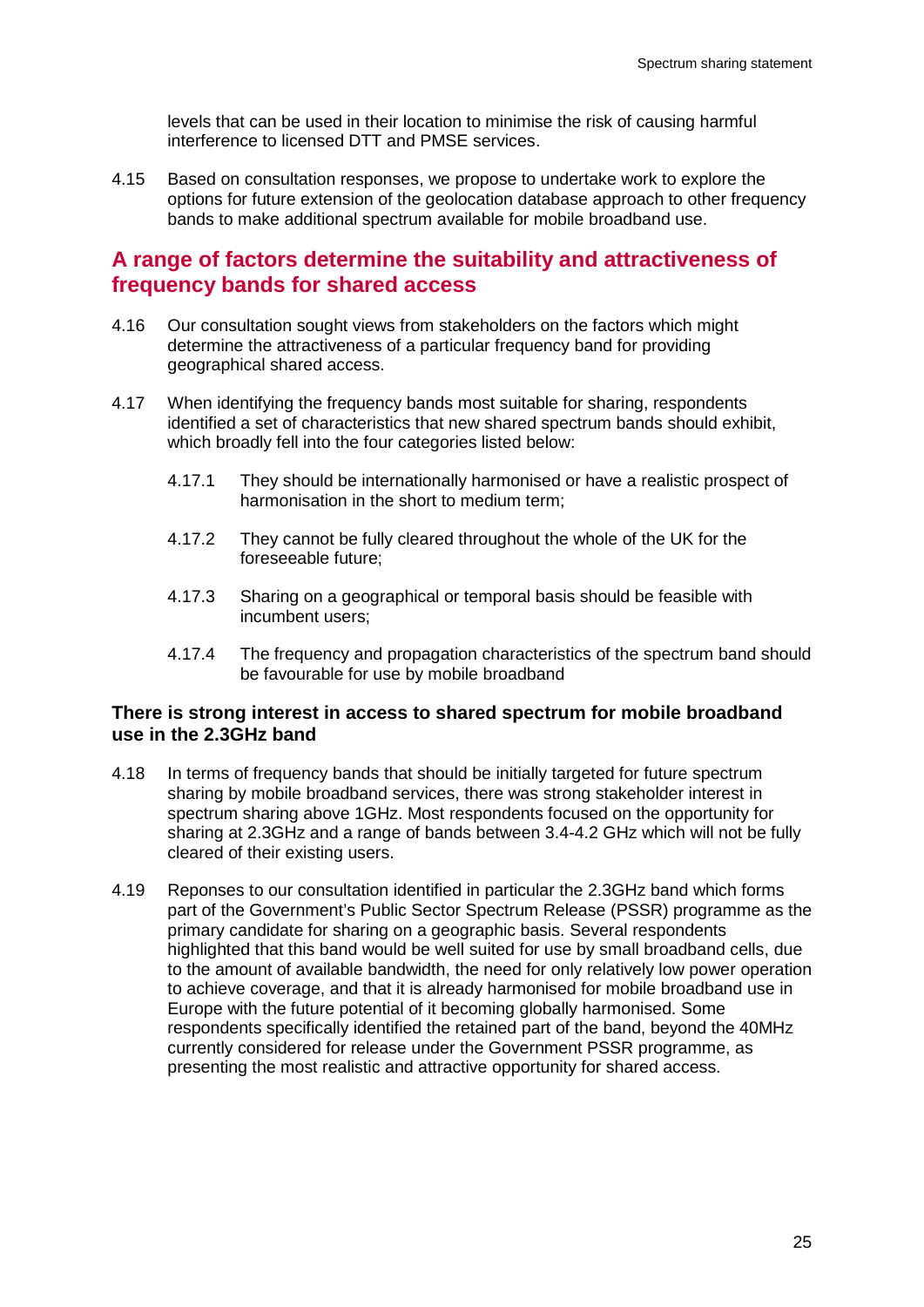- 4.20 There was widespread support for a Licensed Shared Access (LSA) approach<sup>21</sup>, as currently envisaged by the European Commission. Broadly, the LSA concept aims to open up access to some spectrum bands held by Government authorities in different member states, such as that used by the military, where this spectrum cannot be fully cleared but not being used in all locations or at all times. Respondents highlighted in particular, work underway in the European Conference of Postal and Telecommunications Administrations (CEPT) to develop a regulatory framework enabling LSA in the 2.3GHz band. This approach was favoured on the basis that it could enable the band's efficient use through geographic or temporal sharing with limited disruption to existing users.
- 4.21 Although 2.3GHz was the primary area of interest, there was additional support for spectrum sharing within a range of bands between 3.4 - 4.2GHz, primarily to improve the capacity and performance of mobile networks in urban areas. Respondents cited a combination of relatively limited geographic use by incumbents and favourable propagation characteristics for dense, indoor use as advantages for these bands.
- 4.22 Respondents also expressed a strong interest for shared spectrum below 1GHz, primarily for emerging M2M applications, which is considered in more detail in Section 6.

# **New spectrum sharing opportunities need to take into account the feasibility of co-existence with existing users**

- 4.23 Despite the strong interest in increasing opportunities for spectrum sharing, some respondents also noted the new co-existence issues this could create with existing services. Although many respondents supported the benefits of spectrum sharing in principle, some cautioned that sharing should not be conducted at the expense of disrupting the on-going viability of established existing services.
- 4.24 These respondents argued that Ofcom should only consider the application of spectrum sharing in frequency bands where there are clear benefits from shared access and there has been a full assessment of the impact on existing services.

# **We will investigate further opportunities for spectrum sharing, prioritising access to 2.3GHz for mobile broadband in urban areas**

- 4.25 As set out above, stakeholder responses to our consultation identified 2.3GHz as the primary candidate for sharing on a geographic basis, noting a significant degree of interest within Europe for shared access to this band. Geographic sharing in 2.3GHz could be well suited to providing additional spectrum for the growing number of small cells that are likely to be deployed to improve the capacity and performance of mobile networks in urban areas. This is because these small cells are able to operate at low power, making it easier to protect incumbent spectrum users from interference and minimise interference between different operators.
- 4.26 The Ministry of Defence (MoD) is progressing plans to clear and release the upper 2.3GHz band (2350 - 2390MHz), which Ofcom will subsequently make available through an award. The MoD and other public sector users are therefore currently clearing their services from the upper 2.3GHz band, with the majority of these services redeployed into the lower 2.3GHz band. As a consequence, the band is in a

<span id="page-28-0"></span><sup>&</sup>lt;sup>21</sup> Radio Spectrum Policy Group (RSPG) opinion on LSA, November 2013, [https://circabc.europa.eu/d/d/workspace/SpacesStore/3958ecef-c25e-4e4f-8e3b-](https://circabc.europa.eu/d/d/workspace/SpacesStore/3958ecef-c25e-4e4f-8e3b-469d1db6bc07/RSPG13-538_RSPG-Opinion-on-LSA%20.pdf)[469d1db6bc07/RSPG13-538\\_RSPG-Opinion-on-LSA%20.pdf](https://circabc.europa.eu/d/d/workspace/SpacesStore/3958ecef-c25e-4e4f-8e3b-469d1db6bc07/RSPG13-538_RSPG-Opinion-on-LSA%20.pdf)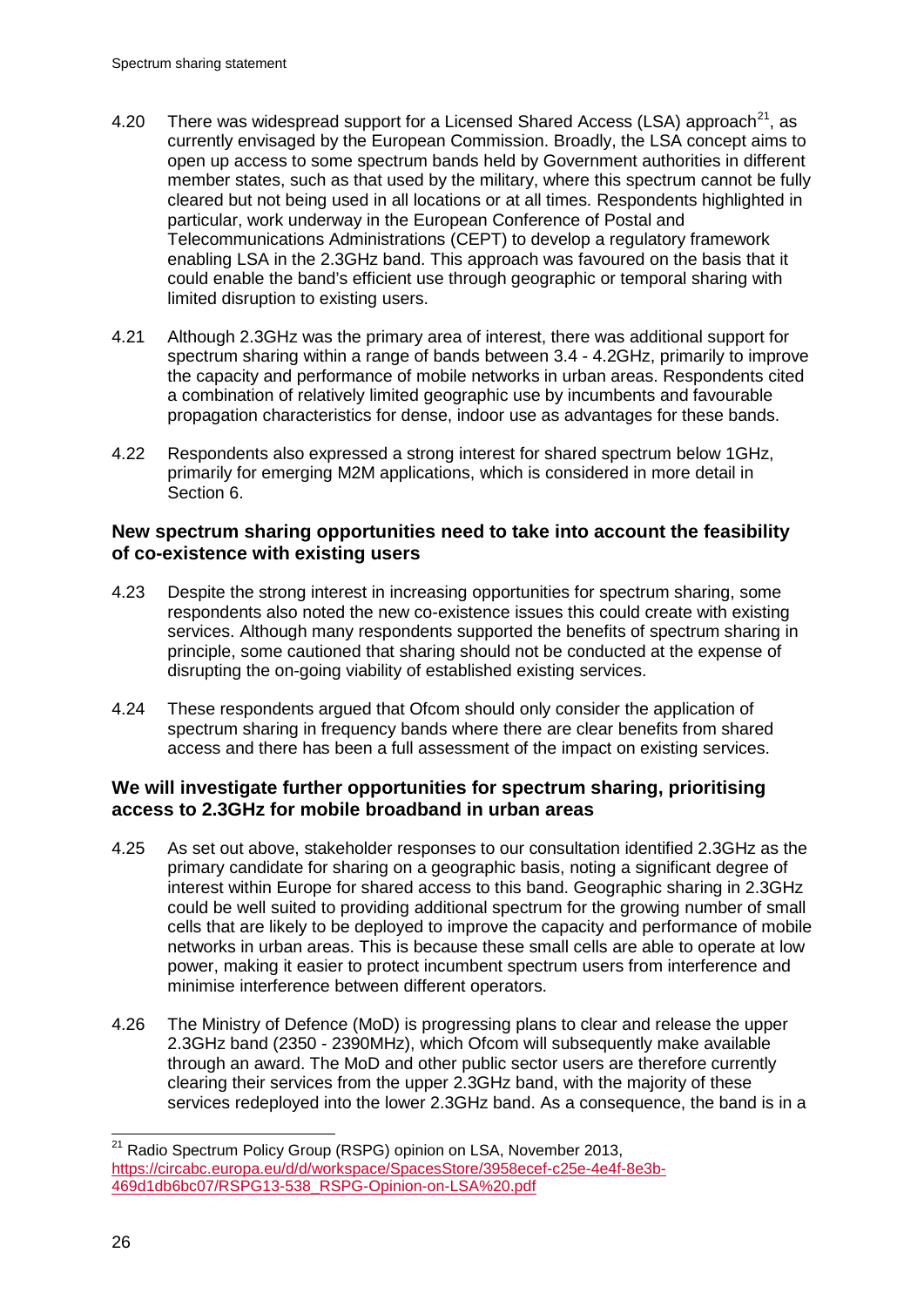period of transition and it is not currently possible to accurately determine whether sharing of the lower 2.3GHz band is possible.

- 4.27 However, for the reasons set out above, particularly related to the harmonisation of this band and availability of equipment, we think this will be a key band to consider for sharing in the longer term. We therefore intend to work with the various public sector bodies to better understand current usage and the potential for future sharing opportunities. We note that this band is extensively used (in addition to public sector users there is PMSE and amateur use) and detailed studies may be required to consider what shared use might be possible.
- 4.28 Beyond this, we will focus attention towards bands for where there are realistic opportunities for shared access, based upon a full consideration of the requirements of incumbent users.

# **Next steps**

- 4.29 Overall, we will seek new opportunities for sharing where this is viable with existing users. Based on responses to our consultation and are own analysis, we now intend to:
	- 4.29.1 Extend the geolocation database approach to other frequency bands beyond TV white spaces, where this is feasible and will deliver benefits to citizens and consumers; and
	- 4.29.2 We will investigate further the feasibility of making new shared spectrum bands available for mobile broadband use, including the retained parts of the 2.3 GHz band, based on a better understanding of existing users' requirements.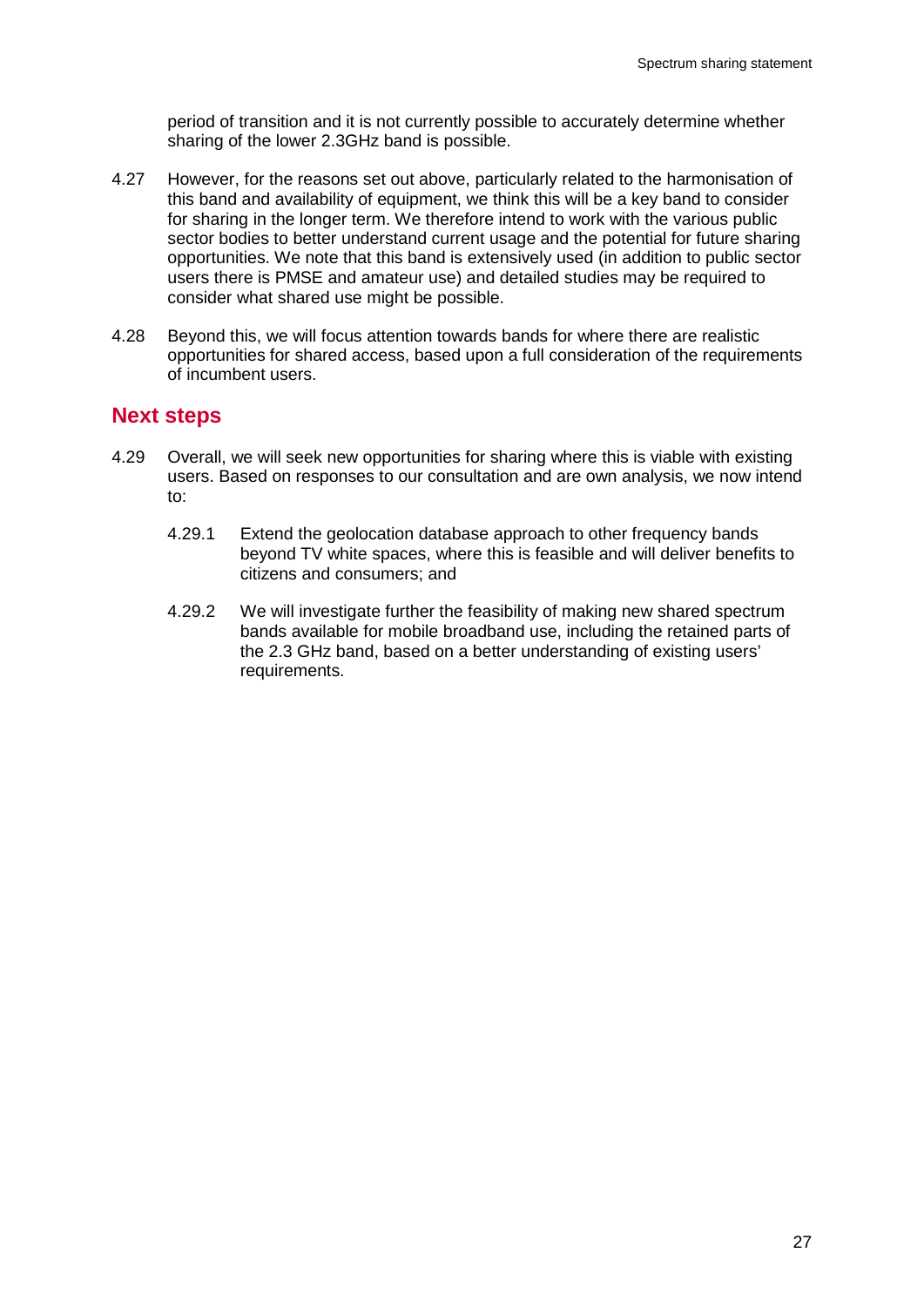# **Section 5**

# <span id="page-30-0"></span>Developing better approaches to spectrum sharing

- 5.1 The sharing of spectrum by multiple devices, often by different services using different delivery technologies, is not a new concept. Examples of important and valuable services that currently use spectrum on a shared basis include:
	- 5.1.1 **Wireless microphones:** The programme-making and special events (PMSE) community share the same frequency band as digital terrestrial television (DTT) broadcasts. PMSE equipment is authorised to operate on a location-specific basis, making use of frequencies that are unused by nearby DTT transmitters;
	- 5.1.2 **Wi-Fi:** There are two frequency bands that are currently used by Wi-Fi equipment, at 2.4 and 5GHz, that are accessed on a shared, licence exempt (LE) basis. In addition these bands are also shared with other types of services; for example the 5GHz band is shared with military radar and earth exploration satellite systems.
- 5.2 Spectrum sharing has the potential to both:
	- 5.2.1 Improve the efficiency of spectrum use, by increasing access to spectrum available for use by a wider range of services; and
	- 5.2.2 Reduce barriers to spectrum access and act as an enabler for growth and innovation in new services.
- 5.3 Given these benefits an increased use of spectrum sharing was widely supported by stakeholder responses. However, the delivery of these benefits is contingent on shared use not causing interference that would not unduly impair the operation of incumbent spectrum users or new services sharing spectrum.
- 5.4 There are a number of technical approaches or protocols for accessing shared spectrum in a way that manages or avoids interference. At their simplest, they include varying the duty cycle to reduce the probability of two neighbouring devices transmitting at the same time. Some, more complex approaches are already being implemented by Wi-Fi equipment and include:
	- 5.4.1 *Listen before talk:* Wi-Fi devices with data to send listen for the transmissions of other devices on the network. They only transmit if no other devices can be heard, reducing the chance of lost data through multiple devices transmitting at the same time; and
	- 5.4.2 *Detect and avoid:* Wi-Fi access points listen for other users of spectrum, such as radar services, and, if found, they tune to another, clear frequency. A variant of this approach sees Wi-Fi access points select frequencies that are less used, or not used at all, by neighbouring access points. Detect and avoid approaches can therefore be used to both protect existing spectrum users and improve the performance of Wi-Fi networks.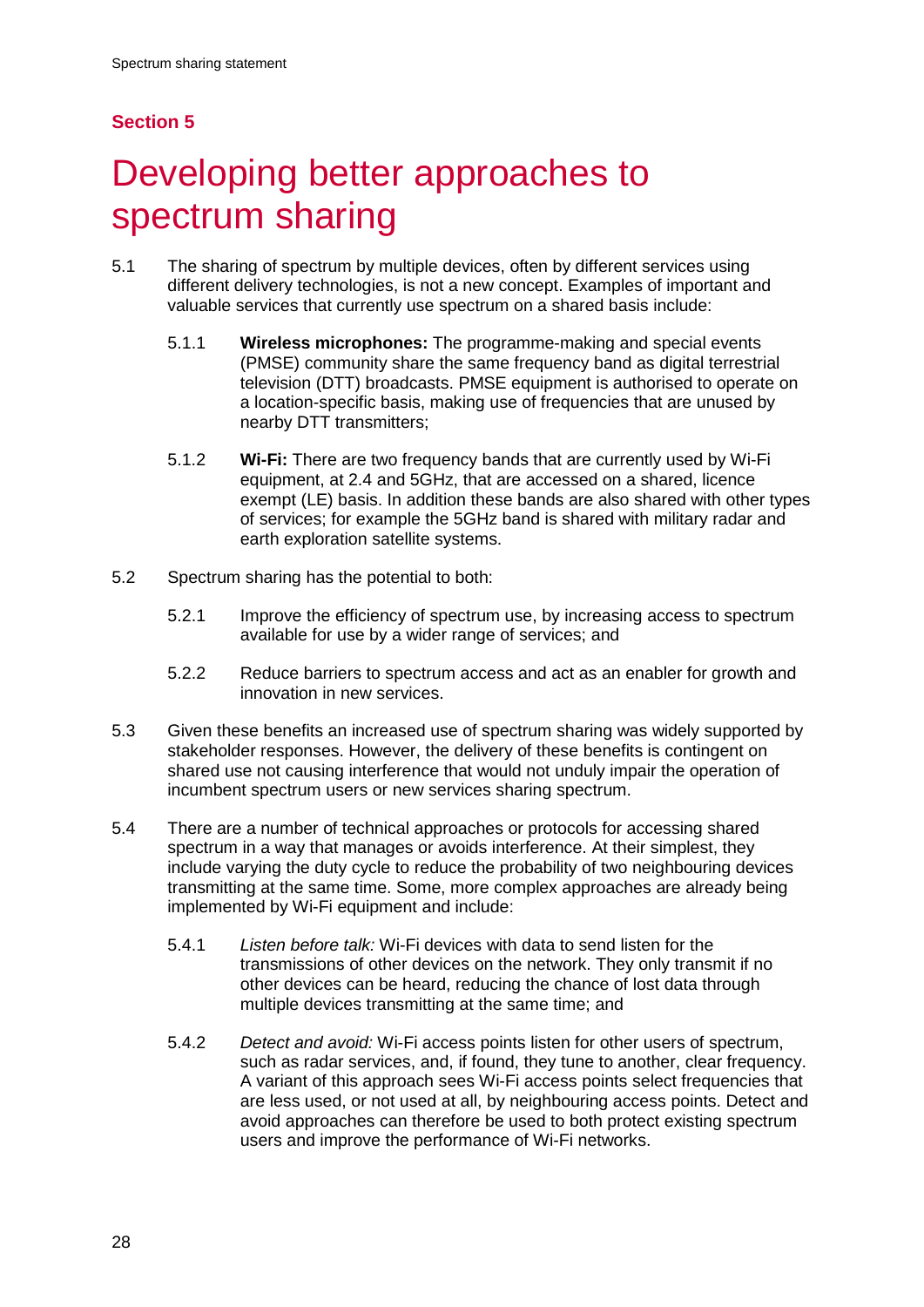- 5.5 Looking further ahead, technology developments will include the use of databases, sensing and more intelligent data processing to help devices decide which frequencies and time slots to use, based on a better understanding of other users use of the same spectrum band in their location. These approaches, and others that may be developed in the future, have the potential to improve the quality of service that can be provided by the different services sharing spectrum and are sometimes collectively referred to as Dynamic Spectrum Access (DSA) technologies.
- 5.6 This section summarises respondents' views on the development and use of these and other technologies and their potential role in supporting a better sharing of spectrum between different users. It also sets out our proposed next steps in this area.

# **Spectrum sharing on a licensed and LE basis can deliver different complementary benefits**

- 5.7 Respondents expressed a range of views about the value and role of spectrum sharing. Broadly, the consensus was that increasing the amount of shared spectrum is desirable, provided co-existence is managed and interference is not caused to existing spectrum users.
- 5.8 Respondents generally recognised that where wide area coverage is required a licensed approach is preferable. This is because it can allow licensed users to coordinate the higher power use of the spectrum to achieve wider area coverage without causing harmful interference to other users as the details of the other spectrum users are known.
- 5.9 A number of equipment manufacturers and mobile operators noted a preference for a licensed approach in the form of Licensed Shared Access (LSA) where a frequency band cannot be fully cleared, as set out in section 4. More generally, several respondents noted that a licensed approach was preferable to licence exemption, citing the difficulty in retrospectively licencing access once an exemption regime is in place.
- 5.10 In contrast, where only low power, short range operation is feasible, a LE may be preferable to reduce barriers to spectrum access and allow end users to install their own wireless infrastructure where it is needed. For example, a LE approach may be appropriate where shared use takes place indoors or at low transmit powers and, therefore, where interference can be more easily managed. This view was broadly shared by most respondents, who emphasised that licence exemption was a useful complement to other approaches to managing spectrum access, such as licensing.
- 5.11 Given the important, yet distinct, roles that licensing and licence exemption play, respondents expressed a view that any decisions that Ofcom may take on spectrum sharing should be flexible and be capable of supporting both approaches without restricting any potential future changes of use.

# **Evolutions in geolocation database and sensing technologies can support better sharing**

## **Evolution in geolocation databases**

5.12 The work currently being undertaken to open up access to TV white spaces is seen by many as an early example of DSA and a first step towards opening up a broader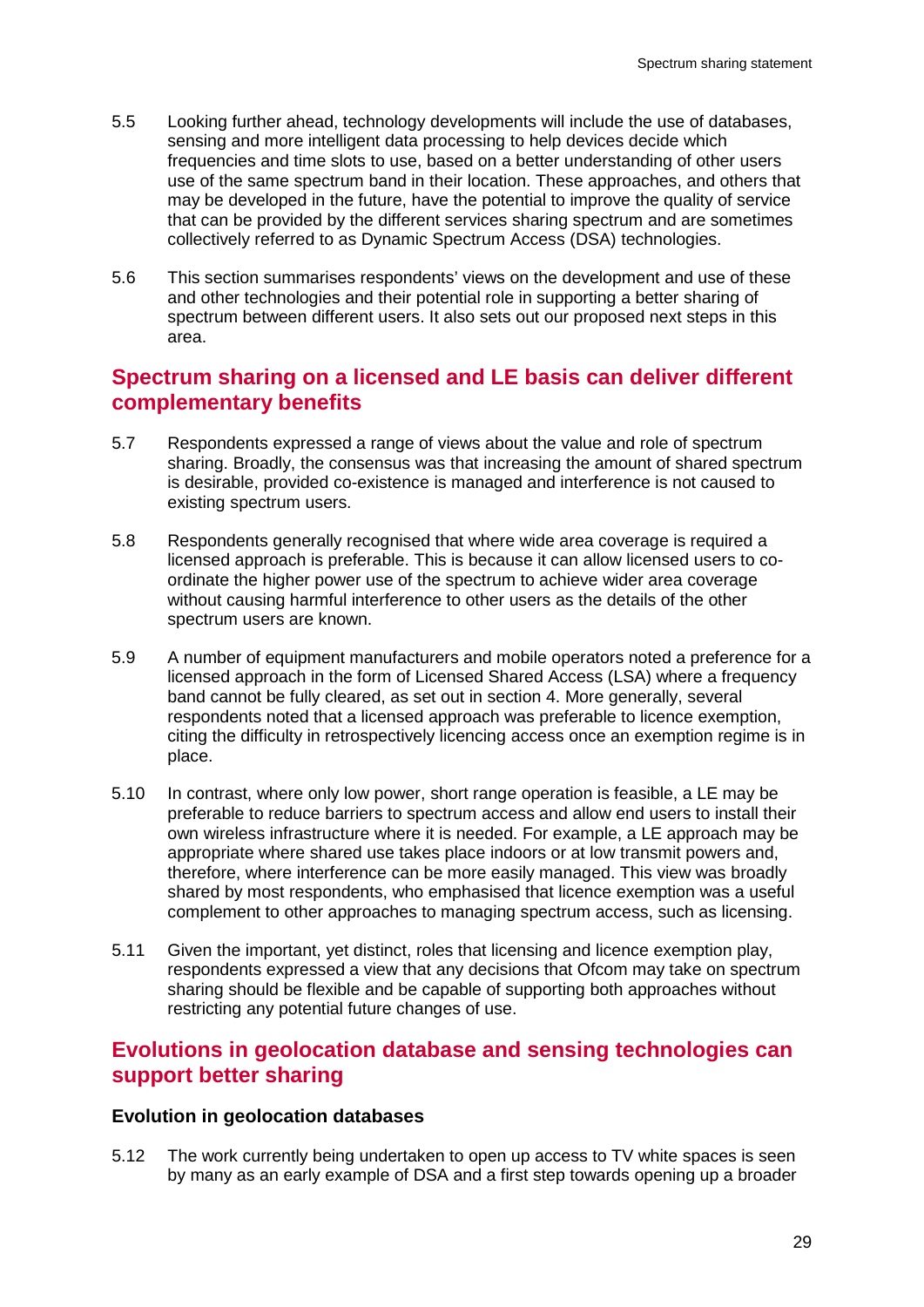set of frequencies for shared access. The geolocation database is a key enabler, as it manages access to white spaces in a way that limits the possibility of causing harmful interference to incumbent services.

- 5.13 The geolocation databases currently being developed to manage access to TV white spaces feature a number of provisions to shut down devices that are found to be causing interference. Several respondents noted that this enforcement capability will continue to be important if databases are extended to manage access to a wider range of frequencies which are shared with a greater variety of incumbent users.
- 5.14 The current focus of Ofcom's implementation work is on the use of databases to manage access to TV white spaces (i.e. within the frequency range 470 – 790MHz) and this band is not considered further here. The fundamental principle is not, however, frequency specific and future generations of database, beyond the current TV white space implementation, could be extended to manage access across a broader range of frequencies. As set out in Section 4 a number of respondents suggested that, once access to TV white spaces has been completed, Ofcom should seek to extend the database principle to manage shared access to a broader range of bands.
- 5.15 In addition to extending the geolocation database approach to manage access to a wider range of frequency bands, it will also be possible in the longer term to extend the functionality of databases to better co-ordinate users of shared spectrum. This is particularly relevant where spectrum is being shared on a LE basis where it is more difficult to manage interference between different users.
- 5.16 The primary function of the first generation of geolocation databases is to ensure that devices are only authorised such that there is a low probability of their causing harmful interference to existing spectrum users in and adjacent to the band. With this approach, the devices which operate on a LE basis are themselves not co-ordinated to prevent interference occurring between them. In practice this means that multiple devices may choose to operate in the same frequency band subject to operational parameters provided by a database.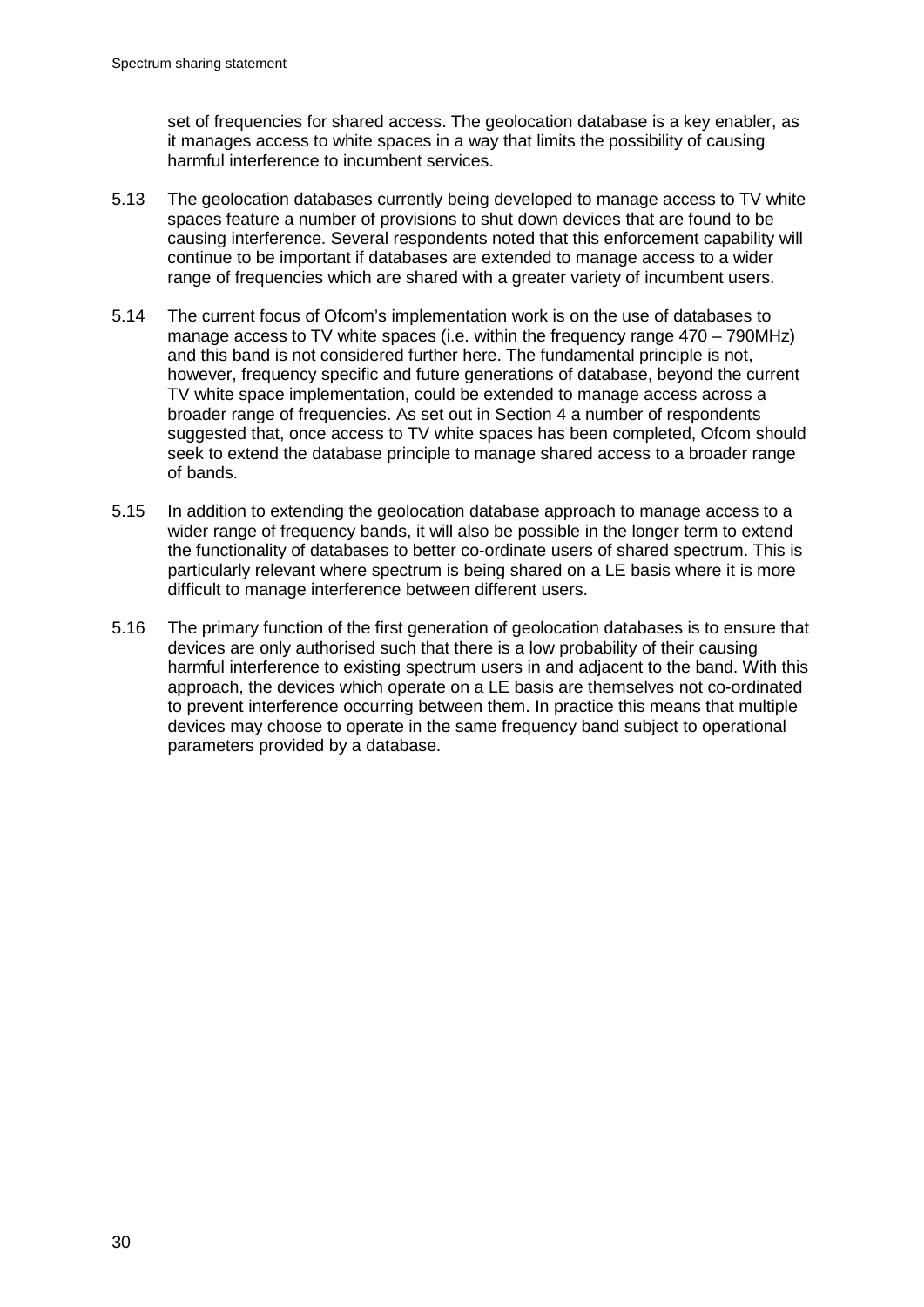

## **Figure 8: Example of a possible evolution of the geolocation database**

Source: Ofcom

- 5.17 Figure 8 shows one example of how the functionality of the geolocation database might evolve. The current situation is shown as stage 1, with the database protecting incumbents based on information of their deployments.
- 5.18 Stage 2 shows the situation in which devices are also protected by a future evolution of the database. This is achieved by having the databases log (and potentially share between other databases) information relating to device assignments. Databases can then use this information to optimise existing and future assignments to improve coordination between devices, reduce interference or contention and improve quality of service.

## **Sensing technologies**

- 5.19 The use of geolocation databases is not the only approach for managing access to white spaces. Sensing describes the ability of devices to listen for other nearby spectrum users to determine whether it is possible to transmit. In principle, an advantage of a sensing approach is that a device is able to determine autonomously whether spectrum is available for use without the need to contact a database.
- 5.20 During the early stages of our work on opening up TV white spaces, approaches using both geolocation databases and sensing were considered. Following consultation with stakeholders, we noted that significant technical difficulties needed to be addressed before cost effective and accurate sensing was viable. We therefore concluded that our approach to TV white spaces would be based on geolocation databases. However, the use of sensing was not ruled out and our approach is sufficiently flexible to support sensing if it becomes viable in the future.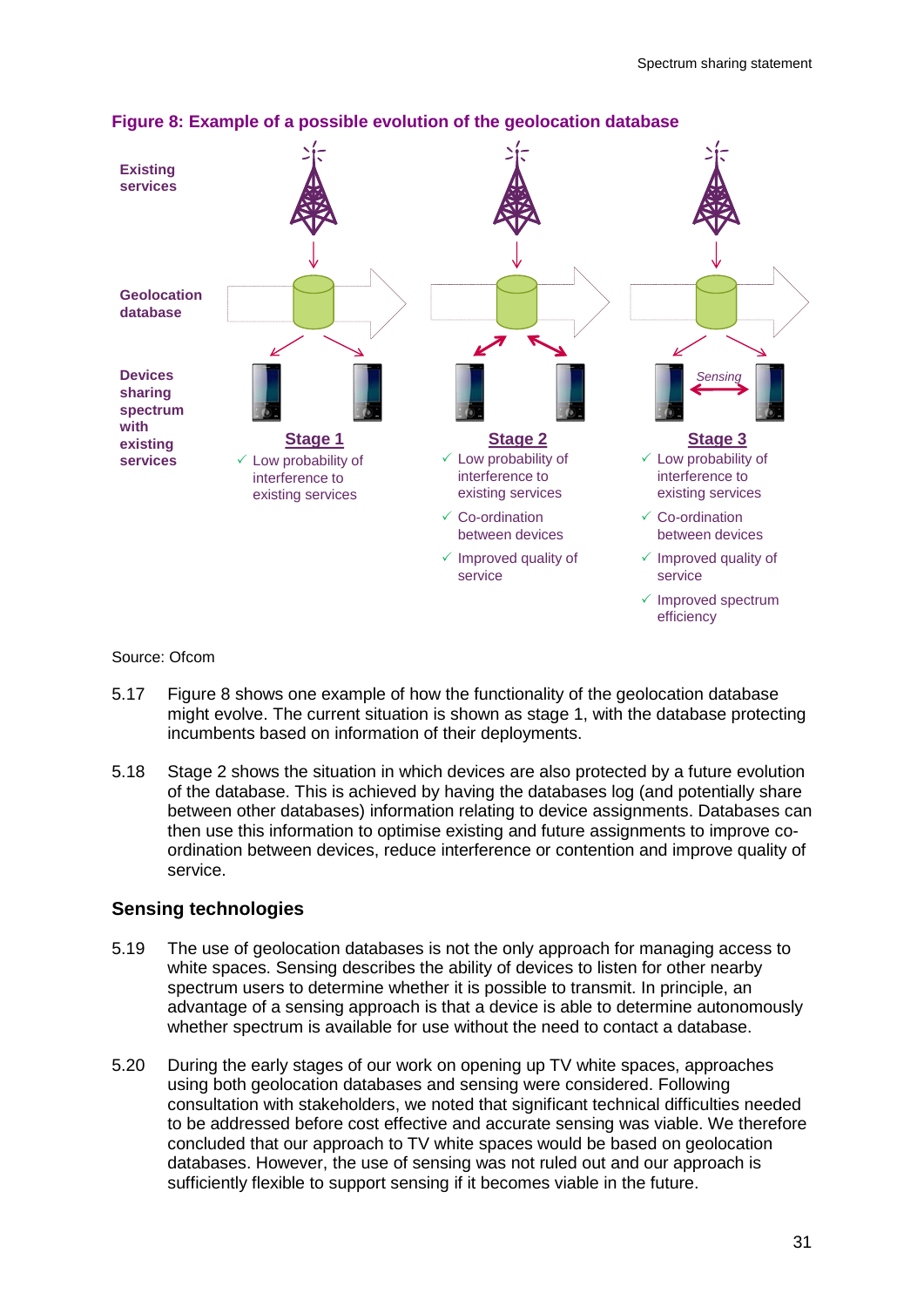- 5.21 As part of our Spectrum Sharing consultation we asked for views on whether recent developments in technology had made cost effective and accurate spectrum sensing viable. A number of respondents, including many with experience of making wireless and mobile devices, suggested that barriers still remained to achieving viable spectrum sensing. In particular, two aspects were mentioned:
	- 5.21.1 The need for accurate and cost-effective approaches, that are able to detect, and therefore protect, a range of incumbent services; and
	- 5.21.2 To reduce the overhead of the sensing operation, for example by scanning spectrum more quickly or sharing sensing information between nearby devices.
- 5.22 One respondent questioned the suitability of spectrum sensing within a technologyneutral regulatory environment, noting that many approaches to sensing require knowledge of the technologies to be detected. They felt that this could have the potential to inhibit the deployment of new communications technologies, as such developments would require sensing approaches to be updated.
- 5.23 While barriers to achieving cost effective and accurate sensing remain, we understand that technical research is continuing to address these challenges. We believe that, in the longer term, sensing is likely to play a role alongside geolocation databases and is illustrated by Stage 3 in Figure 8 above. Here in addition to further potential evolution of the database to help manage interference between devices, the devices and other network equipment support spectrum sensing. This approach will protect both incumbents and devices accessing shared spectrum. Furthermore, support for sensing has the additional potential benefit of improving spectrum efficiency, as more devices may be able to operate at a given location and frequency without causing interference.

# **Tiered spectrum access can help better meet the needs of different spectrum users**

- 5.24 Databases and spectrum sensing can help to identify shared spectrum for devices to use. These technologies can also be used to better manage the use of spectrum by supporting different levels of quality of service within a given frequency band.
- 5.25 In our consultation we described how different types, or tiers, of user can be supported within a spectrum band accessed on a shared basis. This approach is already being implemented in the UHF TV bands (see Figure 9); here the primary users are the digital terrestrial TV (DTT) multiplex operators which represent the first tier of access, Tier 1. Wireless microphones form Tier 2 and are licensed in those locations where the primary licensee is not using the spectrum. WSDs then form a third tier and can access any remaining unused spectrum in Tiers 1 and 2, which in effect increases the overall supply of spectrum for licence exempt use.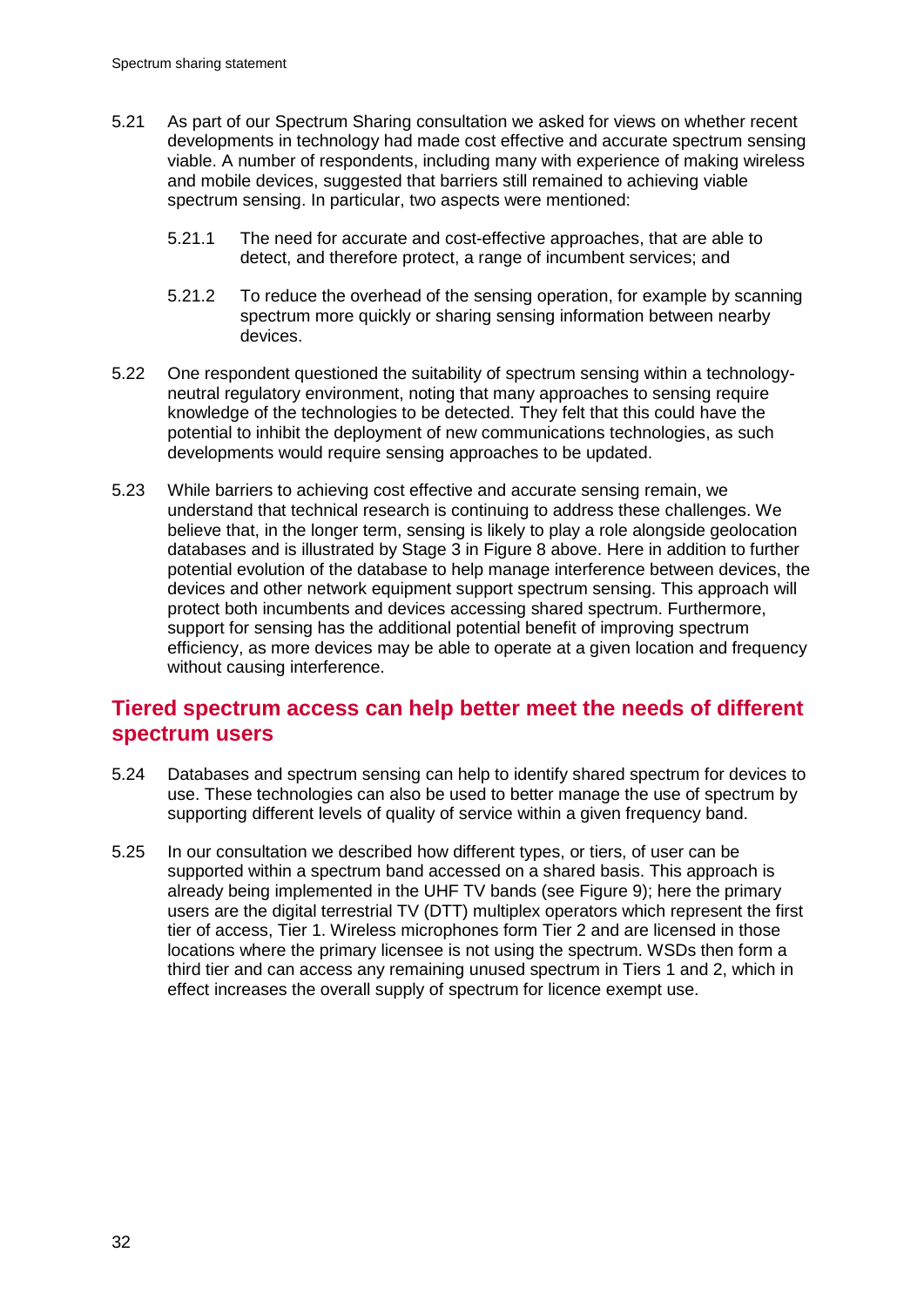# **Figure 9: Example of tiered spectrum access in the UHF TV bands**

- Spectrum licensed to DTT multiplex operators for use at particular transmitter sites
- Spectrum not used at all locations in order to manage interference
- In locations where frequencies are not used by DTT multiplex operators, they can be licensed to wireless microphone users
- In locations where there are no DTT transmissions on a particular frequency and no wireless microphones have been licensed, white space devices are allowed access on a licence exempt basis



#### Source: Ofcom

- 5.26 In addition to the tiered access model in TV white spaces, similar approaches are beginning to emerge in other frequency bands. In the US, geographical shared access to the 3.5GHz band, where maritime radars are the primary user, is being pursued for use by small cells<sup>[22](#page-35-0)</sup>. The Federal Communications Commission (FCC) has proposed a tiered approach to spectrum access, with a hierarchy of users split into three groups: Incumbent Access, Protected Access and General Access. This will be managed through an extension of the geolocation database approach used in the US for TV White Spaces.
- 5.27 More broadly, a tiered approach to accessing shared spectrum could facilitate multiple levels of quality of service in a given band, subject to appropriate management tools being in place. In the longer term and across a wider range of frequencies, it is possible to envisage some types of devices negotiating access to spectrum that is appropriate for supporting a given service at a given time and location. For example, a device may request a change from one type of managed access to another if an improved quality of service is required.
- 5.28 As described above the approaches for enabling tiered access, such as geolocation databases, could evolve to also better co-ordinate spectrum use. This could lead to improved quality of service for services using different tiers of spectrum access, and in particular those operating in a licence exempt tier.
- 5.29 The use of novel approaches to manage spectrum use on a dynamic and highly granular scale is often referred to as dynamic spectrum access, or DSA. Figure 10 illustrates how DSA can open up a middle ground between the extremes of licensing and licence exemption, with the potential to offer some of the benefits of both. DSA has the potential to offer the low barriers to spectrum access and market entry of licence exemption whilst offering some of the quality aspects of licensing, such as improved range and the ability to prioritise users.

<span id="page-35-0"></span><sup>&</sup>lt;sup>22</sup> http://www<u>.fcc.gov/document/fcc-proposes-innovative-small-cell-use-35-ghz-band</u>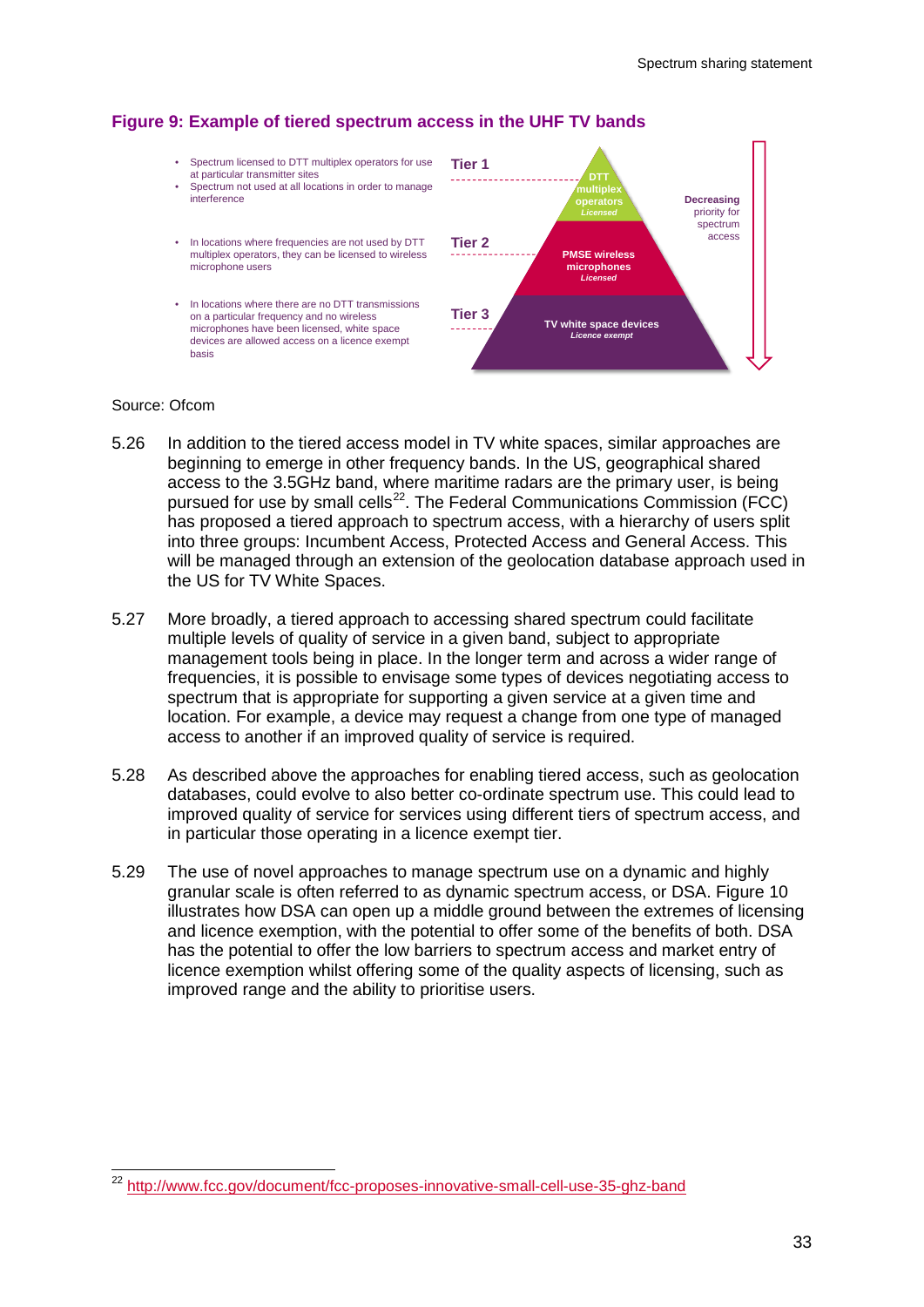

## **Figure 10: Different approaches to sharing spectrum**

### Source: Ofcom

- 5.30 Respondents indicated that there was strong support for the further development of DSA principles. In particular, there was broad agreement that DSA will be an important tool for increasing the supply of spectrum, as a complement to existing licensed and licence exempt approaches, and as a means for enabling tiered access to spectrum. Respondents urged us to develop a robust yet lightweight regulatory framework for the support of DSA.
- 5.31 A number of themes emerged from respondents' comments which touched upon conditions or requirements for any future framework. They included:
	- 5.31.1 *Flexible:* The framework should be sufficiently flexible to adapt to rapidly changing demand or future changes in spectrum use;
	- 5.31.2 *Lightweight:* The framework should not impose a significant regulatory burden on equipment manufacturers or service providers; and
	- 5.31.3 *Harmonised:* The framework should be harmonised to enable low-cost, widely-available equipment to be used in a range of countries.
- 5.32 While acknowledging the potential benefits of using DSA to increase the supply of spectrum, several respondents noted the importance of protecting incumbent users and that Ofcom should retain its ability to detect and resolve cases of interference. Some emphasised that geolocation databases should continue to play a role, building on databases' ability to remotely disable devices found to be causing interference.
- 5.33 There was a range of views of when DSA might become a commercial reality, reflecting the lack of a single, agreed definition of the term. Some felt that DSA will soon be a reality, citing the work to open up TV white spaces as an example. Others noted that a number of technical barriers still remained, such as accurate and costeffective spectrum sensing, while others thought that the current lack of a clear commercial driver might prove a barrier. Estimates for the time to commercial reality ranged from 3 to 20 years, indicating a common view that additional technical work was still required.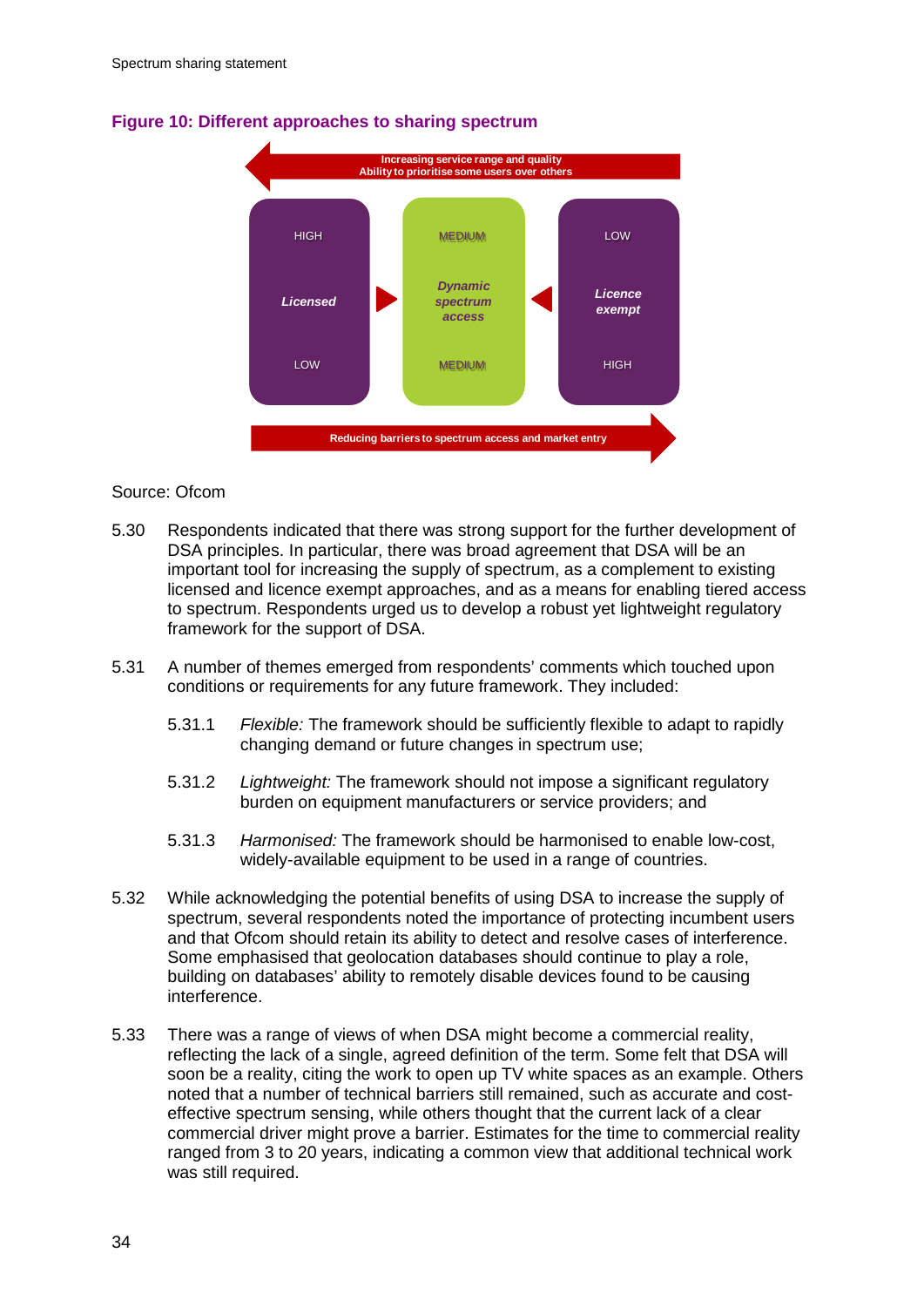5.34 We share the view of many respondents that DSA will play an important role in both increasing the supply of spectrum and getting the best use out of spectrum without the need for conventional licensing. We recognise, however, that additional work is required, both by regulators and by industry, to further develop the concepts and technologies behind DSA.

# **Next steps**

5.35 We are proposing to explore options for the future extension of the geolocation database approach. In the first instance, this could involve approaches to protect devices accessing shared spectrum as well as incumbent users. In the longer term, this may involve exploring ways to integrate sensing functionality, subject to progress being made in addressing this technical barrier. More broadly, we will also consider commissioning additional technical research to understand the maturity of the full range of DSA approaches and technologies.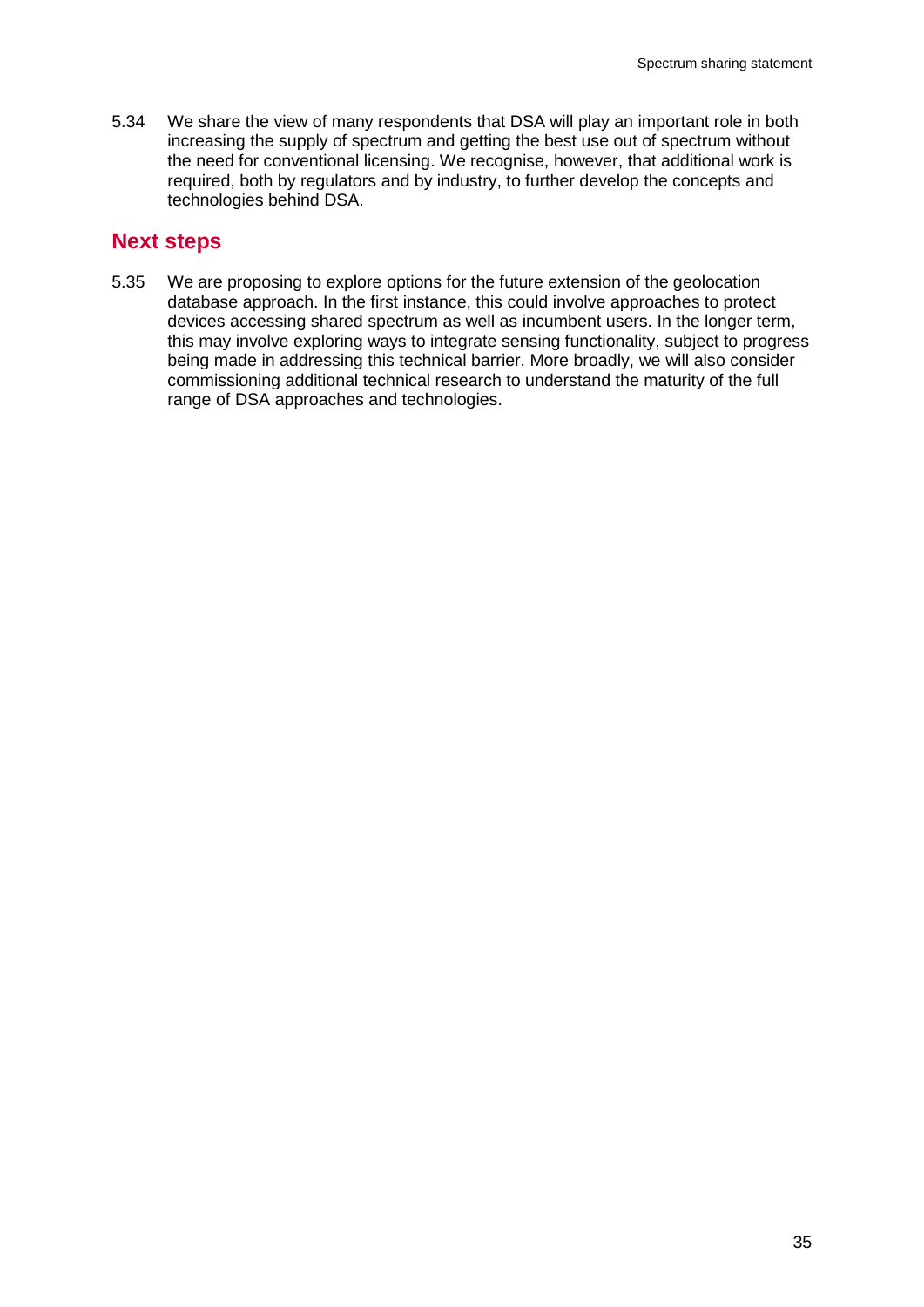# **Section 6**

# <span id="page-38-0"></span>6 Shared spectrum for emerging M2M and Internet of Things applications

- 6.1 In assessing future demand for mobile and wireless data it is important to consider as many uses of spectrum as possible. Much of the focus in recent years has been on predicting future growth in demand for mobile broadband services, created by the increasing consumer uptake and use of smartphones and tablets. However, more recently there is increasing interest in promoting the growth in machine to machine (M2M) and Internet of Things (IoT) communications. Given this interest, helping meet the future demands for spectrum by M2M and IoT services is one of the priorities set out in our recent Spectrum Management Strategy statement.
- 6.2 M2M typically describes applications in which devices, that would not normally communicate, are interconnected using wired or, more likely, wireless links. M2M applications are also characterised by data transfer that is initiated without human intervention. While exact definitions vary, the IoT is a broader term and describes the interconnection and exchange of data between many M2M connections, potentially opening up a wider range of cross-sector benefits. The terms M2M and IoT are often used interchangeably and, for clarity, we will use IoT for the remainder of this section.
- 6.3 The IoT is an emerging area and the range of possible applications is large and growing, but examples include better management of city infrastructures, greater building security, more regular flows of transport traffic, improving energy efficiency, and health monitoring. There are a number of views on how the IoT market will develop and, given the market's relative immaturity, there is often divergence in these views. To help inform our own thinking on the subject, Ofcom recently commissioned a study on IoT application characteristics and their potential impacts on spectrum. The study<sup>[23](#page-38-1)</sup> estimated that the number of IoT connections across a range of sectors could grow to over 360 million by 2022, as illustrated in Figure 11.

<span id="page-38-1"></span><sup>&</sup>lt;sup>23</sup> "M2M Application Characteristics and Their Implications for Spectrum", technical study by Aegis and Machina Research, April 2014, [http://stakeholders.ofcom.org.uk/market-data](http://stakeholders.ofcom.org.uk/market-data-research/other/technology-research/2014/M2MSpectrum)[research/other/technology-research/2014/M2MSpectrum](http://stakeholders.ofcom.org.uk/market-data-research/other/technology-research/2014/M2MSpectrum)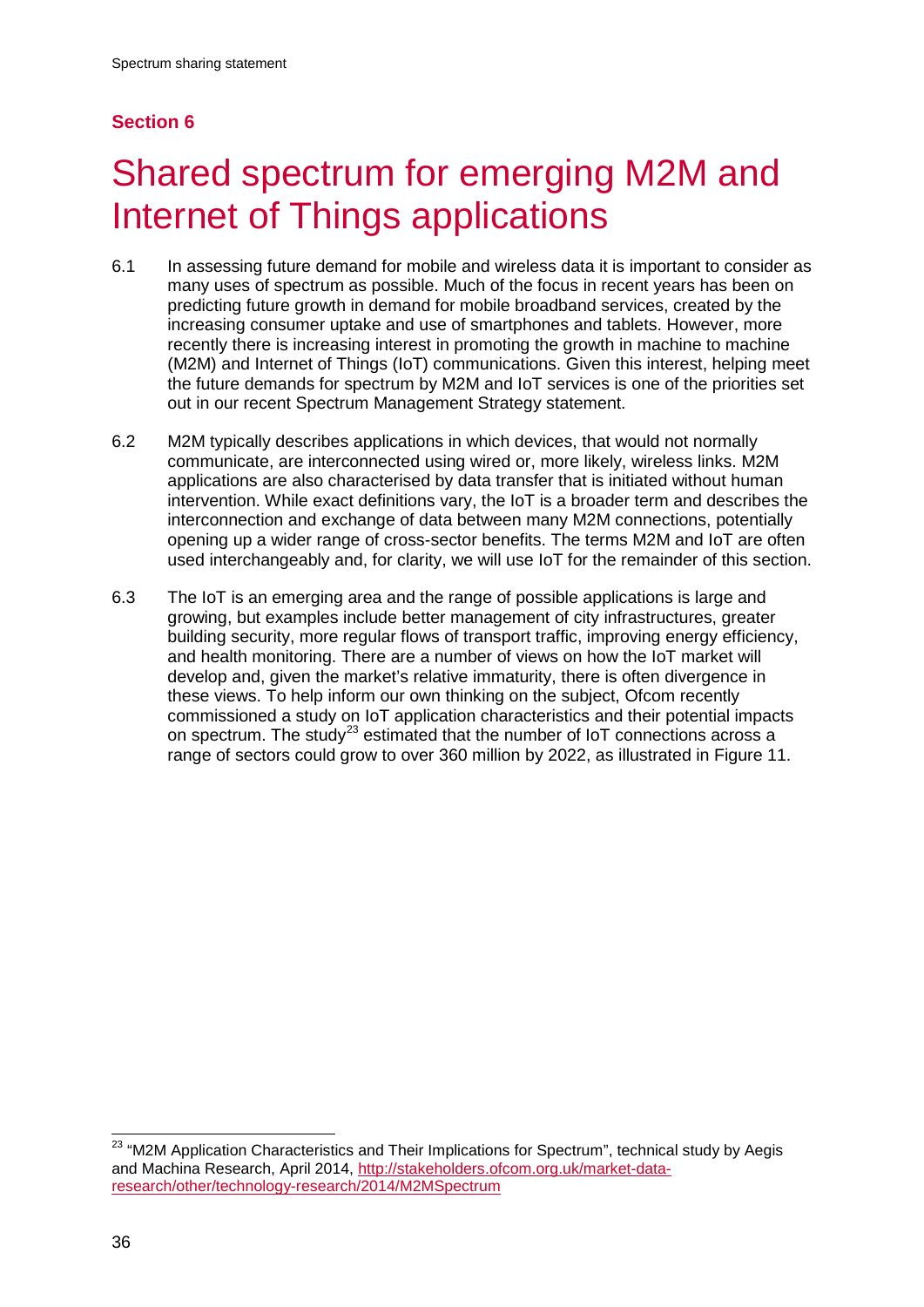

**Figure 11: Estimation of the number of IoT connections across a range of sectors by 2022**

Source: Data from Aegis Systems/Machina Research for Ofcom

- 6.4 It also highlighted that there are likely to be a wide range of different IoT applications with service requirements ranging from high bandwidth, wide area coverage and high quality of service, to low bandwidth, short range low quality of service (QoS). As illustrated in Figure 12 some of these requirements can be potentially met by delivery over existing mobile networks or Wi-Fi.
- 6.5 However, unlike mobile data use, many IoT applications will only require the transmission of a very small amount of data of an infrequent basis whose carriage due to signalling overheads may be inefficient on mobile networks and whose quality of service requirements cannot be met by Wi-Fi. Some applications also require very long battery life operation which cannot currently be achieved using these approaches. In recognition of the varied application and device requirements for the IoT, it has been decided to make the 870 - 876MHz and 915 - 921MHz bands available for a range of applications, such as smart metering<sup>24</sup>.
- 6.6 The study broadly concluded that existing and planned future spectrum allocations for cellular and licence exempt short range use will continue to play a significant role in meeting the needs of IoT applications. For wide area applications, this conclusion is contingent on the adoption of more efficient cellular technologies, such as the IoToptimised version of LTE currently being developed. In the local area, our decision to make the 870 – 876MHz and 915 – 921MHz bands available has been an important step in increasing the amount of spectrum available for IoT applications.
- 6.7 We note the findings of this study as a useful contribution to our thinking on the IoT. However, there was strong feedback from stakeholders that additional spectrum below 1GHz is important for the success of the IoT, as set out below. Given this, the relative immaturity of the subject and the importance of ensuring there are no spectrum-related barriers to the development of the IoT, we propose to undertake further work to develop our view on future spectrum requirements.

<span id="page-39-0"></span><sup>&</sup>lt;sup>24</sup> Proposals to make Wireless Telegraphy Exemption Regulations 2014 Update, available at <http://stakeholders.ofcom.org.uk/consultations/proposal-wireless-telegraphy-exemption-2014/>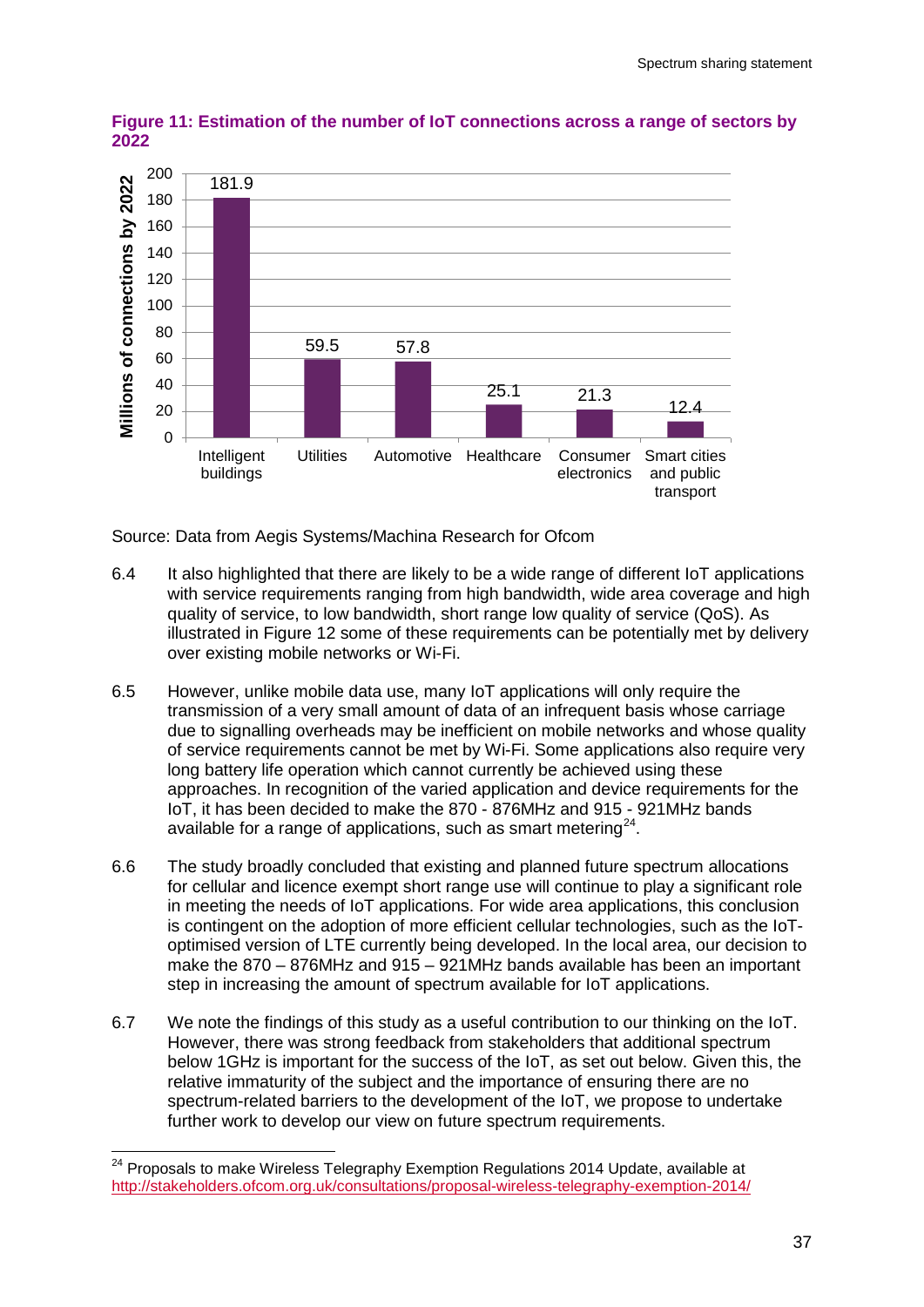## **Figure 12: Many IoT applications have QoS requirements that could be supported by networks in frequency bands that are becoming available**



Source: Data from Aegis Systems/Machina Research for Ofcom

6.8 In the consultation, we sought views on the role that spectrum sharing could play in further increasing the supply of spectrum for some IoT applications. This section summarises stakeholder responses on this topic and sets out our proposed next steps.

# **IoT applications are numerous and varied**

- 6.9 The market for IoT devices and applications is still emerging. Key application areas are likely to include:
	- 6.9.1 **Utilities:** The intelligent management of electricity, water or gas to more efficiently match supply with consumer demand. The use of resources is automatically monitored and reported by devices, enabling providers to plan for and avoid peaks in demand;
	- 6.9.2 **Agriculture:** Improvements in the yield and quality of agricultural and livestock products. Involves the automatic and targeted irrigation and fertilisation of crops based on measured moisture levels, current and future weather;
	- 6.9.3 **Health:** The monitoring of patients and remote administration of medical care to improve levels of health and reduce costs. Monitoring fitness levels can also act as an incentive to proactively manage health; and
	- 6.9.4 **Transport:** Improvements in traffic flow and safety through the monitoring of vehicles and road conditions. Includes communications between vehicles (e.g. to warn of braking), between vehicles and road-side devices (e.g. to advertise parking spaces), and within vehicles (e.g. monitoring the engine performance).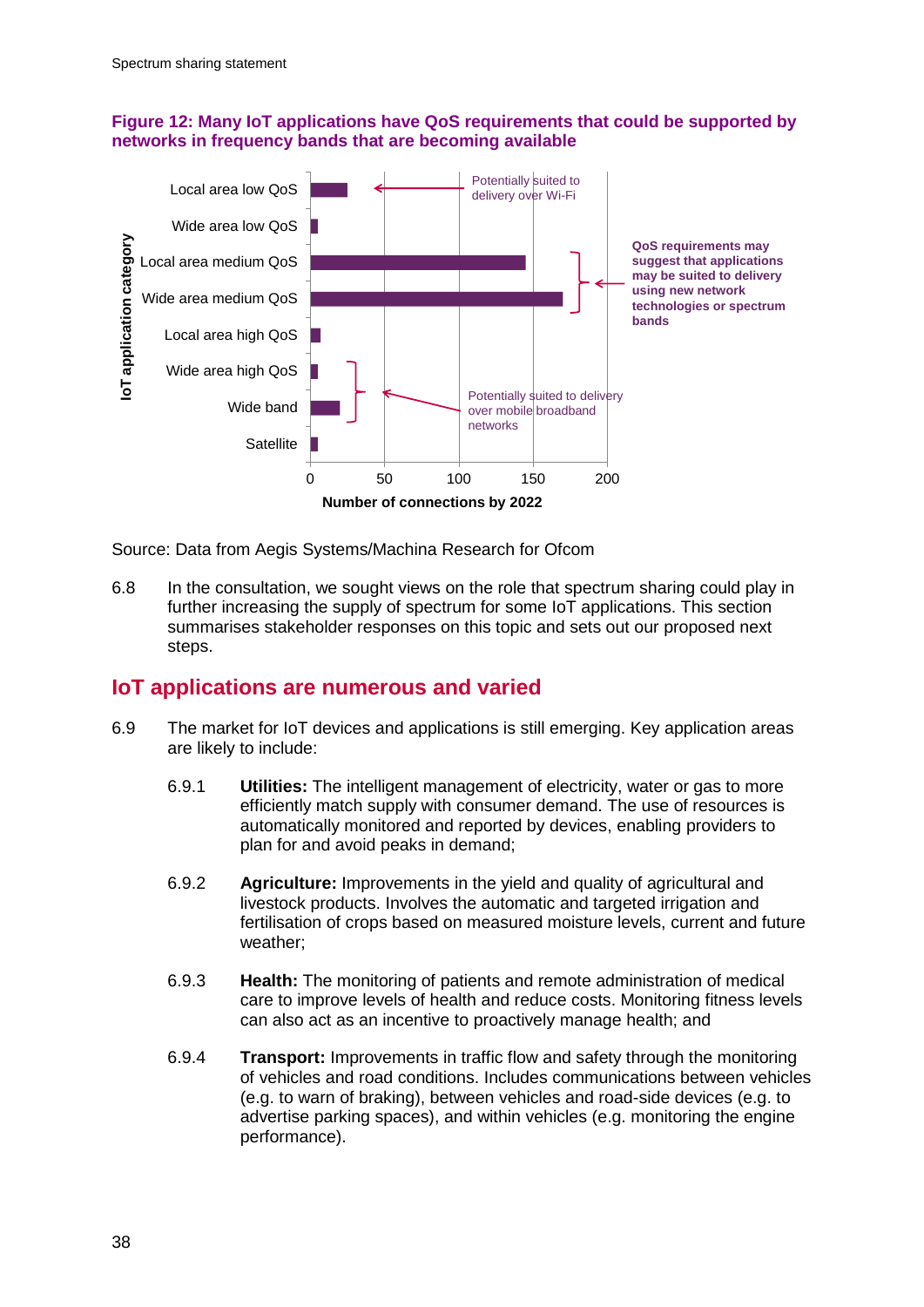- 6.10 The wide variety of different applications is likely to have very different communication requirements. For example, a crop irrigation service might only report on soil moisture levels several times a day, with each message containing relatively little data. On the other hand, a vehicle monitoring system might exchange multiple detailed performance measurements while on the move.
- 6.11 Any consideration of spectrum requirements for IoT applications will need to take the varied nature of applications into account. A single wireless network or frequency band and transmission technology is unlikely to be appropriate for all applications.
- 6.12 Applications that require short range and/or indoor communication might be well served by using low power, licence exempt technologies such as Wi-Fi, Bluetooth or ZigBee. Applications that communicate over a longer range may require access to licensed spectrum, so that interference between users can be managed; delivery could be via a dedicated, special-purpose IoT network or a conventional mobile network.
- 6.13 It is therefore important to recognise the need both for an increase in the amount of spectrum and the need for different types of spectrum and spectrum access methods in order to adequately support the broadest range of IoT applications.

# **Many IoT applications could benefit from access to shared spectrum**

- 6.14 Respondents indicated that there is strong demand for access to shared spectrum for IoT applications. This demand can be categorised as follows:
	- 6.14.1 **Below 1GHz:** The favourable propagation characteristics of transmissions at these frequencies make them particularly suitable for use by applications that require good range or in-building penetration; and
	- 6.14.2 **Above 2GHz:** Some applications, such as video monitoring, require relatively high data rates and, therefore, wider bandwidths. Higher frequencies may be particularly suited for supporting these applications as it is generally easier to make available a sufficient amount of spectrum to support broader bandwidths at higher frequencies.

## **Shared spectrum below 1GHz**

- 6.15 Respondents noted the importance of our on-going activity, in concert with a number of stakeholders, to open up TV white spaces for new uses. The opening up of TV white spaces is considered an important first step towards making more spectrum available for shared use and increases the supply of spectrum below 1GHz.
- 6.16 In particular, respondents noted the important role of the geolocation database, which is being developed to manage access to TV white spaces. Respondents felt that such an approach could be further developed to manage access to white spaces in other frequency bands.
- 6.17 While the prospect of access to additional bandwidth was welcomed, several respondents noted that certain applications may not be suited to TV white space operation. IoT applications that require significantly long battery life will need to use very simple hardware, which may preclude the relatively wide band antennas and tuning range envisaged for TV whitespace devices. In these cases, respondents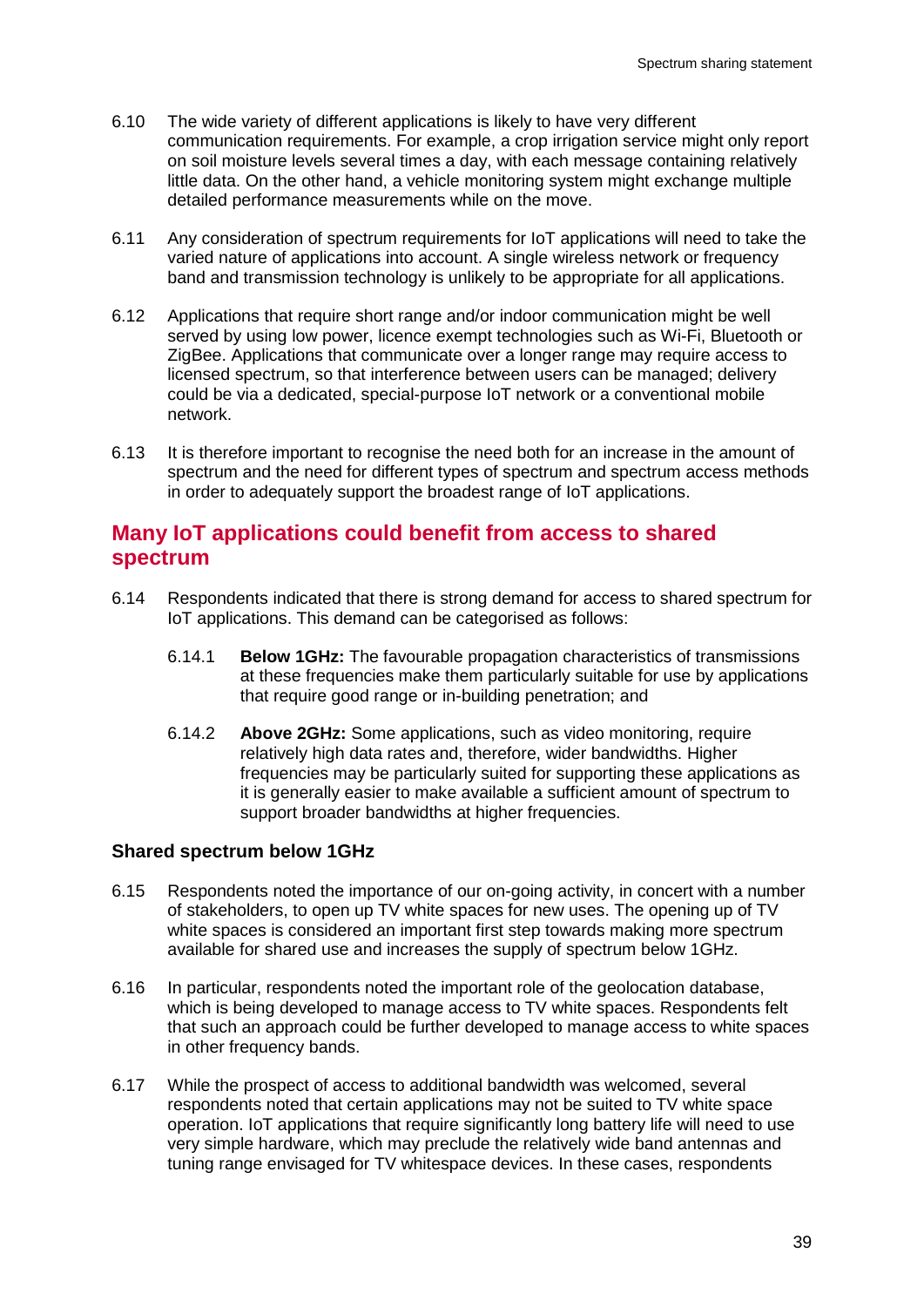suggested that additional narrowband shared spectrum opportunities below 1GHz to that available through access to TV white spaces, would be beneficial.

- 6.18 Aside from general interest in access to TV white spaces and to the bands at 870- 876MHz and 915-921MHz, that will be made available by July 2014 on a licence exempt basis, there was no clear consensus on which additional bands below 1GHz would be suitable for use by IoT applications. We believe that additional work may be required to establish which bands, if any, may be appropriate.
- 6.19 There was broad agreement that any bands made available should be internationally harmonised, in order to realise the benefits of economies of scale in the form of low cost equipment.

# **Shared spectrum above 2GHz**

- 6.20 The focus for many respondents was on shared access to sub-1GHz spectrum for IoT applications. However, several responses also noted the potential for IoT applications to also use spectrum above 2GHz, in particular those requiring broader bandwidth connections, such as video monitoring services.
- 6.21 Certain short-range applications could make use of existing and potential future allocations for Wi-Fi, including at 2.4 and 5GHz, subject to this technology being suited to the overall application requirements. More broadly, several respondents noted forthcoming developments to the Wi-Fi standards which could make the technology more suited to IoT use. Developments include the 802.11af and 802.11ah standards, which support operation in TV white spaces and improved efficiency respectively. However, respondents also expressed interest in shared access to other frequencies, such as the 2.3 and 3.5GHz bands.
- 6.22 As with bands below 1GHz, there was broad agreement that any new shared access bands should be internationally harmonised.

# **Next steps**

- 6.23 Given the potentially important role that access to spectrum on a shared basis could play in meeting the spectrum requirements for many IoT services, we will explore further its application in this sector as part of our wider Spectrum Management Strategy. We will consider undertaking further technical studies, to supplement those already completed, to furnish us with a balanced and comprehensive view of the spectrum implications of the IoT.
- 6.24 On the basis of stakeholder responses, in the short to medium term particular focus will be placed on ensuring the availability of narrowband (and ideally harmonised) spectrum below 1GHz to help meet the requirements of IoT services that cannot be met using white spaces in the UHF TV bands or the allocations at 870-876MHz and 915-921MHz.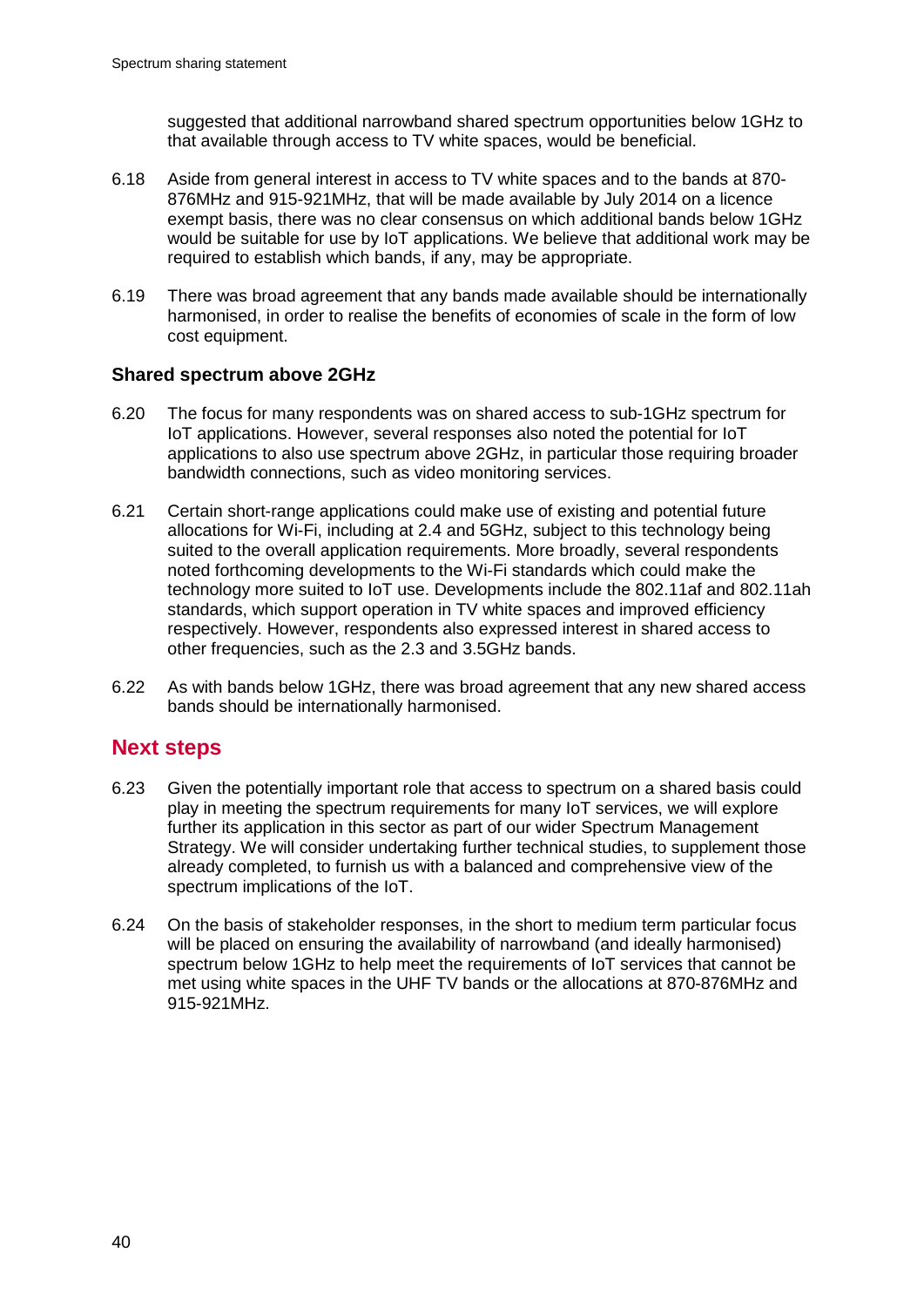# **Section 7**

# <span id="page-43-0"></span>Short-term access to shared spectrum for research and development use

- 7.1 In our consultation we identified that making spectrum available under short-term research and development (R&D) licenses could be beneficial for supporting growth and innovation in new wireless technologies. To date this is generally carried out in response to a specific request, where researchers apply to Ofcom for a nonoperational licence in a particular spectrum band. This request is then investigated and approved if it does not cause harmful interference to other users.
- 7.2 As part of its 2013 Information Economy Strategy<sup>25</sup>, Government has asked that Ofcom investigate the feasibility of implementing a more proactive approach to making spectrum available for research use. Here sharing arrangements for R&D use would be agreed by Ofcom with the current users of the spectrum and the spectrum would be accessible, for example, via a geolocation database.
- 7.3 We noted that this approach could be suited to future research into DSA technologies, which remain in a research and development phase. For example, those used for future 5G services to improve spectrum utilisation and performance.
- 7.4 Our consultation asked for views on whether short term R&D spectrum licences could be used to enable innovation in new wireless technologies. In this section, we review, based on consultation responses, our approach to short-term access to shared spectrum for research and development use.

# **Interest in easier access to spectrum for research and development was limited to particular frequency bands**

- 7.5 Overall, there was limited interest from stakeholders for faster short-term access to spectrum for R&D use enabled by an online database. Many respondents believed that faster access to spectrum would be beneficial in principal, but also held the view that access to a wide range of frequency bands would not generally required for R&D purposes.
- 7.6 Most respondents believed that focusing on a limited number of internationally harmonised bands of most interest to researchers would provide the most effective approach. Often these were bands that were of interest to researchers, but not currently allocated to communications providers. Examples of potential bands cited by respondents included 470-790 MHz and 2.3 GHz.
- 7.7 However, the majority of respondents were network operators and equipment manufacturers with well-established experience of the present non-operational licensing system. Therefore we recognise that the proposed approach could be of greater interest to small and medium sized businesses (SMEs) and university researchers.

<span id="page-43-1"></span><sup>&</sup>lt;sup>25</sup> Information Economy Strategy, June 2013, <https://www.gov.uk/government/publications/information-economy-strategy>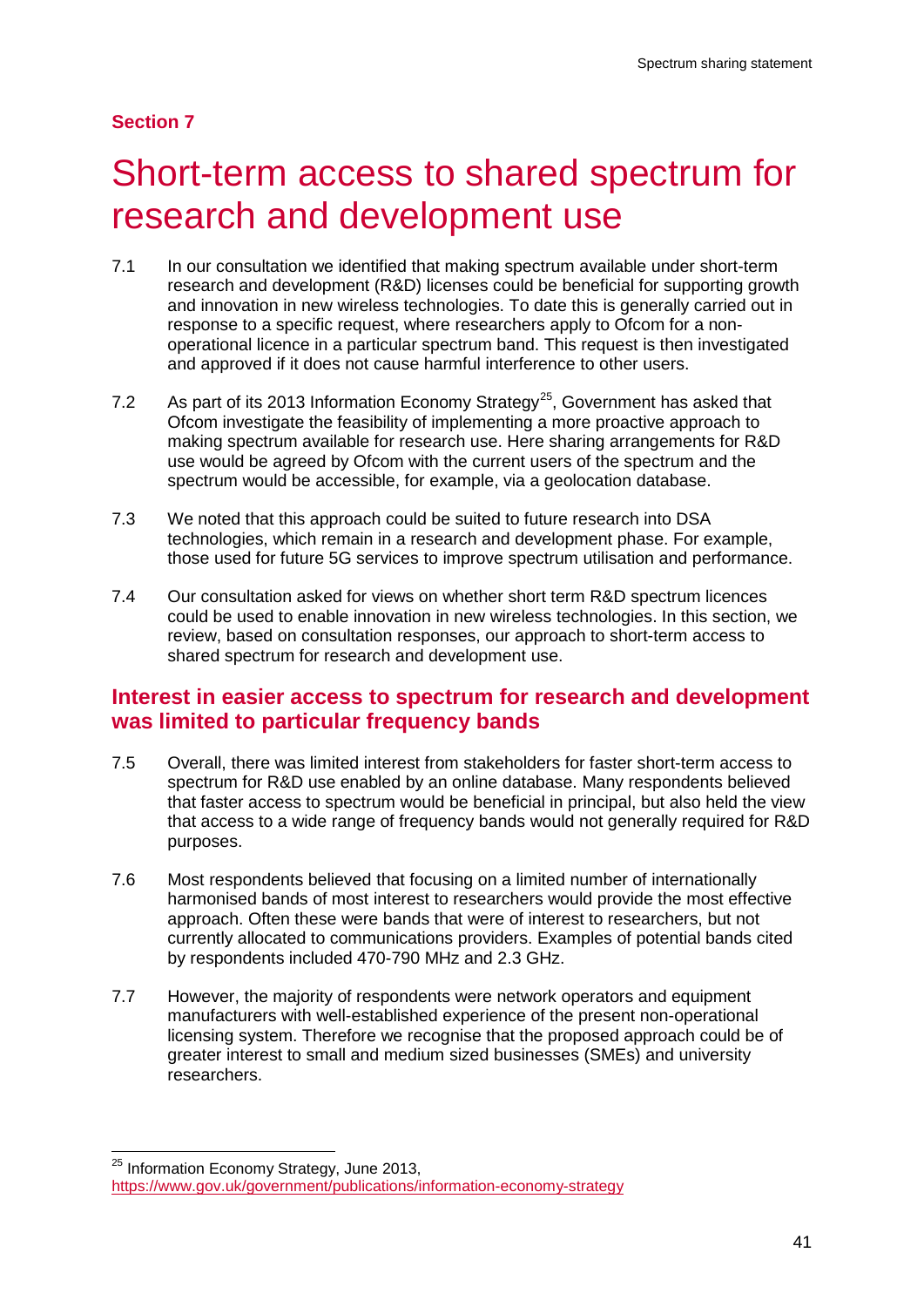# **There was interest in measures to complement to the current nonoperational licensing system**

- 7.8 Many responses highlighted the benefits of Ofcom's current approach to nonoperational licenses, arguing that this system remains fit for purpose. However, respondents did acknowledge the benefits of using an approach based on dynamic spectrum access techniques, specifically the speed and flexibility it could offer in accessing spectrum for R&D.
- 7.9 As some respondents believed that the established non-operational licensing process would still be the most appropriate method of access in some cases, there was a broad acceptance that using an automated geographic database could provide a useful complement to this approach.
- 7.10 Other stakeholders noted that this would only be the case of the benefits of establishing such a database outweighed the operational costs. There was also a widely held view that any database should be made sufficiently secure to protect the confidentiality of the R&D users.

# **Next steps**

- 7.11 Given responses to the proposal set out in our consultation, we are investigating opportunities to support a more proactive approach to R&D access for those bands of most interest to stakeholders.
- 7.12 We are working on a pilot of measures to pre-agree arrangements for R&D access for bands of particular interest to innovators. This would provide greater clarity "a priori" of the locations and technical conditions under which a technical trial would be permitted. Given the various coexistence issues that need to be addressed as part of this work we are considering those bands that the Ministry of Defence has recently proposed to give up for award. As these bands have some temporary civil users we will also ensure measures are in place to prevent interference to all users of the spectrum (as is the case for current R&D requests).
- 7.13 As part of this work we are investigating the feasibility and benefits of using an online system to manage such requests for access. We would plan to pilot the new measures this summer, and subject to the outcome of our feasibility work this solution may include an on-line element. Based on the outcome of pilot we may decide to extend this approach to other spectrum bands.
- 7.14 We envisage that the development of this approach would ultimately act as a complement as opposed to a replacement for the current non-operational licensing regime.
- 7.15 It may also be possible in the medium term to use dynamic spectrum access techniques to make spectrum available to meet R&D requirements and we will consider this as part of our future work.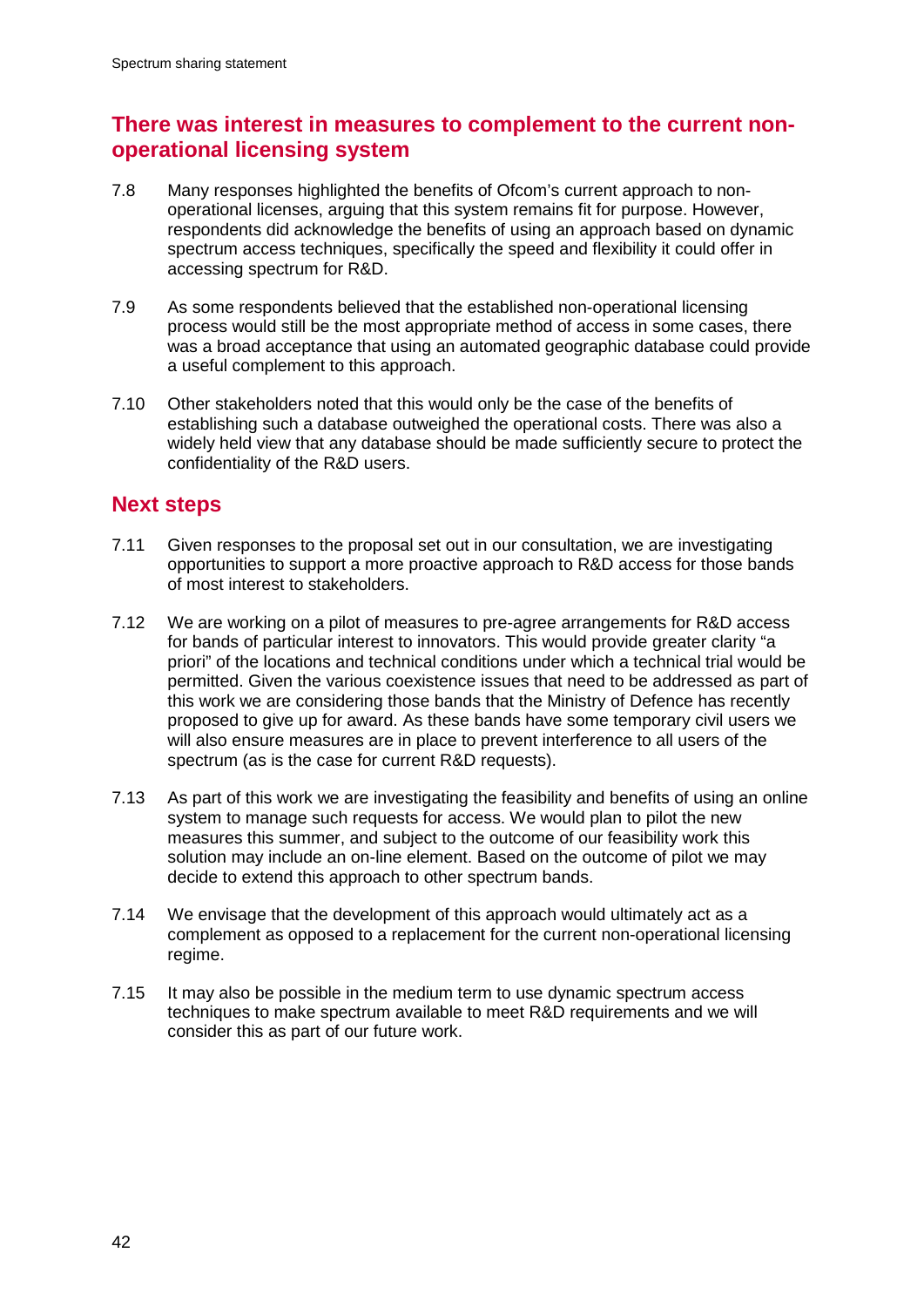# **Section 8**

# <span id="page-45-0"></span>**Glossary**

# **ADSL and ADSL2 – Asymmetric Digital Subscriber Line**

A data communications technology that allows copper phone lines to carry high bitrate data at the same time as conventional speech calls. ADSL2 supports faster speeds than ADSL.

## **5G**

The yet to be developed fifth generation of wireless mobile network.

## **Cell**

The smallest unit of mobile network coverage, provided by a single base station.

**CEPT** – European Conference of Postal and Telecommunications Administrations (Conférence Européenne des administrations des Postes et des Télécommunications)

The coordination body for European post and telecommunication regulators.

## **Cognitive Sensing**

The detection of available spectrum by intelligent devices.

## **DSA – Dynamic Spectrum Access**

Shared access to spectrum that is dependent on external factors such as location, time of day or activity other spectrum users.

## **DTT – Digital Terrestrial Television**

Any form of Terrestrial Television broadcasting delivered by digital means. In the UK and Europe, DTT transmissions use the DVB-T and DVB-T2 technical standards.

## **FCC – Federal Communications Commission**

The U.S. telecommunications regulator.

## **FTTC – Fibre To The Cabinet**

A very high speed broadband connection which is delivered via fibre-optic cable to a street cabinet then by copper wire into the building.

## **FTTP – Fibre To The Premises**

A very high speed broadband connection which is delivered via fibre-optic cable to the building. Speeds attainable are theoretically faster than with FTTC.

#### **Geolocation**

The identification of the location of a device by automatic means eg GPS

## **GHz – GigaHertz**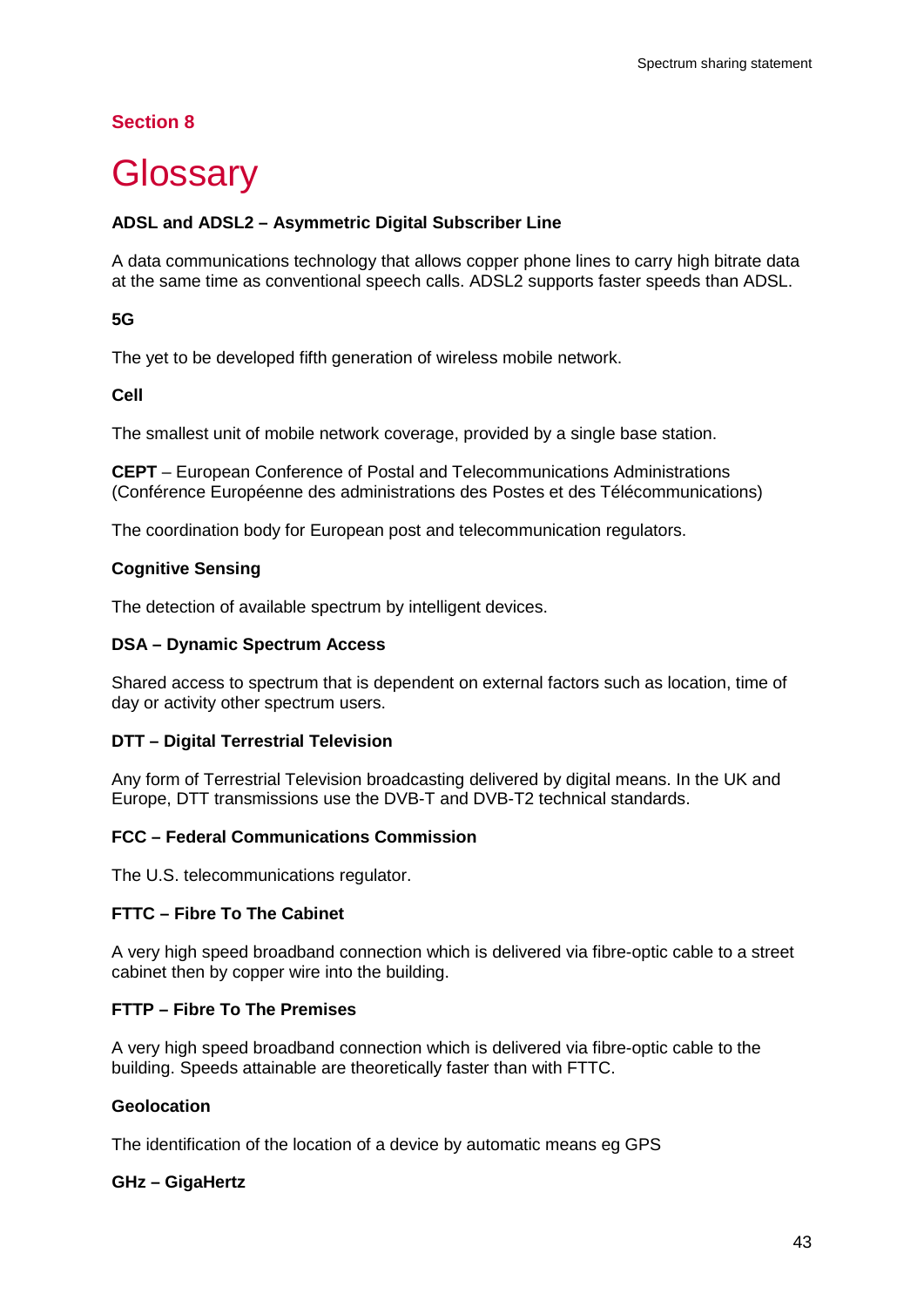A unit of frequency of one thousand million cycles per second

### **Harmonised (spectrum)**

Spectrum which has been allocated for the same use in multiple countries.

### **Hotspot**

Wi-Fi Internet access point provided for public or semi-public use. Often used in cafes, restaurants etc to attract customers.

### **Hotspot 2.0**

See Passpoint

## **IoT - Internet of Things**

The interconnection and exchange of data between many machine to machine connections, which could open up a wide range of benefits across different industry sectors.

### **ITU – International Telecommunications Union**

Part of the United Nations with a membership of 193 countries and over 700 private-sector entities and academic institutions. ITU is headquartered in Geneva, Switzerland.

### **LE – Licence Exempt**

Spectrum which can be used within specified constraints (eg low power and no protection against interference) without charge or the need for a Wireless Telegraphy Act licence.

## **LSA – Licensed Shared Access**

Shared spectrum access that provides a higher level of protection to users

#### **M2M – Machine to Machine**

Communications that are generated and received without user intervention, including by equipment with no user interface. Typical applications include automation and measurement.

## **MHz – Megahertz**

A unit of frequency of one million cycles per second.

## **MNO – Mobile Network Operator**

#### **Multiplex**

In digital TV broadcasting, a single signal which contains, when decoded, multiple discrete streams of digital information (including video and audio streams). Individual components of the multiplex are decoded at the receiver in order to present the desired TV service to the viewer.

## **Non-Operational Licence (formerly T&D Licence)**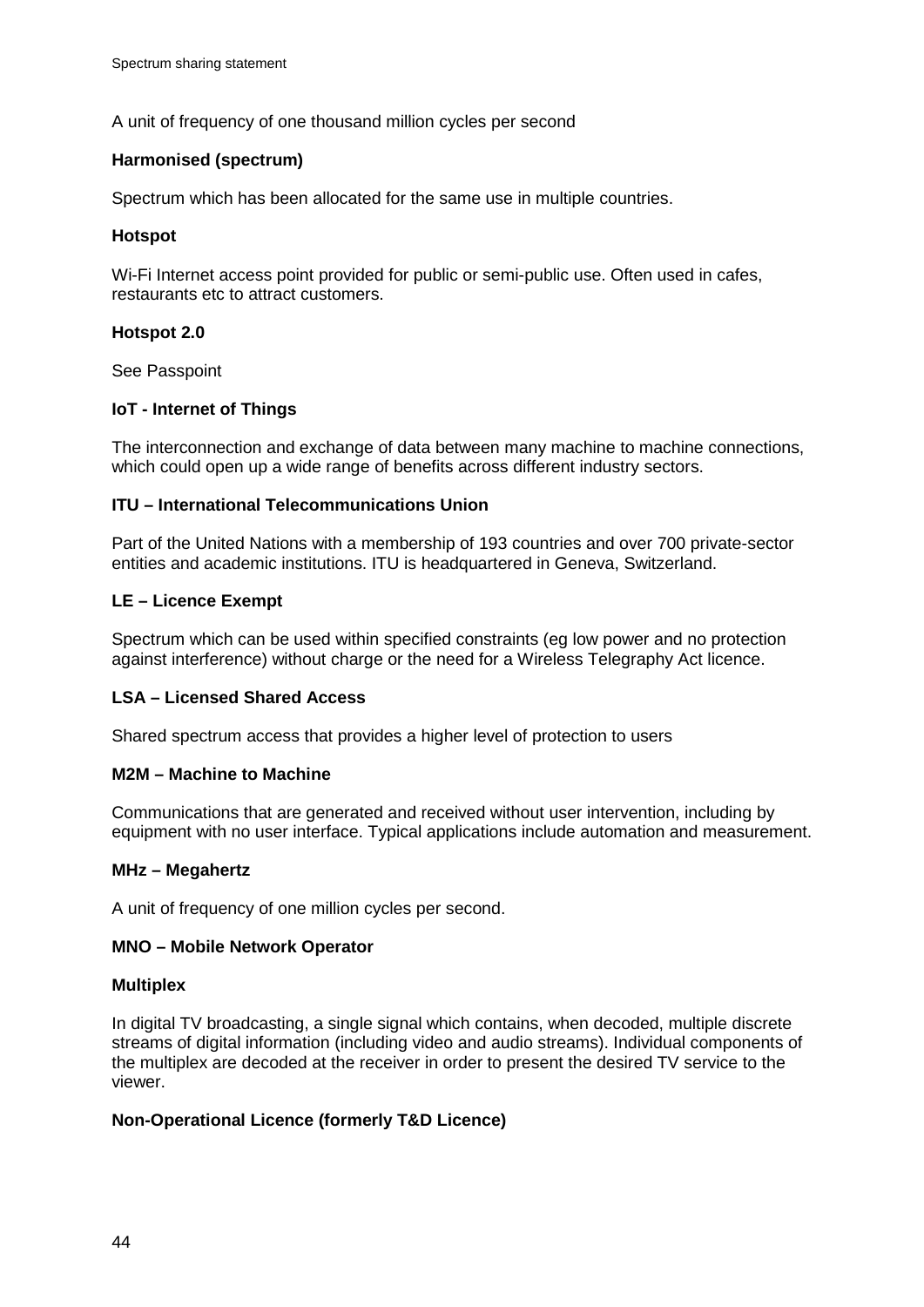Types of time-limited licence which provide access to spectrum for test and development as well as trials and demonstrations of radio equipment. Additionally they are also used for scientific research.

## **PassPoint (WiFi)**

An enhancement for commercial applications of WiFi that is designed to enable automatic connections to WiFi networks, user roaming between WiFi hotspots and higher security. Also known as Hotspot 2.0.

## **PMSE – Programme Making and Special Events**

A class of radio applications that support a wide range of activities in entertainment, broadcasting, news gathering and community events.

### **Smart TV**

A TV that provides the facility to use software programs or Apps. These typically provide access to additional information and services via the Internet (eg BBC iPlayer)

## **Spectrum**

The continuum of electromagnetic frequencies

### **T&D – Test and Development (licence)**

See Non-Operational Licence

#### **UHF – Ultra-High Frequency**

The frequency range from 300 MHz to 1000 MHz. Terrestrial TV broadcasting in the UK uses UHF frequencies between 470 MHz and 790 MHz.

#### **Wi-Fi**

Wireless local area networking conforming to the IEEE 802.11 standards. The spectrum currently used for Wi-Fi is are the harmonised 2.4GHz and 5 GHz frequency bands.

#### **Wireless Router**

A device used to connect a private network to a broadband network which also provides wireless connectivity (typically Wi-Fi) on the private network.

### **WLAN – Wireless Local Area Network**

A generic term for wireless data networks which work over short distances, typically within a single building.

#### **WRC – ITU World Radiocommunication Conference**

WRC reviews and revises the ITU Radio Regulations. Conferences are held every two to three years.

## **WSD – White Space Device(s)**